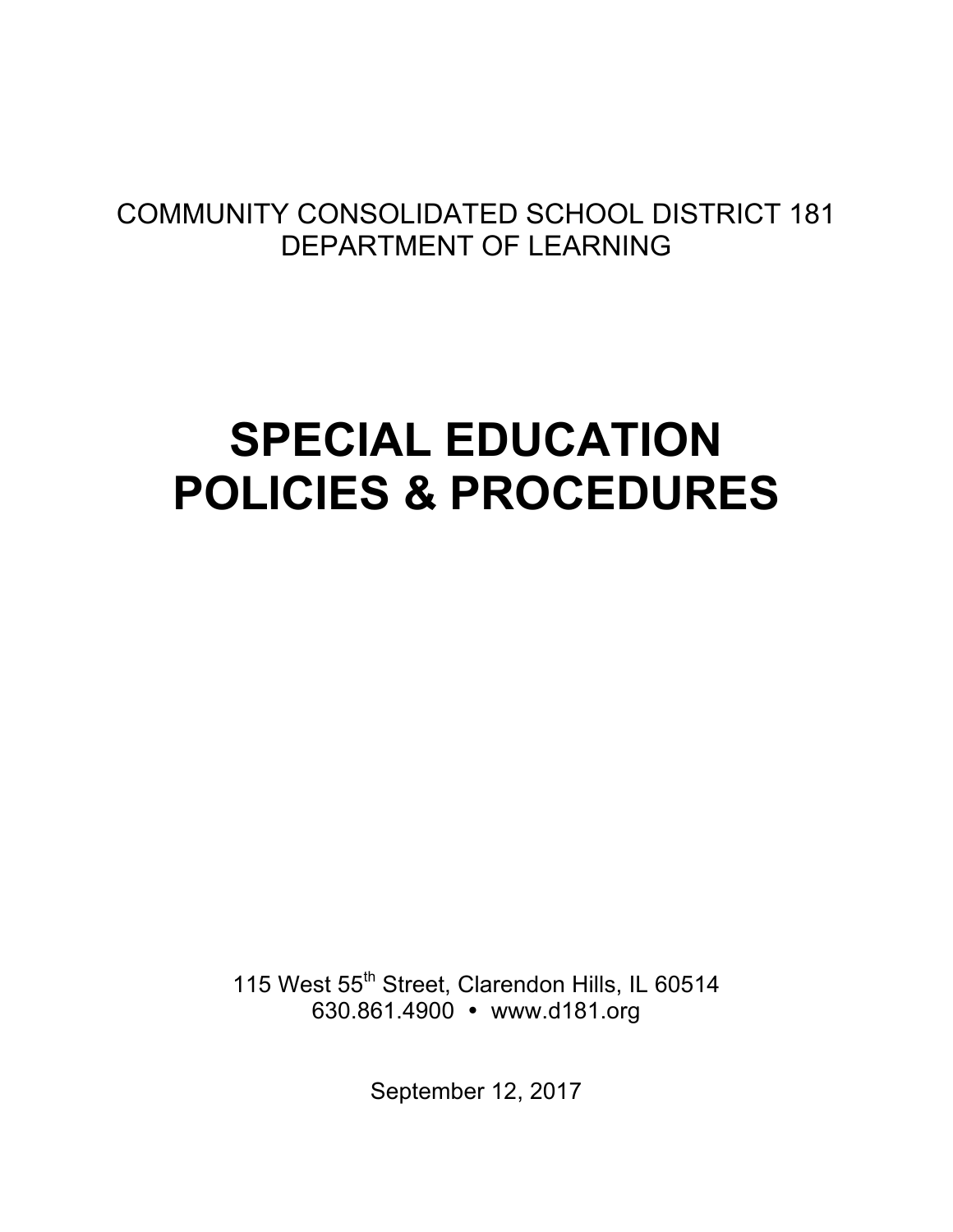#### **Special Education Policies and Procedures and Section 504 Table of Contents**

| Section 1.   |                                                                                                                                                                                                                                   |  |
|--------------|-----------------------------------------------------------------------------------------------------------------------------------------------------------------------------------------------------------------------------------|--|
| Section 2.   |                                                                                                                                                                                                                                   |  |
| Section 3.   |                                                                                                                                                                                                                                   |  |
| Section 4.   |                                                                                                                                                                                                                                   |  |
| Section 5.   |                                                                                                                                                                                                                                   |  |
| Section 6.   |                                                                                                                                                                                                                                   |  |
| Section 7.   |                                                                                                                                                                                                                                   |  |
| Section 8.   | Transition of Children Served Under Part C of IDEA into Preschool Programs39                                                                                                                                                      |  |
| Section 9.   |                                                                                                                                                                                                                                   |  |
| Section 10.  |                                                                                                                                                                                                                                   |  |
| Section 10.5 |                                                                                                                                                                                                                                   |  |
| Section 11.  |                                                                                                                                                                                                                                   |  |
| Section 12.  |                                                                                                                                                                                                                                   |  |
| Section 13.  | Use of Federal Matching Funds Under The Medicaid (Title XIX) or Children's<br>Health Insurance (KidCare; Title XXI) Program to Supplement Special<br>Education Programs and Services (if CCSD 181 is Participating in One or More |  |
| Section 14.  |                                                                                                                                                                                                                                   |  |
| Section 15.  |                                                                                                                                                                                                                                   |  |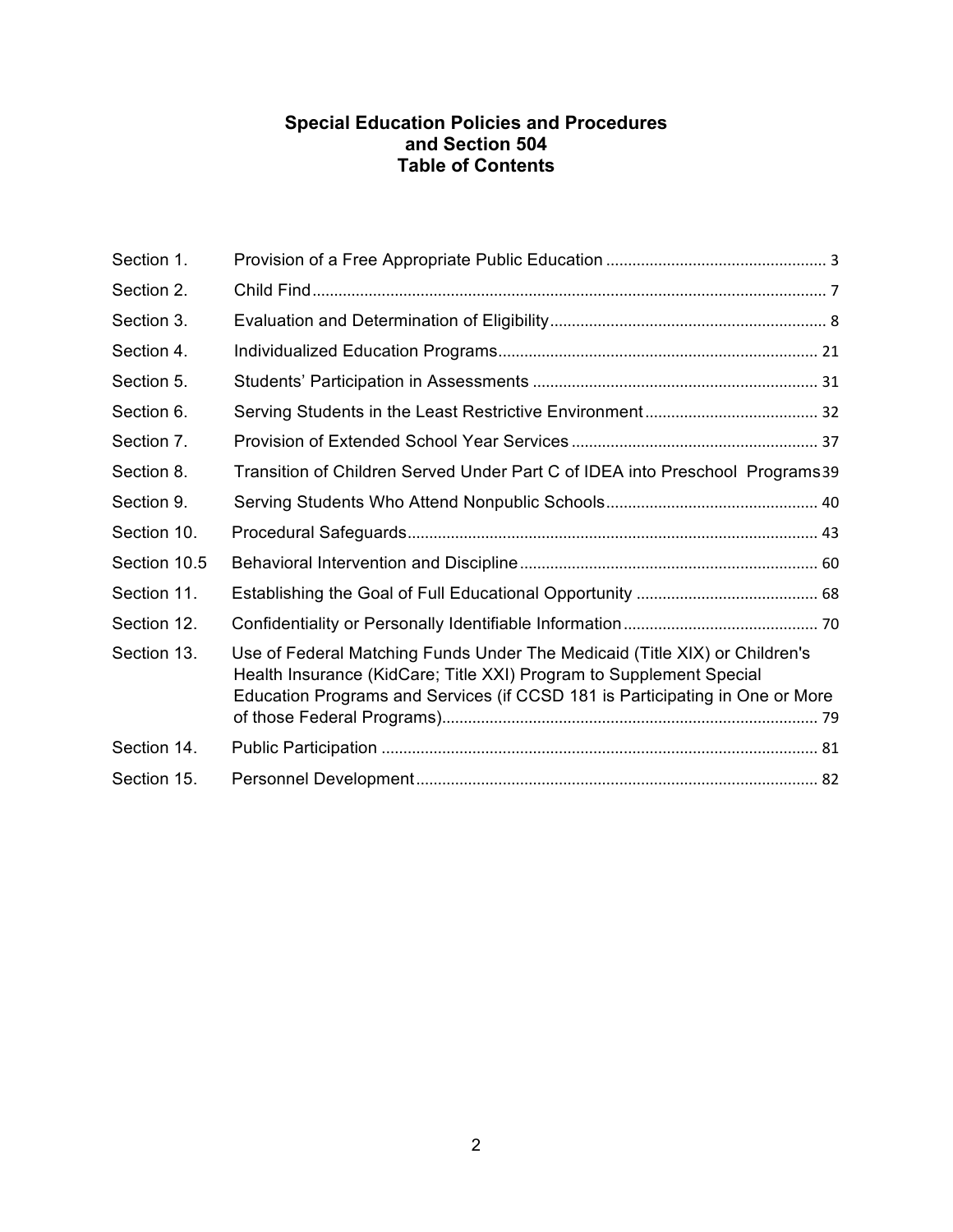#### Section 1. **Provision of a Free Appropriate Public Education**

#### A. Comprehensive Program

Community Consolidated School District 181 (CCSD 181) provides and maintains appropriate and effective educational programs in order to afford every eligible child with a disability who is between the ages of 3 and 15, is a resident of CCSD 181, and requires special education and related services to address the adverse effect of the disability on his/her education, a free appropriate public education (FAPE). As part of this effort, CCSD 181 shall make available to all eligible children who are residents of CCSD 181 a comprehensive program of special education, which includes each of the following:

- 1. A viable organizational and financial structure;
- 2. Systematic procedures for identifying and evaluating the need for special education and related services.
- 3. A continuum of appropriate alternative placements available to meet the needs of children for special education and related services which may include, but is not limited to, any of the following:
	- a. Regular classes;
	- b. Special classes;
	- c. Special schools;
	- d. Home/hospital services; and
	- e. State operated or nonpublic programs.
- 4. Qualified personnel who are employed in sufficient number to provide:
	- a. Administration of the program;
	- b. Supervisory services;
	- c. Instructional and resource services;
	- d. Related services; and
	- e. Transportation services.
- 5. Appropriate and adequate facilities, equipment, and materials.
- 6. Functional relationships with public and private agencies that can supplement or enhance the special education services of the public schools.
- 7. Interaction with parents and other concerned persons that facilitates the educational development of children with disabilities.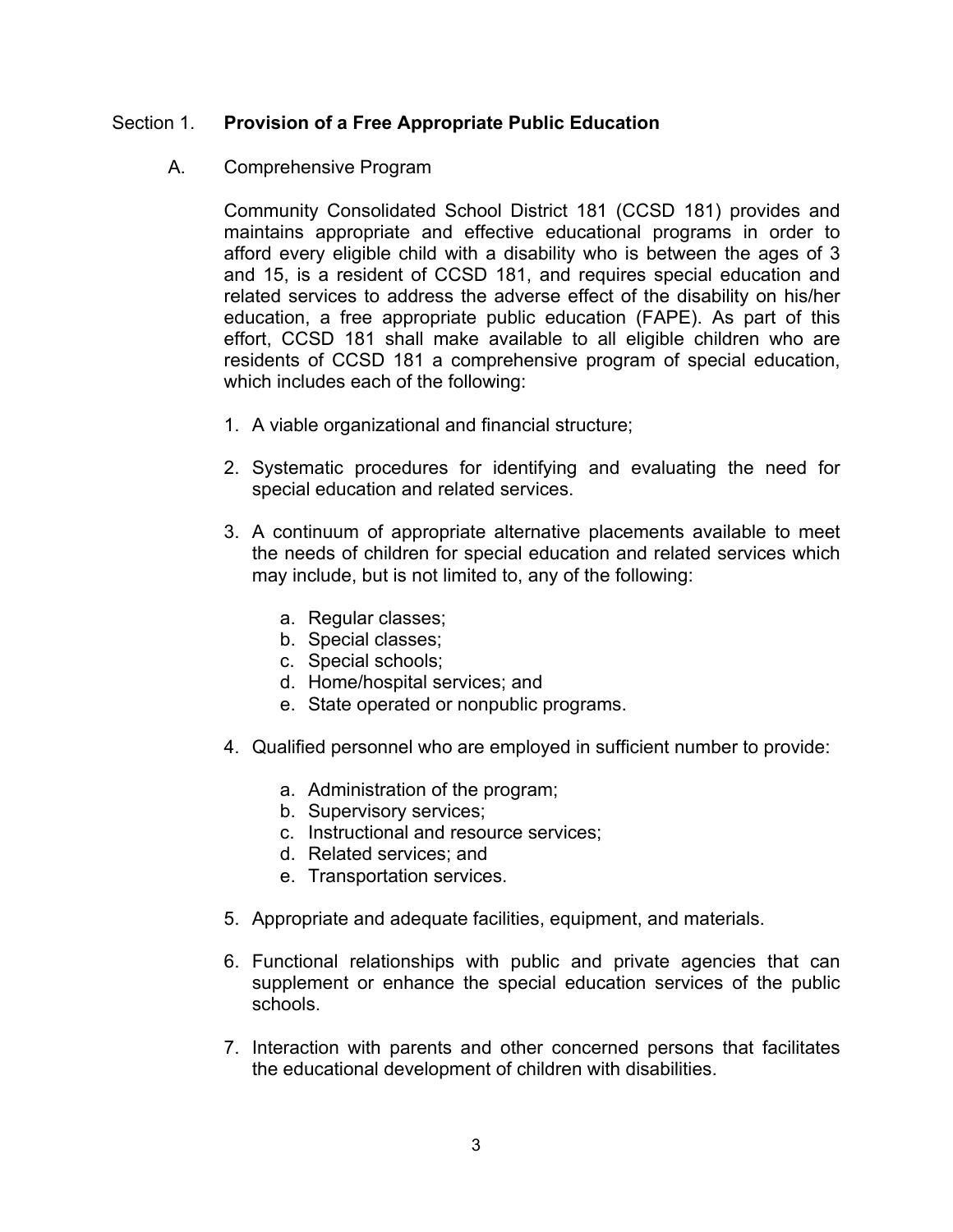- 8. Procedures for internal evaluation of the special education services provided.
- 9. Continuous planning for program growth and improvement based on internal and external evaluation.
- B. Public Awareness

CCSD 181 shall create public awareness of special education and related services and advise the public of the rights of children with disabilities pursuant to CCSD 181 developed procedures. In creating public awareness of special education and related services and advising the public of the rights of children with disabilities, CCSD 181 shall comply with the following:

- 1. Information provided to the public shall be made available in each of the major languages represented in CCSD 181 and in the language that will be understandable to parents regardless of ethnic or cultural background or hearing or visual abilities;
- 2. Annual notification shall be provided to all parents in CCSD 181 regarding the special education services available in or through CCSD 181 and of their right to receive a copy of 226.50 of ISBE regulations upon request;
- 3. Annual dissemination of information to the community served by CCSD 181 regarding the special education services available in or through CCSD 181 and the rights of children with disabilities;
- 4. Documentation, including examples as appropriate, of CCSD 181's efforts in this regard shall be maintained in CCSD 181's files.
- C. Providing Free Appropriate Public Education

CCSD 181 will provide a free appropriate public education (FAPE) to all children with disabilities between grades PreK-8th, including children with disabilities who have been suspended or expelled from school for more that 10 consecutive days during the school year, or who receive a series of removals that constitute a change in placement. In order to meet the requirements CCSD 181 provides FAPE, CCSD 181 shall comply with the following:

1. CCSD 181 shall be responsible for actively seeking out and identifying all children from birth through  $8<sup>th</sup>$  grade within CCSD 181 (and those parentally-placed private school children for whom CCSD 181 is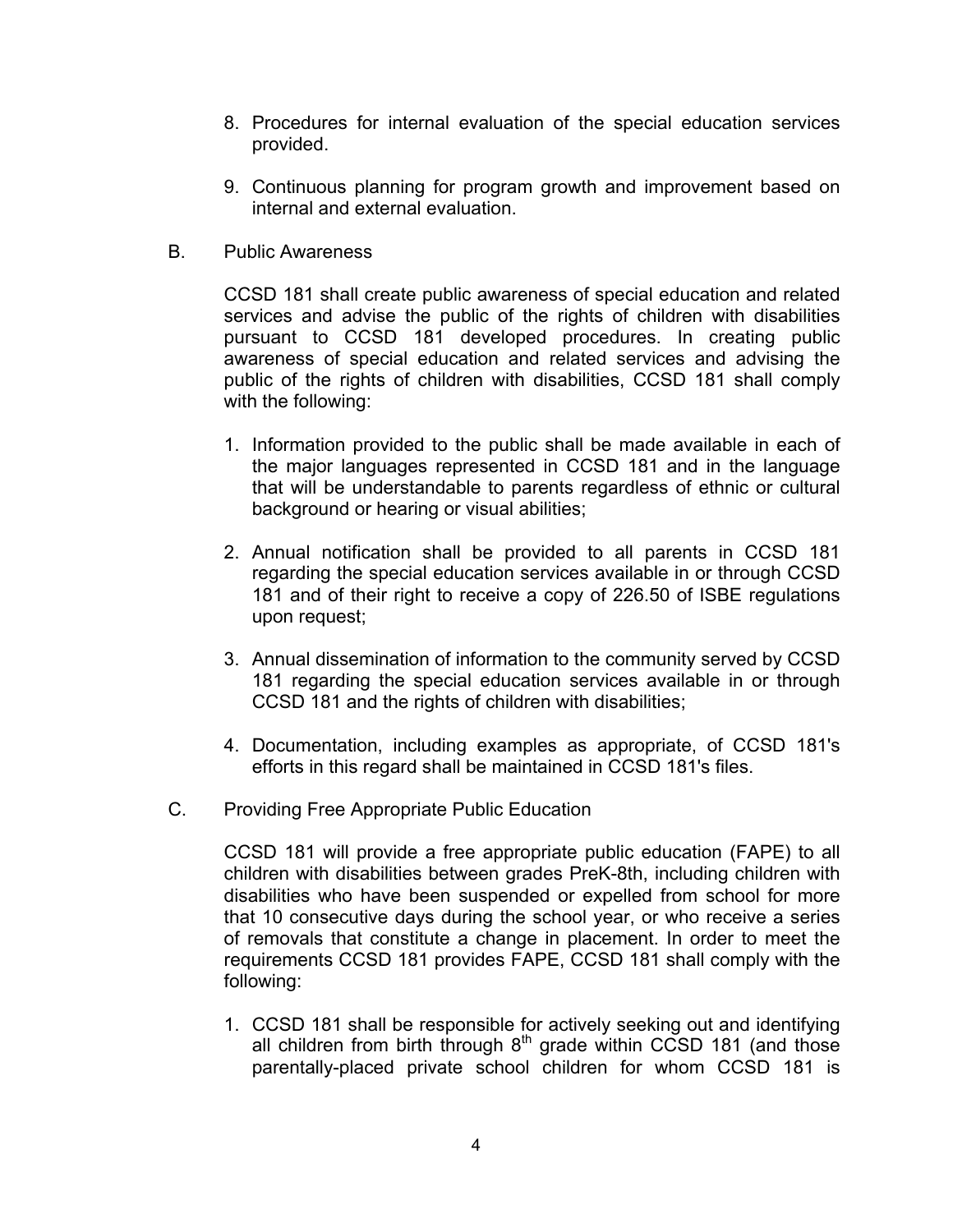responsible (See Section 9) who may be eligible for special education and related services.

- 2. CCSD 181 must ensure that FAPE is available to any individual child with a disability who needs special education and related services, even though the child has not failed or been retained in a course and is advancing grade to grade.
- 3. The special education and related services shall be provided according to the child's individualized education program (IEP), which shall be developed in accordance with these procedures, at no cost to the parent. The IEP shall specify the special education and related services needed in order to ensure that the child receives FAPE, including any extended school year services, if appropriate.
- 4. FAPE shall be made available to all eligible children with disabilities no later than the child's third birthday.
- 5. The special education services and placement that constitute FAPE for a particular child shall be identified based on the child's unique needs and not on the child's category of disability. These services shall address all of the child's identified needs for special education and related services.
- 6. CCSD 181 shall provide nonacademic and extracurricular services and activities in a manner necessary to afford children with disabilities an equal opportunity to participate in those services and activities.
- 7. Implementation of a child's IEP shall occur without unnecessary delay and no later than 10 school days after its development or revision.
- 8. No eligible child from PreK through 8th grade, may be permanently excluded from public schools, either by direct action by the board of education, by indication of CCSD 181's inability to provide an educational program, or by informal agreement between the parents and CCSD 181 to allow the child to remain without and educational program.
- 9. CCSD 181 need not provide a child with services during periods in which the child has been removed from his/her current placement for 10 school days or fewer in a particular school year, if services are not provided to a child without disabilities who has been similarly removed. However, an eligible child who has been suspended or expelled from school for more than 10 school days during a particular school year shall continue to receive services necessary to enable the child to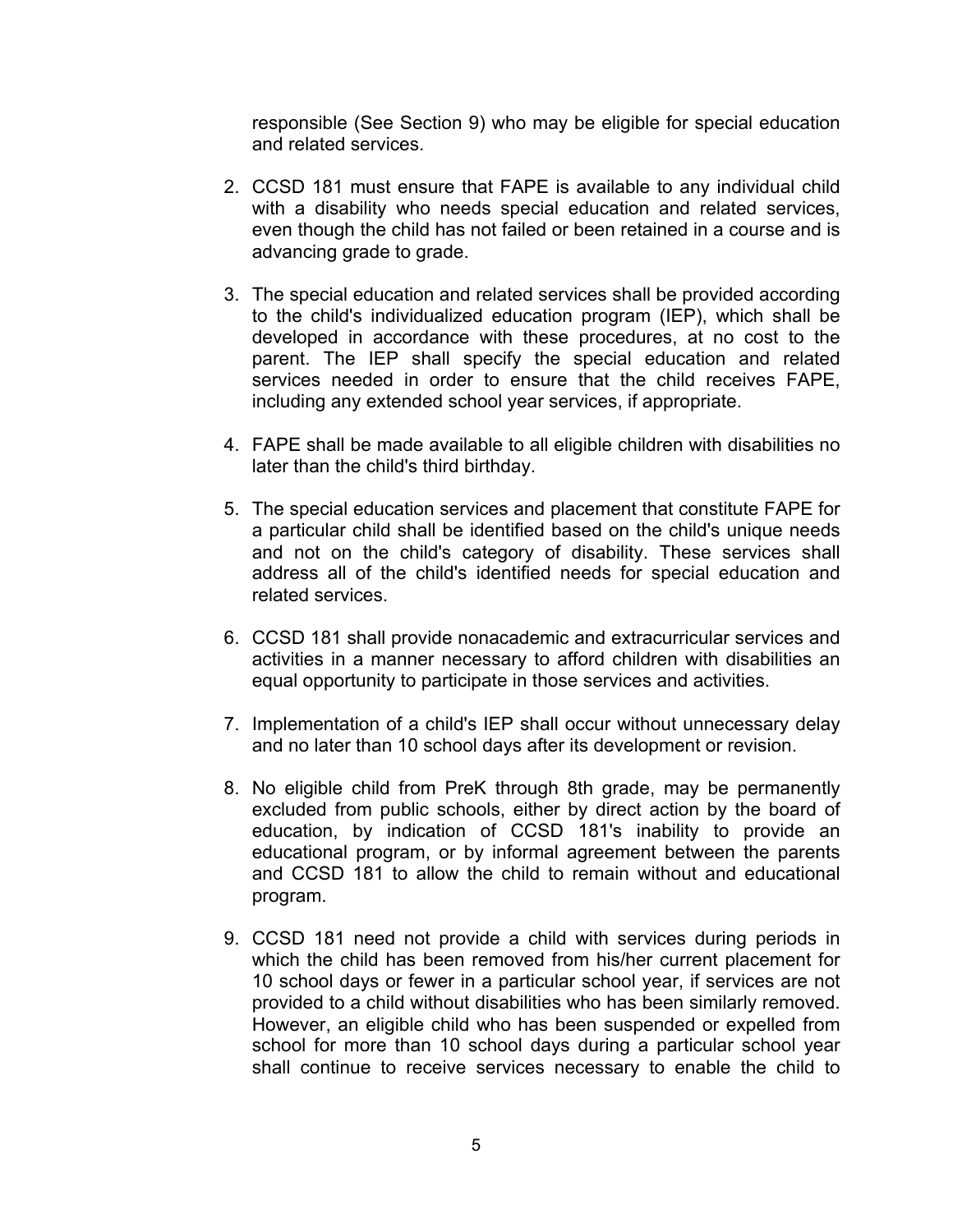appropriately progress in the general curriculum and appropriately advance toward achieving the goals set out in the child's IEP.

- 10.If a child with a disability who is receiving special education from his/her current school district transfers to CCSD 181, CCSD 181 shall ensure that the child receives FAPE. (See Section 3C for applicable procedures.)
- 11.In providing FAPE to children with disabilities who have been suspended or expelled from school, CCSD 181 shall meet the requirements set forth ln Subpart E of ISBE regulations.
- 12.Any child for whom services are sought shall not be denied FAPE regardless of any jurisdictional disputes among Illinois agencies.
- 13.CCSD 181 shall provide an eligible student who requires continued public school educational experience to facilitate his/her integration into society through  $8<sup>th</sup>$  grade or, where applicable, age 15.
- 14.Students who may not qualify for ESY services but choose to participate in CCSD 181 summer school programming shall receive the supportive and related services as contained within their IEP, as recommended by the IEP team.

- LEGAL REF.: 20 U.S.C. §§ 1412 (State eligibility), 1413 (local educational agency eligibility)
	- 34 C.F.R. §§ 300.101 (free appropriate public education (FAPE)), 300.102 (limitation -- exception to FAPE for certain ages), 300.300 (provision of FAPE), 300.103 (FAPE-methods and payments), 300.106 (extended school year services).

1051 LCS 5/14-1.02 (children with disabilities).

23 Ill. Admin. Code §§ 226.50 (requirements for a FAPE), 226.700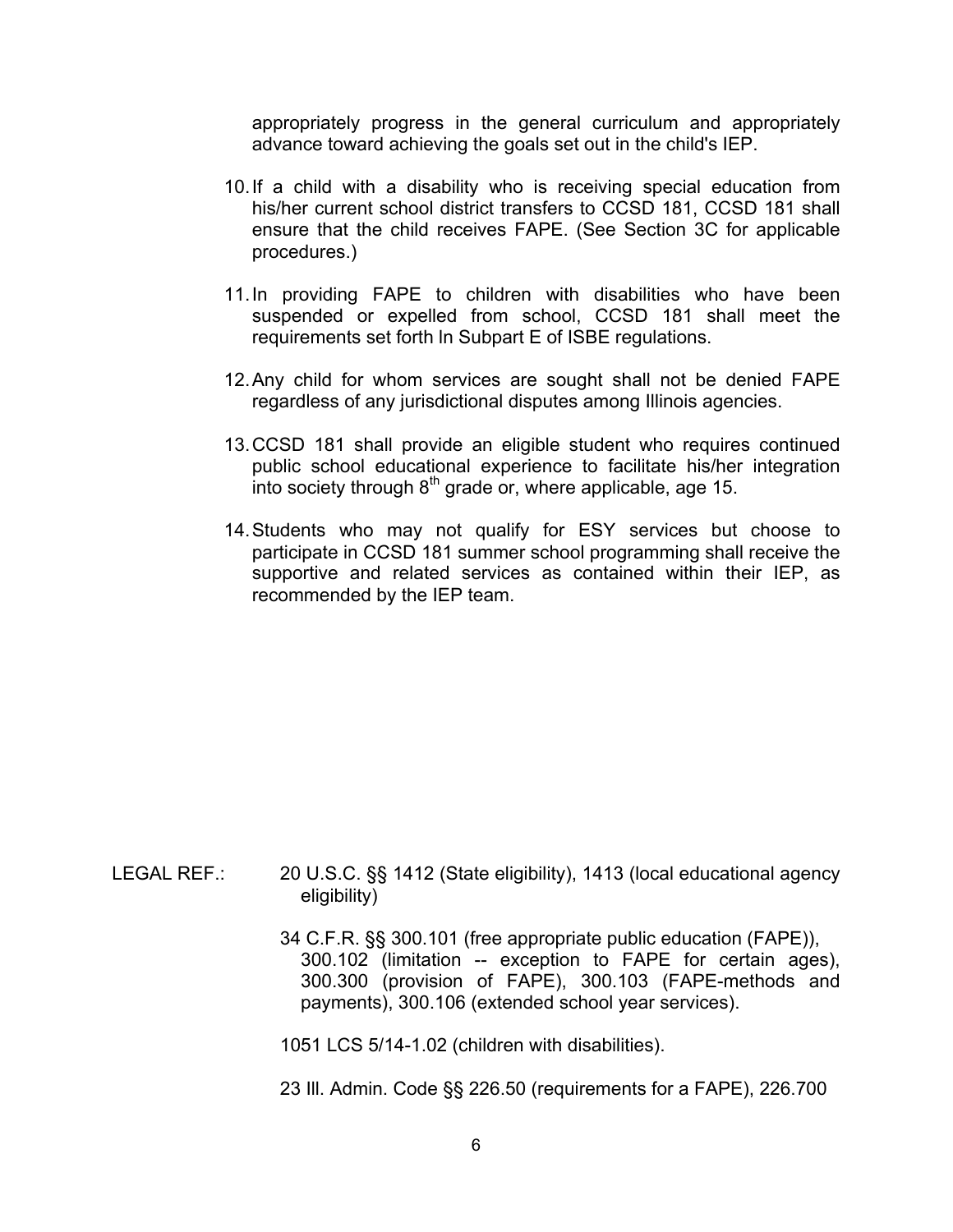(general).

### Section 2. **Child Find**

- A. Child Find Responsibility
	- 1. Each school shall be responsible for actively seeking out and identifying all children from birth through age 15 within CCSD 181 (and those parentally placed private school children for whom CCSD 181 is responsible - see Section 9) who may be eligible for special education and related services. This requirement relates to homeless children, children who are wards of the state and highly mobile and migrant children. Procedures developed to fulfill the child find responsibility shall include:
		- a. Annual and ongoing screenings of children under the age of five for the purpose of identifying those who may need early intervention or special education or related services.
		- b. Ongoing review of each child's performance and progress by teachers and other professional personnel, in order to refer those children who exhibit problems which interfere with their educational progress and/or their adjustment to the educational setting, suggesting that they may be eligible for special education and related services.
		- c. Ongoing coordination with early intervention programs to identify children from birth through two years of age who have or are suspected of having disabilities, in order to ensure provision of services in accordance with applicable timelines. Each local School District shall participate in transition planning conferences arranged by the designated lead agency in order to develop a transition plan enabling the public school to implement an Individual Family Service Plan (IFSP) or IEP no later than the third birthday of each eligible child.
	- 2. When the responsible School District staff members conclude that an individual evaluation of a particular child is warranted based on factors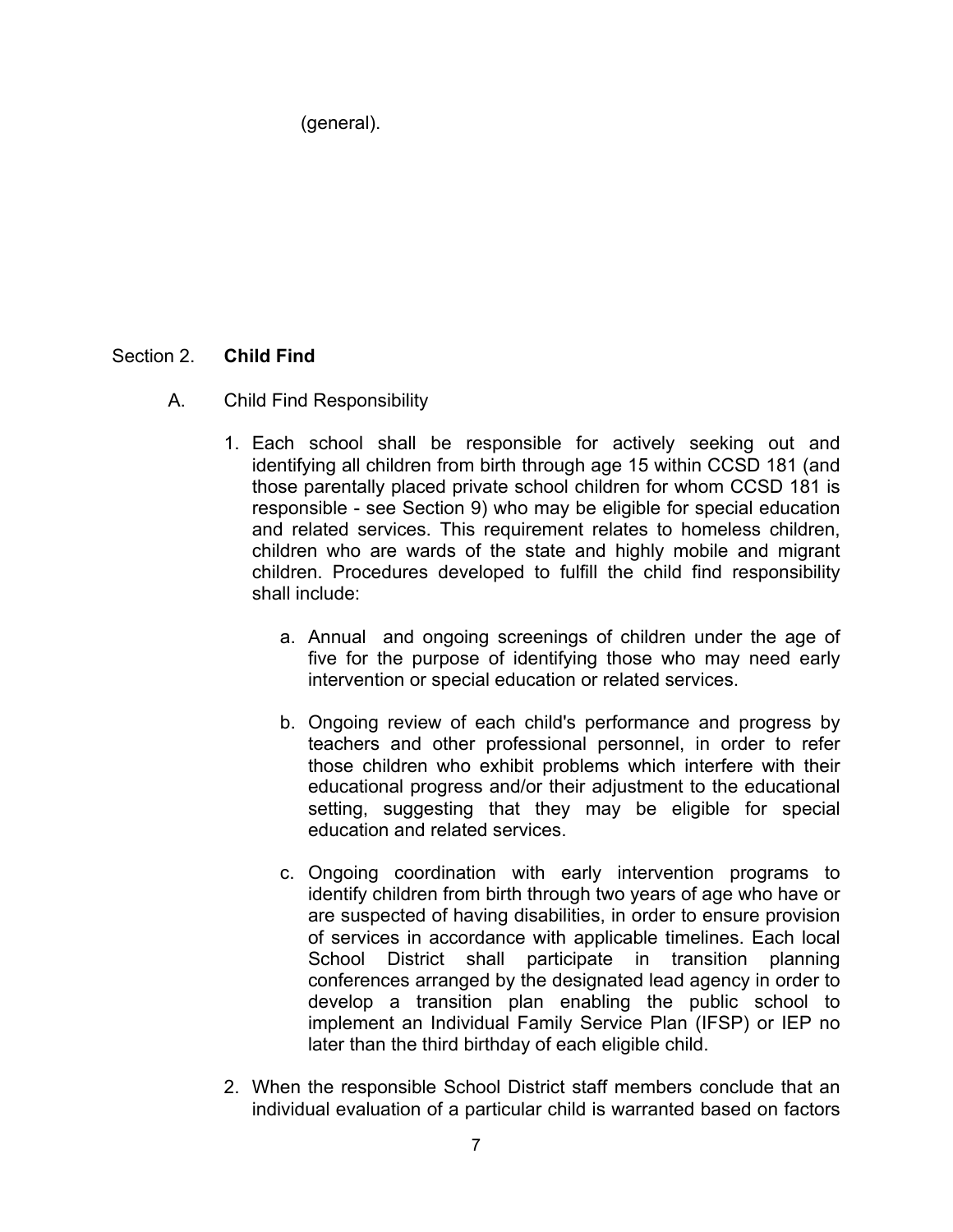such as a child's educational progress, interaction with others, or other functioning in the school environment, the requirements for evaluation set forth herein shall apply.

LEGAL REF.: 20 U.S.C. §§ 1412 (State eligibility), 1412(a)(3), 1413 (local educational agency eligibility), 1413(a)(1), 1413(a)(3).

34 C.F.R. §§ 300.111.

23 Ill.. Admin. Code§§ 226,100.

#### Section 3. **Evaluation and Determination of Eligibility**

- A. Evaluation and Determination of Eligibility
	- 1. Evaluation Procedures
		- a. Definitions
			- i. The "date of referral" shall be the date the parent/guardian signs the informed written consent for the evaluation or reevaluation from the parent(s).
			- ii. Screening procedures used by a teacher or specialist to determine appropriate instructional strategies for curriculum implementation purposes, or to determine if a child requires an evaluation when a request for evaluation has been mede, shall not be considered an evaluation.
			- iii. Domain means an aspect of a child's functioning or performance that must be considered in the course of designing an evaluation. The domains to be considered are health, vision, hearing, social emotional status, functional performance, general intelligence, academic performance, communication status, and motor abilities.
		- b. Procedures for Requesting an Initial Evaluation

CCSD 181 shall develop and make known to all concerned persons procedures by which an evaluation may be requested. These procedures shall:

- i. Designate the steps to be taken in making a request for an evaluation;
- ii. Designate the persons to whom a request may be made;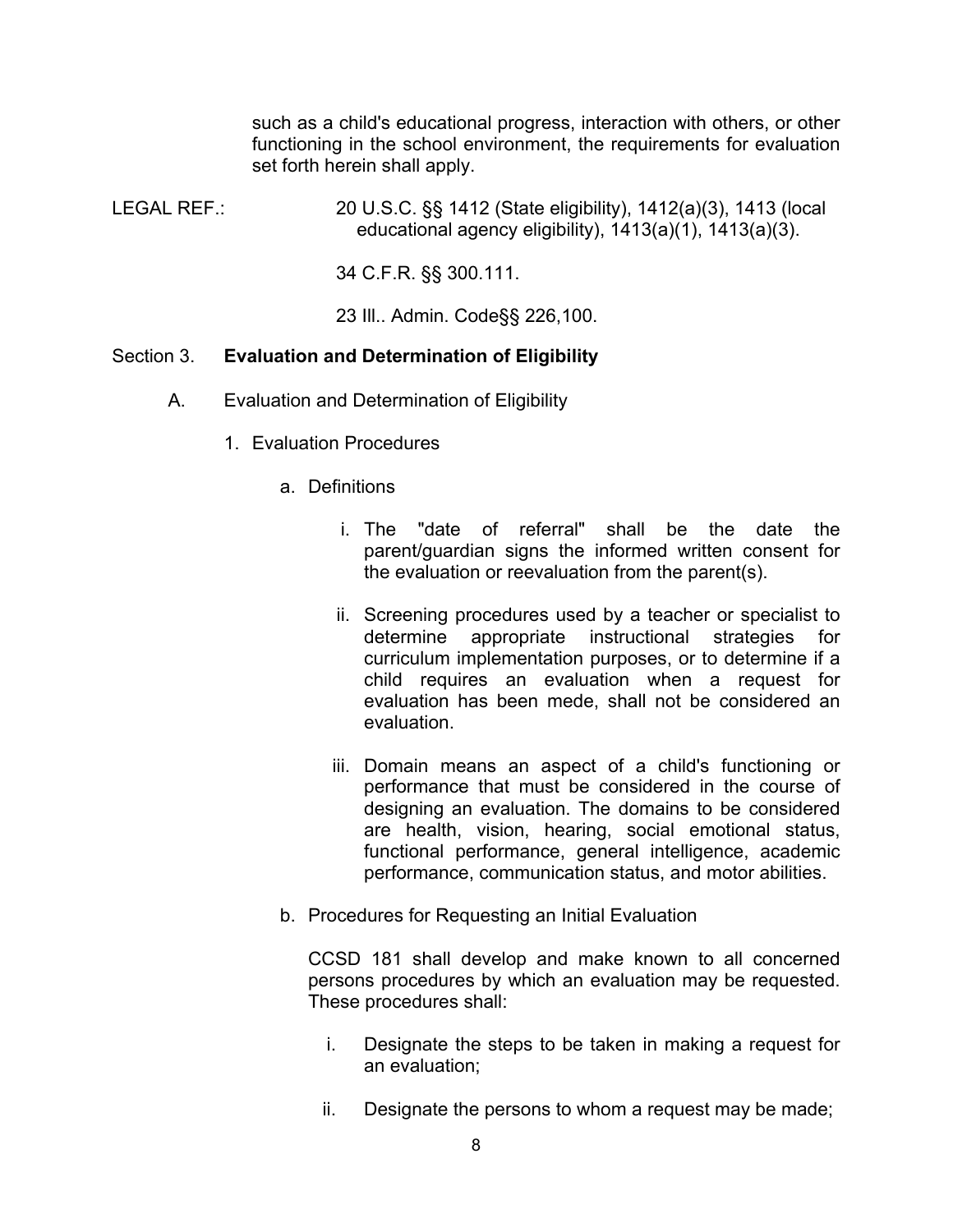- iii. Identify the information that must be provided;
- iv. Provide any assistance that may be necessary to enable persons making requests to meet any related requirements established by CCSD 181; and
- v. Identify the process for providing the parents with notice of their rights with respect to procedural safeguards.
- c. Persons Who Can Make A Request for an Evaluation

A request may be made by a parent of a child or by an employee of a State educational agency, another State agency, a local educational agency, or a community service agency.

- d. School District's Response to Request
	- i. CCSD 181 shall be responsible for processing the request, deciding what action should be taken, and initiating the necessary procedures.
	- ii. To determine whether the child requires an evaluation, CCSD 181 may utilize screening data and conduct preliminary procedures such as observation of the child, assessment for instructional purposes, consultation with the teacher or other individual making a request, and a conference with the child.
	- iii. Within 14 school days after receiving a request for an evaluation, CCSD 181 shall determine whether an evaluation is warranted.
	- iv. If CCSD 181 determines not to conduct an evaluation, it shall provide written notice to the parents as required by State and federal law.
	- v. If an evaluation is to be conducted:
		- 1. CCSD 181 shall convene a team of individuals (including the parent(s) having the knowledge and skills necessary to administer and interpret evaluation data. The composition of the team will vary depending upon the nature of the child's symptoms and other relevant factors.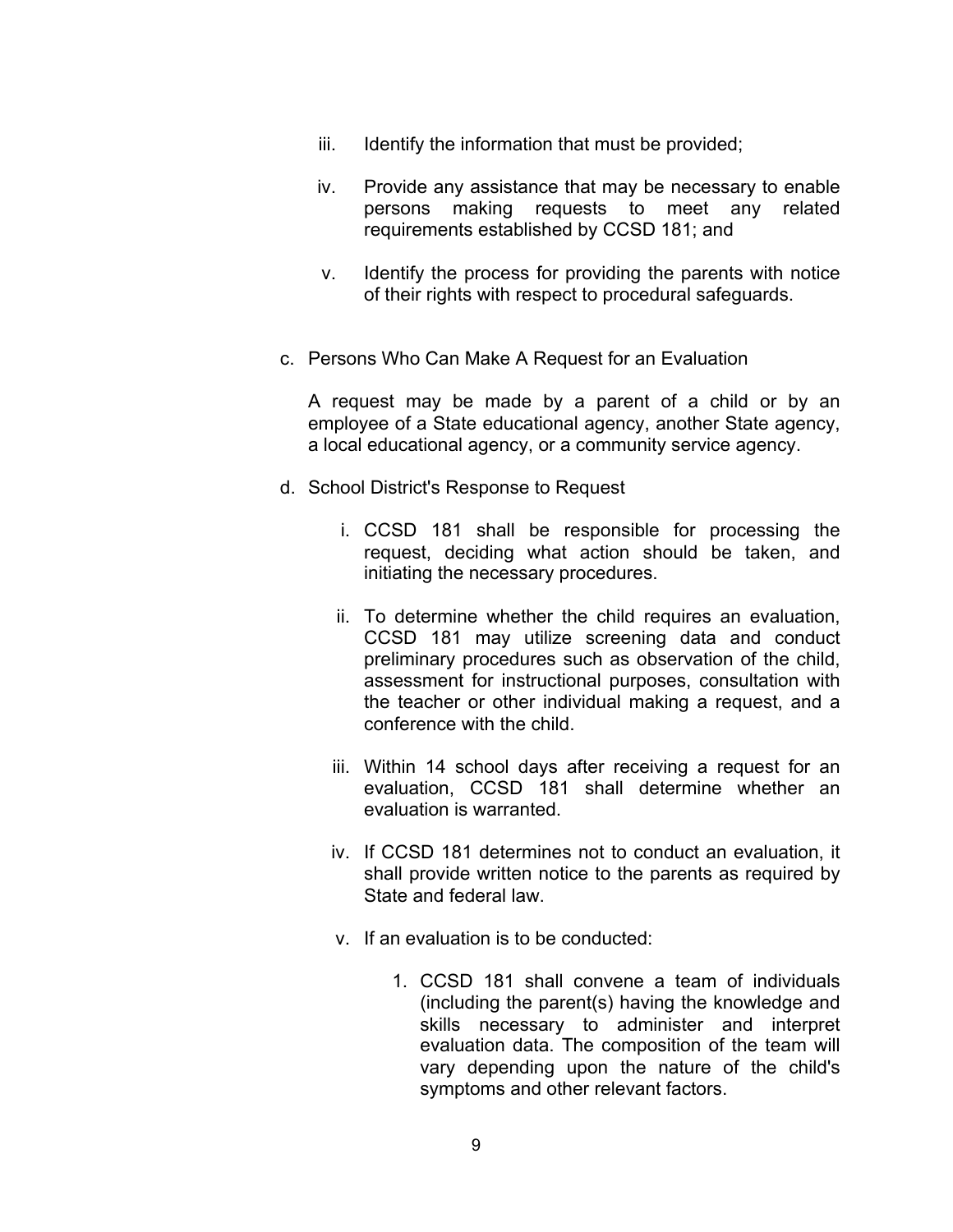- 2. The team shall identify the assessments necessary to complete the evaluation as described below and shall prepare a written notification for the parent(s) that describes any evaluation procedures to be conducted. For each domain, the notification shall either describe the needed assessments or explain why none are needed. The team may identify the assessments necessary without a meeting.
- 3. CCSD 181 shall ensure that the notification of the team's conclusions is transmitted to the parent(s) within the 14-school-day timeline, applicable along with CCSD 181 's request for the parent(s) informed written consent to conduct the needed assessments.
- 4. Informed written consent for the initial evaluation shall be obtained from the parent(s) of the child before conducting the evaluation.
- e. Identification of Needed Assessments
	- i. An evaluation shall cover all domains, that are determined to be relevant to the individual child under consideration.
	- ii. The following procedures shall be used for an evaluation:
		- 1. The IEP Team members shall review and evaluate existing information about the child, including the following if available:
			- a. Information from a variety of formal and informal sources, including information provided by the child's parent(s);
			- b. Current classroom based assessments and observations;
			- c. Observations by teachers and providers of related services;
			- d. Information, if any, provided by the child; and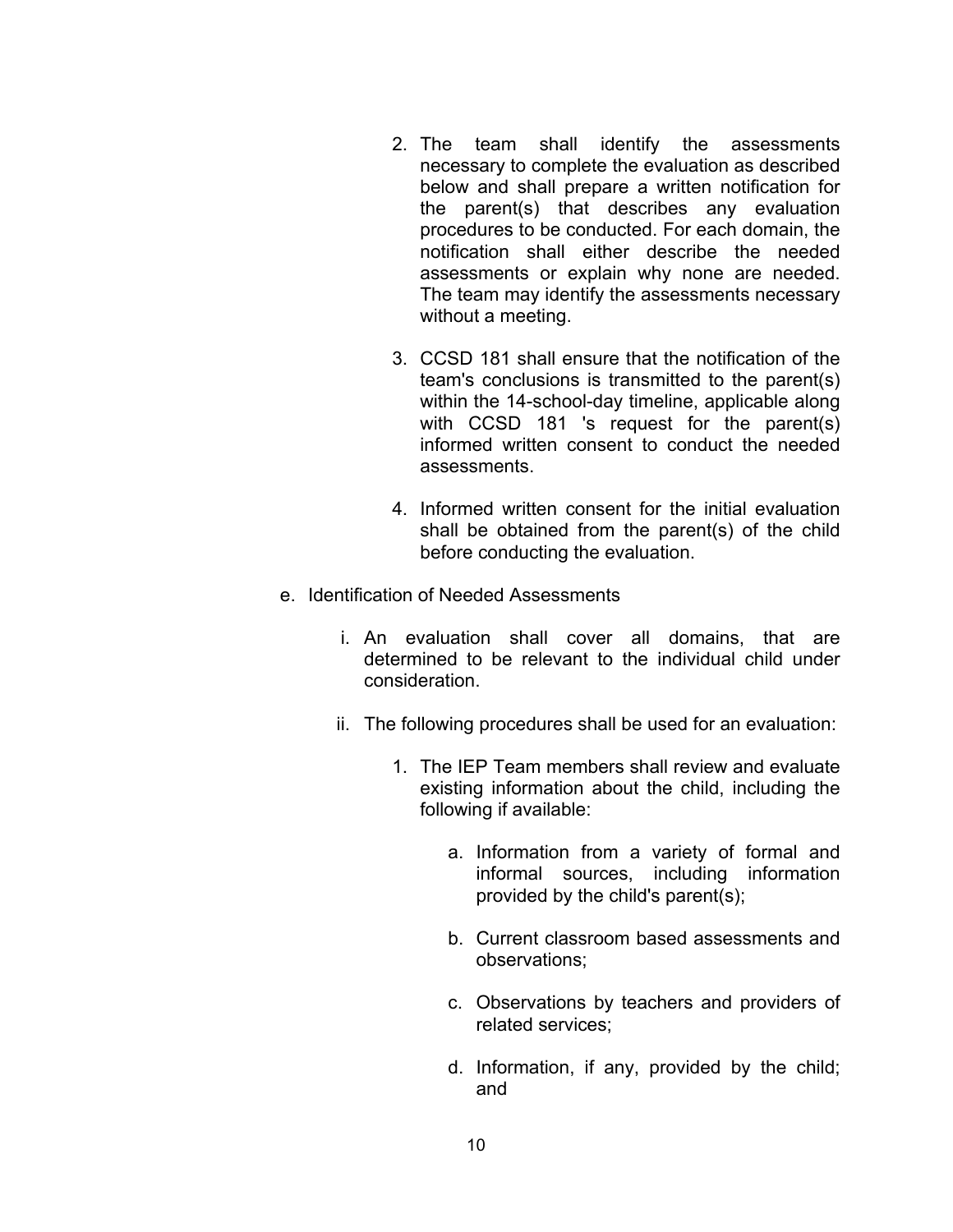- e. Information from specialized evaluations such as those performed by independent evaluators, medical evaluators, behavioral intervention specialists, bilingual specialists, etc.
- 2. The team may conduct its review without a meeting.
- iii. After review of the information described above, the IEP Team members shall determine whether additional evaluation data is needed in any relevant domain and from what source(s) to determine:
	- 1. Whether the child has, or continues to have, one or more disabling conditions;
	- 2. The present levels of performance and educational needs of the child;
	- 3. Whether the disability is adversely affecting the child's educational performance;
	- 4. Whether the child needs or continues to need, special education and related services; and
	- 5. Whether any additions or modifications to the child's special education and related services are needed to enable the child to meet the goals and objectives of his/her IEP and to participate appropriately in the general curriculum.
	- 6. Upon completion of the assessments, but no later than 60 school days following the date the parent/guardian signs written consent to perform the needed assessments (or prior to the first day of the next school year if there are less than 60 school days remaining at the time informed written consent is received), the determination of eligibility shall be made at an IEP meeting.
	- 7. If CCSD 181 fails to conduct the evaluation, the parent(s) of the child may appeal this failure in an impartial due process hearing.
- B. Evaluation Requirements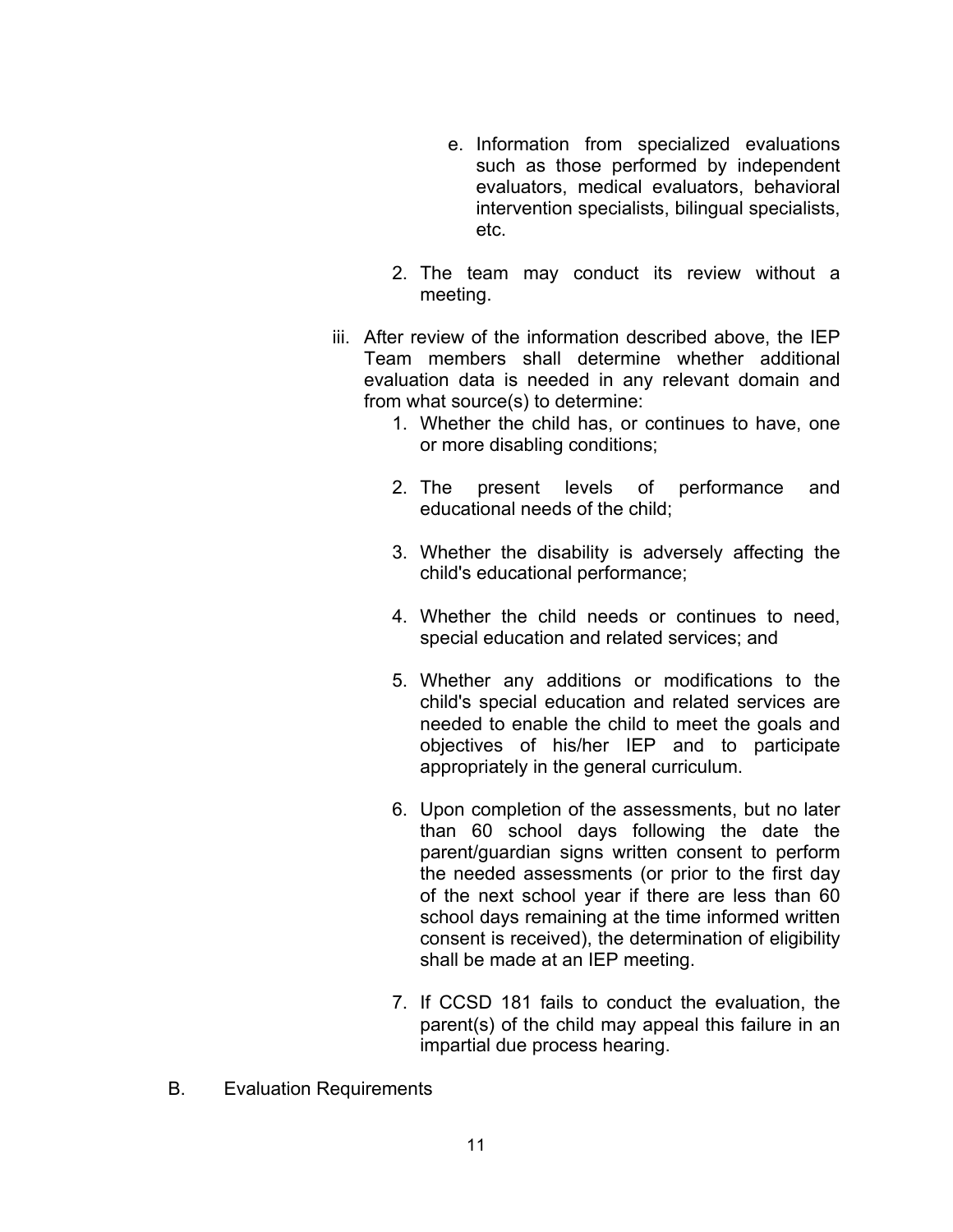- 1. In conducting the evaluation, CCSD 181 must:
	- a. Use a variety of assessment tools and strategies to gather relevant functional, developmental and academic information about the child, including information provided by the parent(s) that may assist in determining:
		- i. Whether the child is a child with a disability; and
		- ii. The child's educational needs.
	- b. Not use any single measure or assessment as the sole criterion for determining whether a child is a child with a disability and for determining an appropriate educational program for the child.
	- c. Use technically sound instruments that may assess the relative contribution of cognitive and behavioral factors, in addition to physical or developmental factors.
	- d. Each evaluation shall be conducted so as to ensure that it is nondiscriminatory with respect to language, culture, race and gender.
		- i. The languages used to evaluate a child shall be consistent with the child's primary language or other mode of communication. Determination of the child's language use pattern and general cultural identification shall be made by determining the languages spoken in the child's home and the languages used most comfortably and frequently by the child. If the language use pattern involves two or more languages or modes of communication, the child shall be evaluated by qualified specialists or, when needed, qualified bilingual specialists using each of the languages or modes of communication used by the child.
		- ii. If documented efforts to locate and secure the services of a qualified bilingual specialist are unsuccessful, CCSD 181 shall use an individual who possesses the professional credentials required under 23 Ill Admin. Code 226.840 to complete the specific components of the evaluation. This qualified specialist shall be assisted by a certificated CCSD 181 employee or other individual who has demonstrated competencies in the language of the child.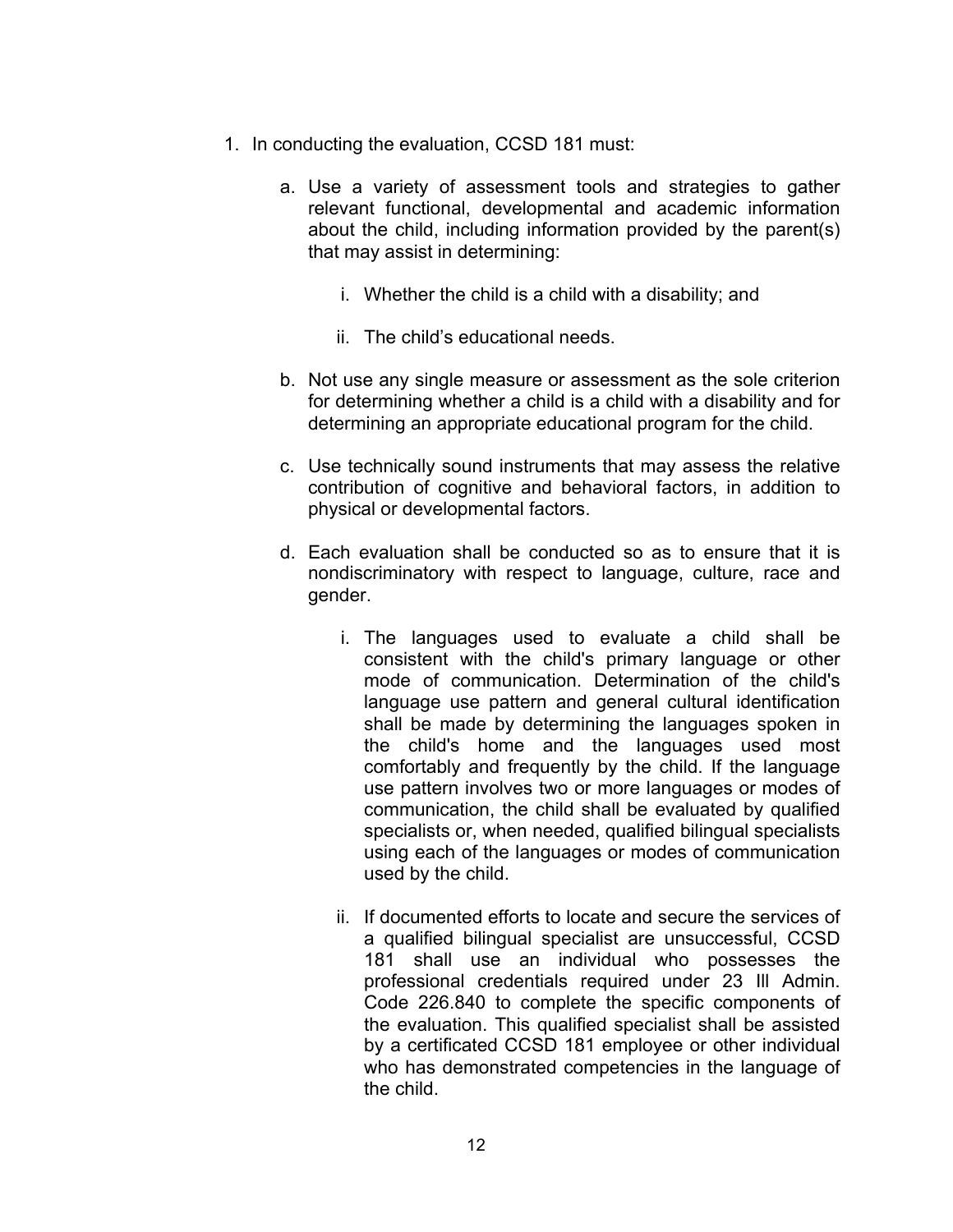- iii. If documented efforts to locate and secure the services of a qualified bilingual specialist or qualified specialist assisted by another individual are unsuccessful, CCSD 181 shall conduct assessment procedures which do not depend upon language. Any special education resulting from such alternative procedures shall be reviewed annually until the student's proficiency is determined no longer to be limited pursuant to 23 Ill. Admin. Code 228.
- iv. Tests given to a child whose primary language is other than English shall be relevant, to the maximum extent possible, to his/her culture.
- v. Determination of the child's mode of communication shall be made by assessing the extent to which the child uses verbal expressive language and the use he or she makes of other modes of communication (e.g., gestures, signing, unstructured sounds) as a substitute for verbal expressive language.
- vi. If the child's receptive and/or expressive communication skills are impaired due to hearing and/or language deficits, CCSD 181 shall utilize test instruments and procedures that do not stress spoken language and one of the following:
	- 1. Visual communication techniques in addition to auditory techniques.
	- 2. An interpreter to assist the evaluative personnel with language and testing.
- vii. The child's language use pattern, proficiency in English, mode of communication, and general cultural identification shall be noted in the child's temporary student record, and this information shall be used in the evaluation and in the development and implementation of the individualized education program.
- 2. Assessments and their evaluation material must be:
	- a. Used for the purpose for which the assessments or measures are valid and reliable;
	- b. Administered by trained and knowledgeable personnel; and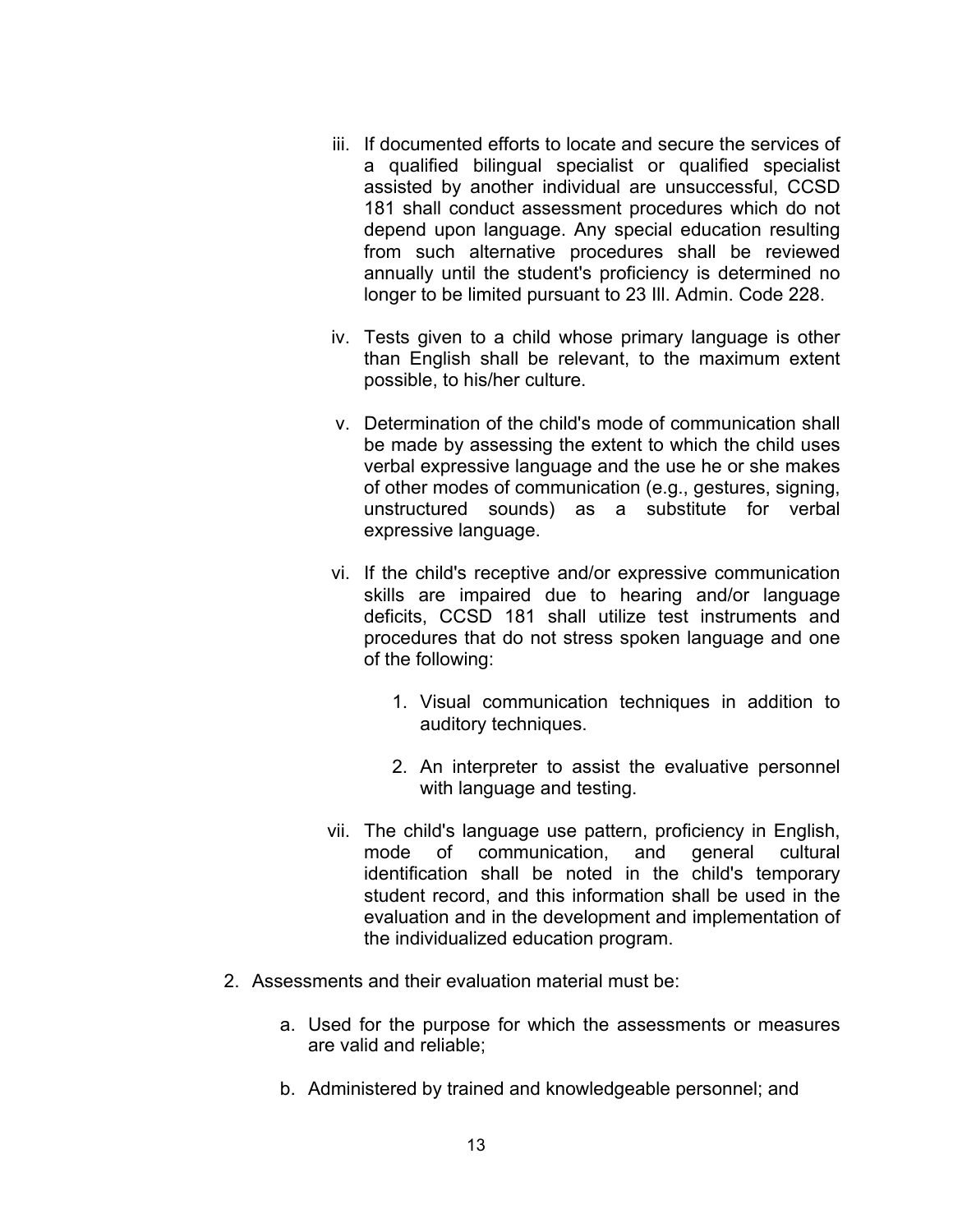- c. Administered in accordance with any instructions provided by the producer of the assessments.
- C. Determination of Eligibility
	- 1. No later than 60 school days following the date the parent/guardian signs written consent to conduct an evaluation (or prior to the first day of the next school year if there are less than 60 school days remaining at the time informed written consent is received), an IEP meeting will be held to consider the results of the evaluation and, the child is determined to be eligible for special education and related services to develop and IEP. Draft evaluation reports shall be provided to the parents before the meeting.
	- 2. The team shall consist of a group of qualified professionals and the parent(s).
	- 3. The IEP Team, after considering the evaluation and other information available regarding the child, shall determine whether the child is or continues to be eligible for special education and related services as a child with a disability as defined by federal and state law and the child's educational needs. In making this determination, the IEP Team shall:
		- a. Draw upon information from a variety of sources, including aptitude and achievement tests, parental input, teacher recommendations, physical condition, social or cultural background, and adaptive behavior;
		- b. Ensure that information obtained from all of these sources is documented and considered; and
		- c. Ensure that a psychological evaluation has been conducted and a recommendation for eligibility has been made by a school psychologist for all children determined to have a cognitive disability.
	- 4. A child may not be determined eligible if the determining factor is a lack of instruction in reading or math or limited English proficiency and the child does not otherwise meet CCSD 181 's eligibility criteria.
	- 5. At the conclusion of the meeting convened to consider the results of the evaluation, the team shall prepare a report describing its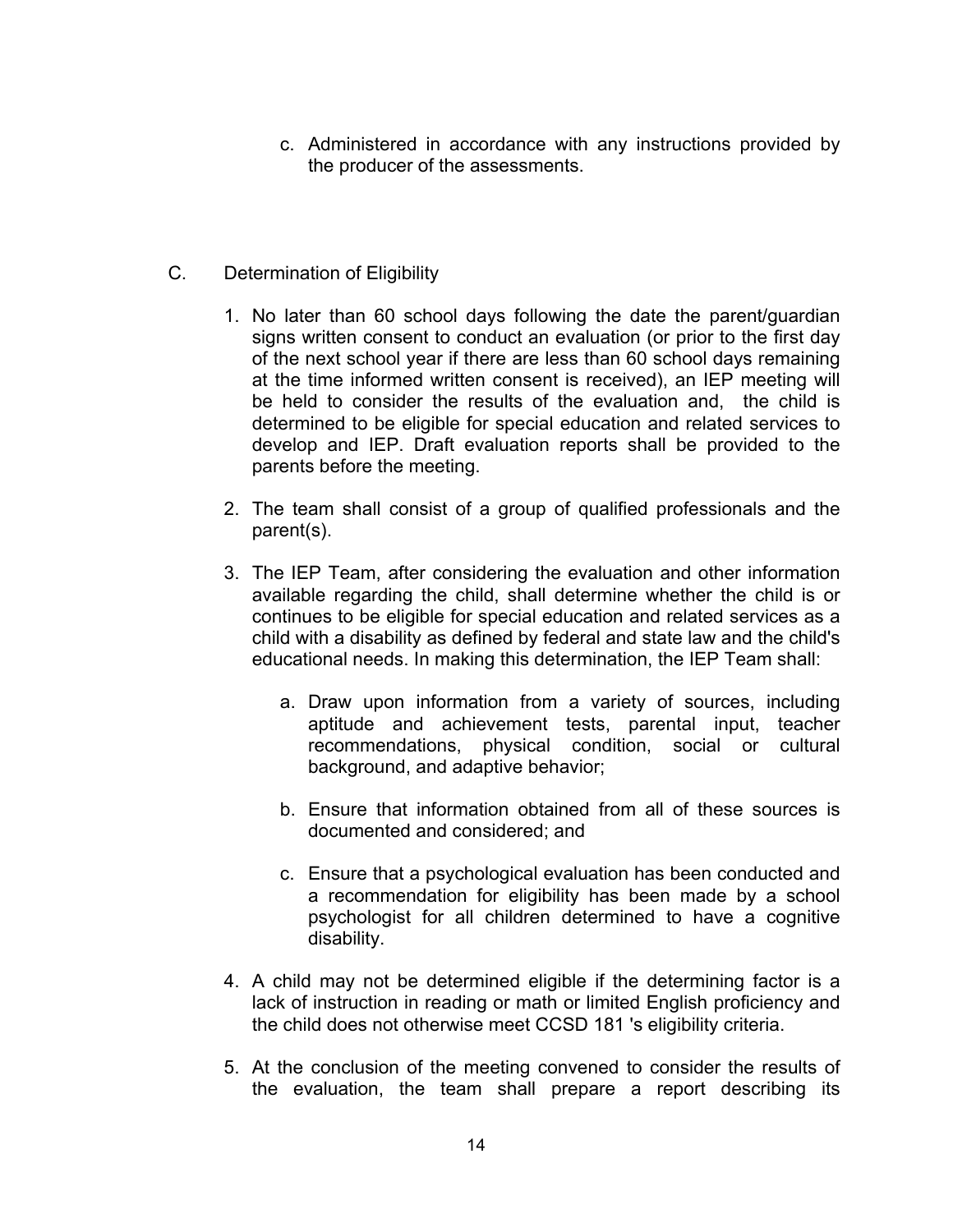consideration of pre-existing information about the child, all new evaluation reports obtained, and any other information relevant to the decision about the child's eligibility. This description shall relate the information considered to the child's needs and shall further conform to the requirements relating to identifying students suspected of or having a specific learning disability, if applicable. The IEP Team's report shall also include:

- a. The date of the meeting;
- b. The signatures of the participants, indicating their presence at the meeting; and
- c. Any separate written statement provided by a participant who wishes to be on record as disagreeing with the conclusions expressed in the team's report.
- 6. If an assessment is conducted under nonstandard conditions, a description of the extent to which the assessment varied from standard conditions shall be included in the evaluation report. This information ls needed so that the team of evaluators can assess the effects of these variances on the validity and reliability of the information reported and determine whether additional assessments are needed.
- 7. If any needed portion of the evaluation cannot be completed due to lack of parental involvement, religious convictions of the family, or inability of the child to participate in an evaluative procedure, CCSD 181 shall note the missing portions in the child's evaluation report and state the reasons why those portions could not be completed.
- 8. In the event that the student is determined to be eligible for special education and related services, the IEP meeting shall be conducted within 30 days (and no later than 60 school days from the date CCSD 181 receives the Informed written consent for the evaluation or reevaluation from the parent(s).
- 9. A copy of the IEP Team's report, together with all documentation upon which it is based will be maintained in the child's confidential education record in accordance with confidentiality requirements.
- 10.A copy of the of completed document will be provided to the parent(s). A copy of any evaluation reports will also be provided.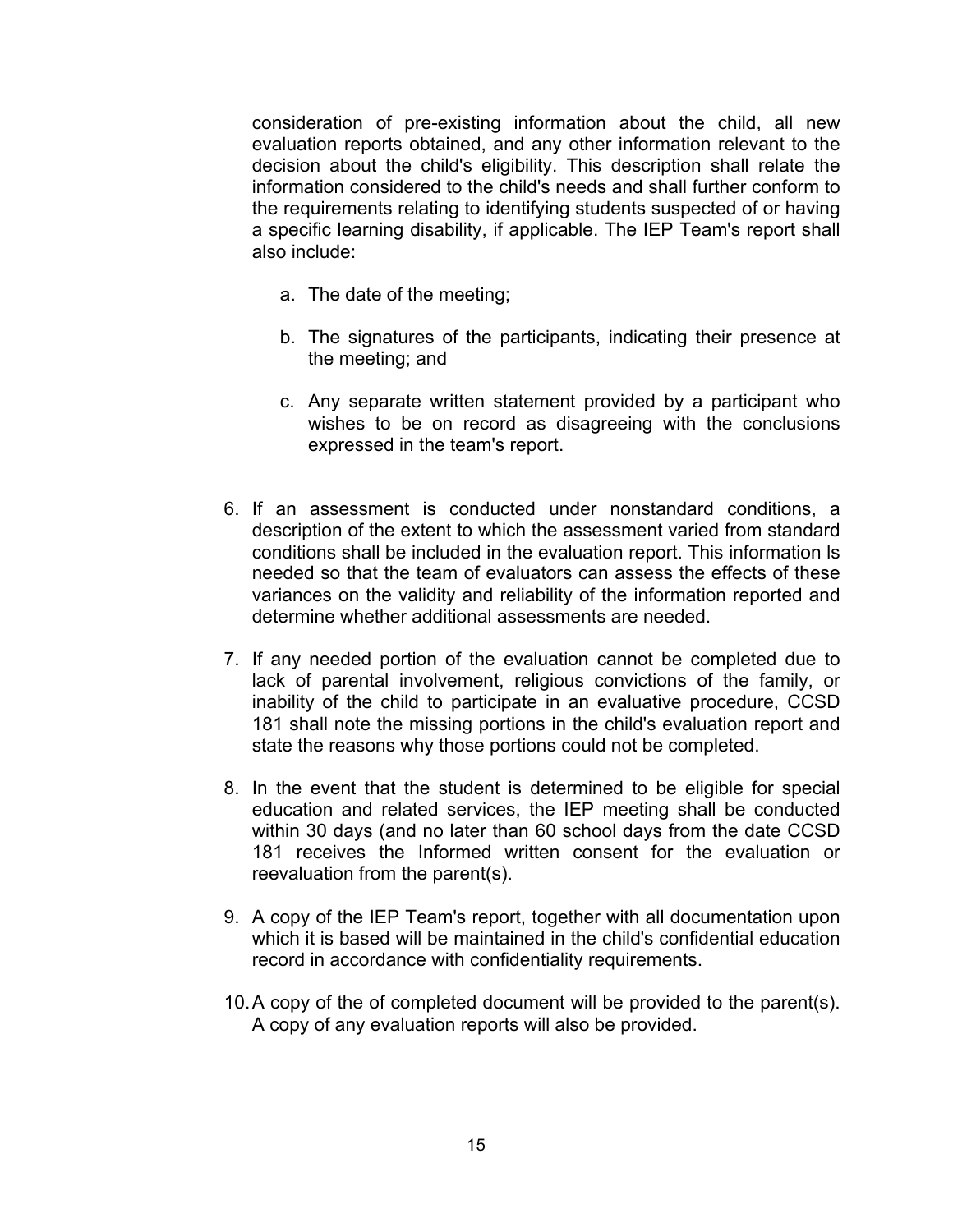- 11.No later than 10 school days following the lEP meeting, the parent(s) will be provided a written notice of the determination of a team, in compliance with 23 Ill. Admin. Code §§226.520.
- D. Additional Requirements for Identifying Children with Specific Learning **Disabilities** 
	- 1. The criteria for identifying children with specific learning disabilities
		- a. Requires the use of a process that determines how the child responds to scientific research-based Interventions as part of the evaluation procedure;
		- b. May permit the use of other alternative research-based procedures to determining whether a child has a specific learning disability, as defined in federal law; and
		- c. In addition to the process described above, CCSD 181 may permit the use of severe discrepancy between intellectual ability and achievement for determining whether a child has a specific learning disability.
	- 2. Additional group members required to determine specific learning disability eligibility

The determination of whether a child suspected of having a specific learning disability is a child with a disability must be made with the child's parent(s) and a team of qualified professionals, which must include:

- a. The child's general education teacher; or
- b. If the child does not have a general education teacher, a teacher qualified to teach a child of his/her age; or
- c. For a child less than school age, an individual qualified by ISBE to teach a child of his/her age; and
- d. At least one person qualified to conduct individual diagnostic examinations of children, such as a school psychologist, speechlanguage pathologist, speech-language pathologist, or remedial reading teacher.
- 3. Determining the existence of a specific learning disability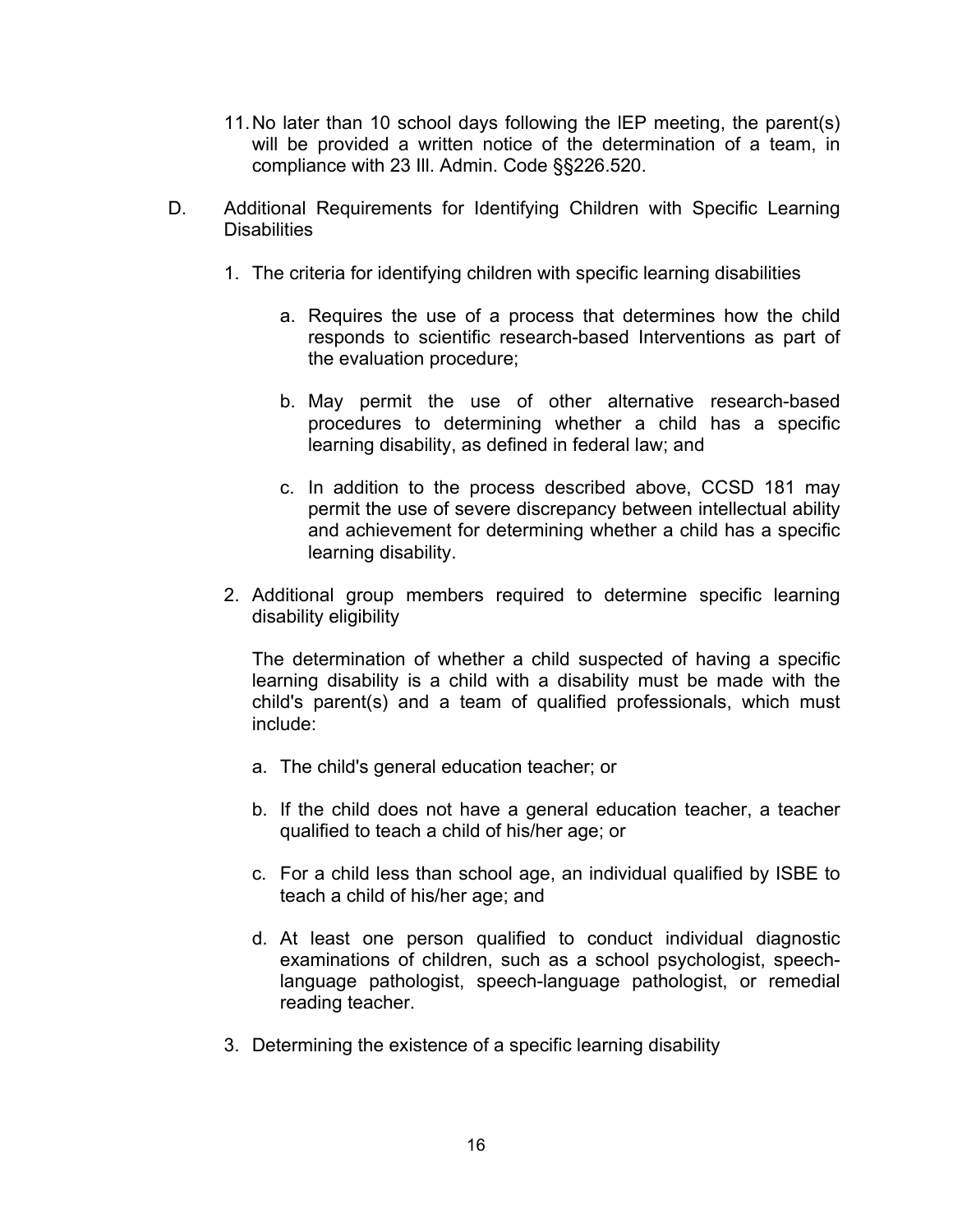- a. The group described above may determine that a child has a specific learning disability, if:
	- i. The child does not achieve adequately for the child's age or Illinois approved grade-level standards in one or more of the following areas, when provided with learning experiences and instruction appropriate for the child's age or Illinois approved grade level standards:
		- 1. Oral expression.
		- 2. Listening comprehension.
		- 3. Written expression.
		- 4. Basic reading skills.
		- 5. Reading fluency skills.
		- 6. Reading comprehension.
		- 7. Mathematics calculation.
		- 8. Mathematics problem solving.
	- ii. A) The child does not make sufficient progress to meet age or Illinois approved grade-level standards in one or more of the areas identified above when using a process based on the child's response to scientific researchedbased intervention; or

B) The child exhibits a pattern of strengths and weaknesses in performance, achievement, or both, relative to age, Illinois approved grade-level standards, or intellectual development, that is determined by the group to be relevant to the identification of a specific learning disability, using appropriate assessments; and

The group determines that its findings above are not primarily the result of:

- 1. A visual, hearing, or motor disability;
- 2. Cognitive disability;
- 3. Emotional disability;
- 4. Cultural factors;
- 5. Environmental or economic disadvantage; or
- 6. Limited English proficiency.
- iii. To ensure that underachievement in a child suspected of having a specific learning disability is not due to lack of appropriate instruction in reading or math, the group must consider, as part of the evaluation: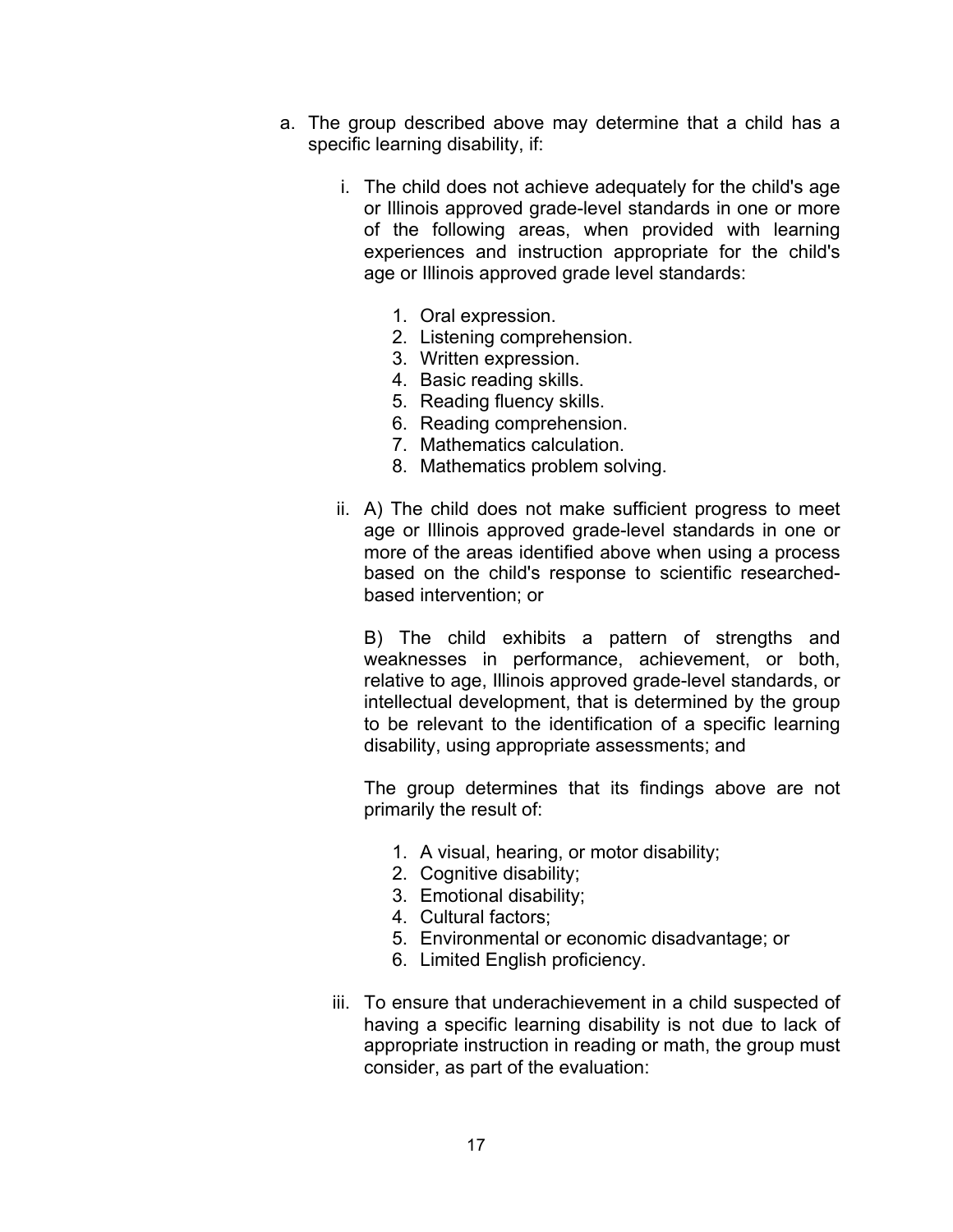- 1. Data that demonstrates that prior to, or as a part of, the referral process, the child was provided appropriate instruction in general education settings, delivered by qualified personnel; and
- 2. Data-based documentation of repeated assessments of achievement at reasonable intervals, reflecting formal assessment of student progress during instruction, which was provided to the child's parent(s).
- iv. The District must promptly request parental informed written consent to evaluate the child to determine if the child needs special education and related services, and must adhere to the timeframes, unless extended by mutual written agreement of the child's parent(s) and a group of qualified professionals:
	- 1. If, prior to a referral, a child has not made adequate progress after an appropriate period of time when provided instruction, as described above; and
	- 2. Whenever a child is referred for an evaluation.

#### 4. Observation

- a. CCSD 181 must ensure that the child is observed in the child's learning environment (including the regular classroom setting) to document the child's academic performance and behavior in the areas of difficulty.
- b. The group meeting to determine whether a child has a specific learning disability, must decide to:
	- i. Use information from an observation in routine classroom instruction and monitoring of the child's performance that was done before the child was referred for an evaluation; or
	- ii. Have at least one member of the group conduct an observation of the child's academic performance in the regular classroom after the child has been referred for an evaluation and parental informed written consent is received.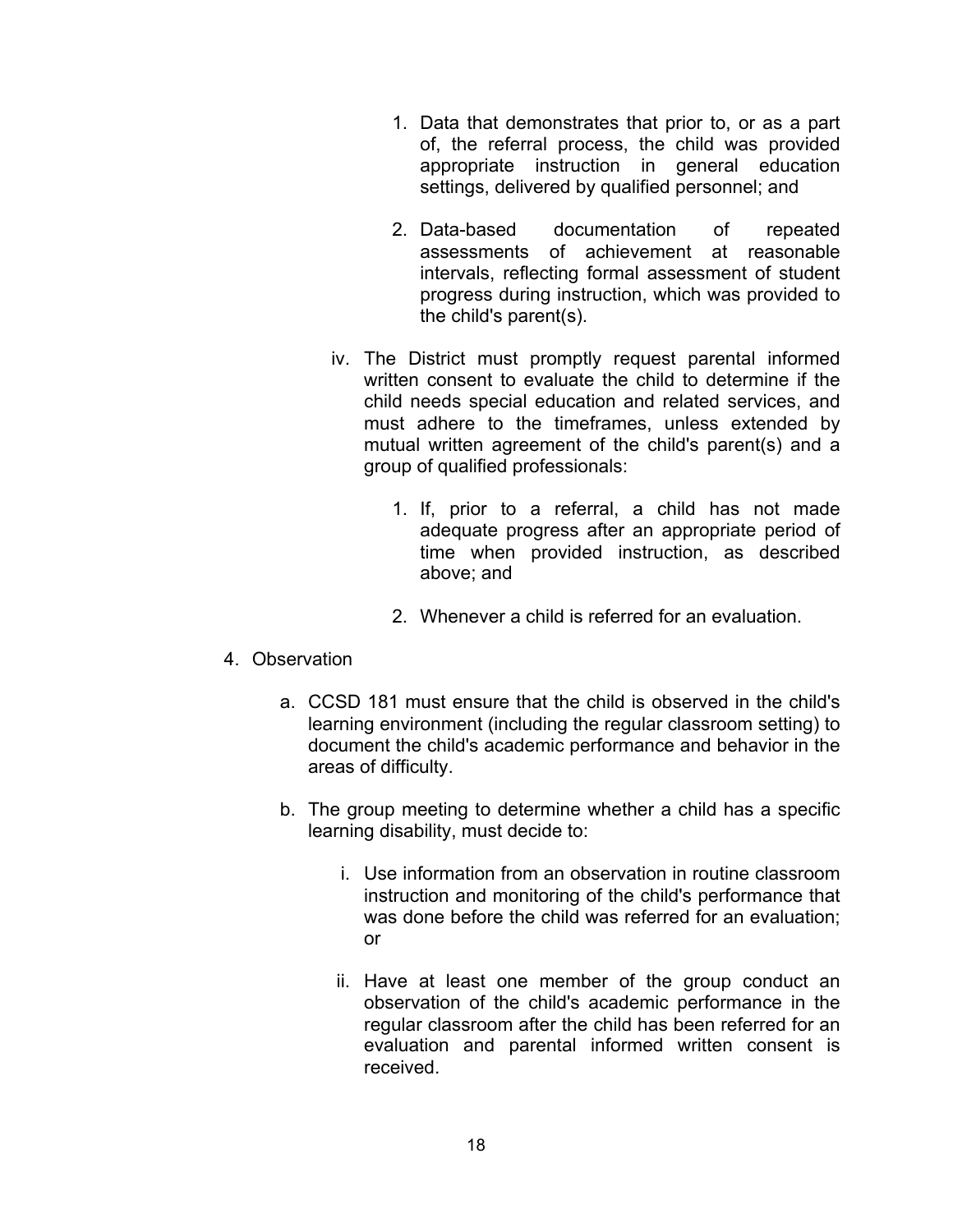- c. In the case of a child of less than school age or out of school, a group member must observe the child in an environment appropriate for a child of that age.
- 5. Specific documentation for a determination of specific learning disability
	- a. For a child suspected of having a specific learning disability, the documentation of the determination of eligibility must contain a statement of:
		- i. Whether the child has a specific learning disability;
		- ii. The basis for making the determination, including assurance that the determination has been made in accordance with Section 3, C (3) (a & b);
		- iii. The relevant behavior, if any, noted during the observation of the child and the relationship of that behavior to the child's academic functioning;
		- iv. The educationally relevant medical findings, if any;
		- v. Whether:
			- 1. The child does not achieve adequately for the child's age or to meet Illinois approved grade-level standards as provided above; and
			- 2. (A) The child does not make sufficient progress to meet age or Illinois approved grade-level standards as provided above; or (B) The child exhibits a pattern of strengths and weaknesses in performance, achievement, or both, relative to age, Illinois approved grade-level standards or intellectual development as provided above;
		- vi. The determination of the group concerning the effects of a visual, hearing, or motor disability; cognitive disability; emotional disability cultural factors; environmental or economic disadvantage; or limited English proficiency on the child's achievement level; and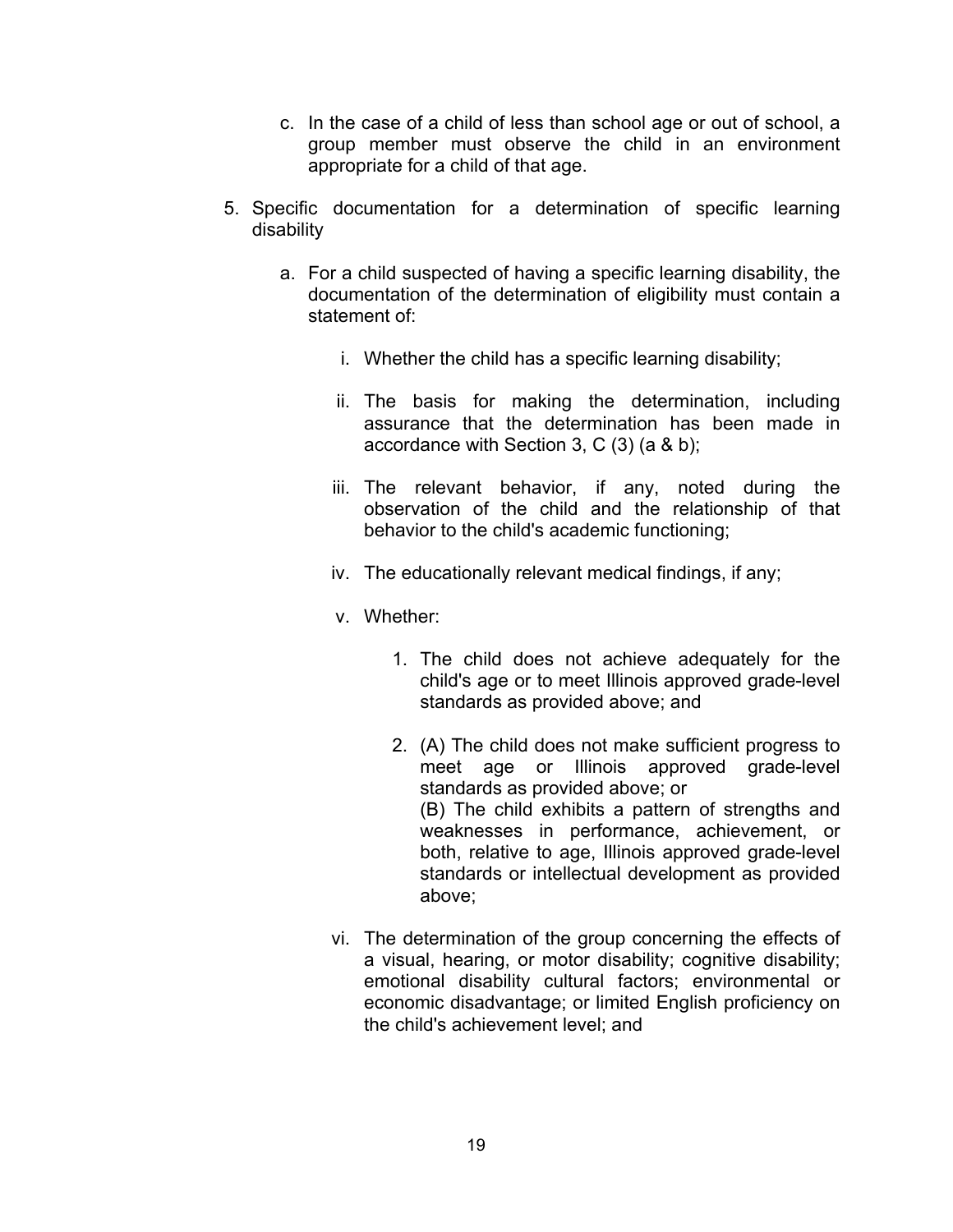- vii. If the child has participated in a process that assesses the child's response to scientific, research-based intervention:
	- 1. The instructional strategies used and the studentcentered data collected; and
	- 2. The documentation that the child's parent(s) were notified about:
		- a. ISBE's policies regarding the amount and nature of student performance data that would be collected and the general education services that would be provided;
		- b. Strategies for increasing the child's rate of learning; and
		- c. The parent(s) right to request an evaluation.
	- 3. Each group member must certify in writing whether the report reflects the member's conclusion. If it does not reflect the member's conclusion, the group member must submit a separate statement presenting the member's conclusions.
- E. Reevaluations
	- 1. CCSD 181 must ensure that a reevaluation of each child with a disability is conducted in accordance with the procedures for an evaluation in accordance with Section 3, A (1) (a}, (d), (e), (f) and Section 3, B:
		- a. If CCSD 181 determines that the educational or related service's needs, including improved academic achievement and functional performance, of the child warrant a reevaluation; or
		- b. If the child's parent(s) or teacher requests a reevaluation.
	- 2. A reevaluation conducted as described above:
		- a. May occur not more than once a year, unless the parent(s) and the public agency agree otherwise; and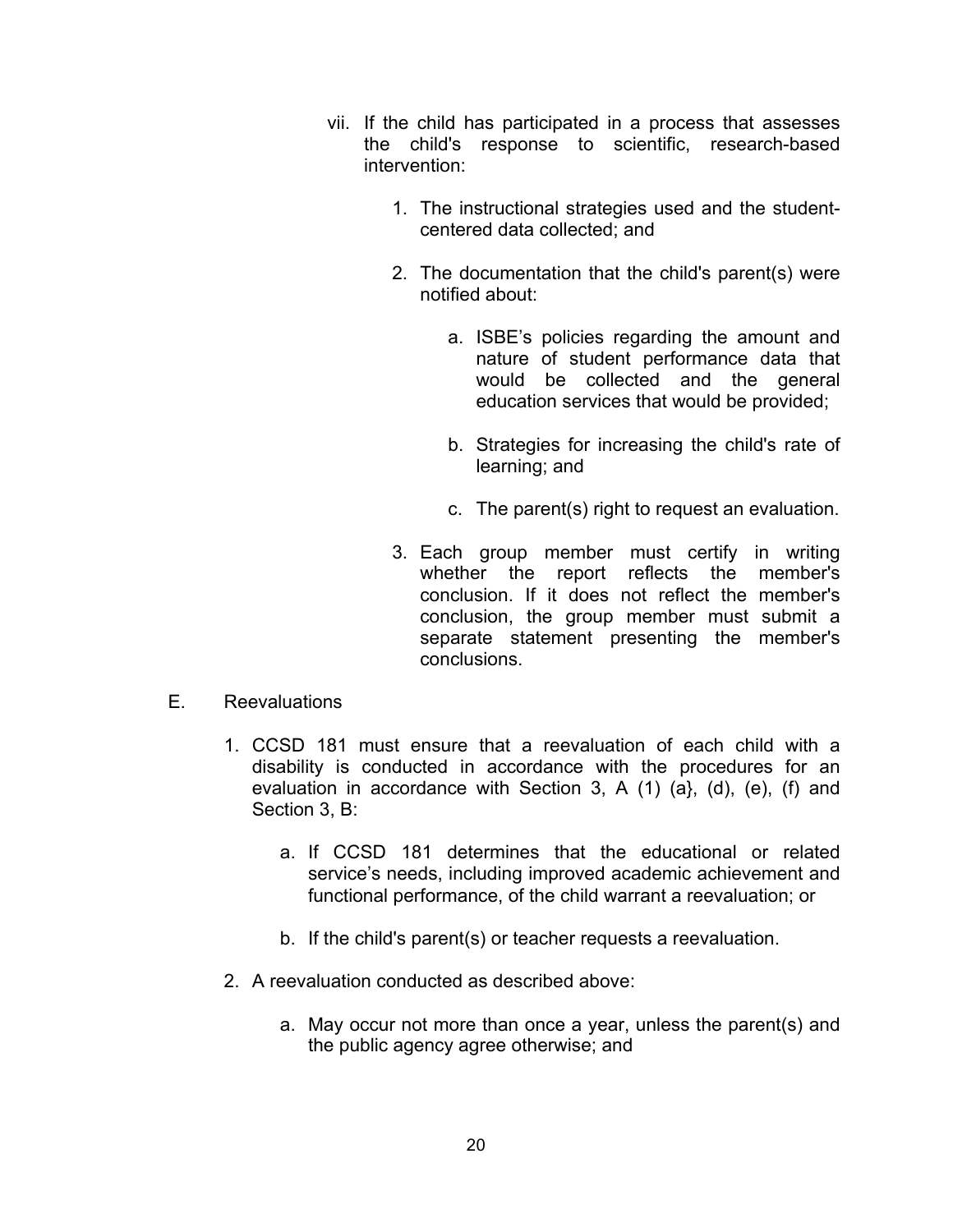- b. Must occur at least once every 3 years, unless the parent(s) and CCSD 181 agree that a reevaluation is unnecessary.
- F. Independent Educational Evaluation
	- 1. Parents have the right to obtain an independent educational evaluation of their child in accordance with state and federal law. (See Section 10,  $(N)$ ).
	- 2. An "Independent Educational Evaluation" ("IEE") means an evaluation conducted by a qualified examiner who is not employed by CCSD 181.
	- 3. CCSD 181 shall send the notice convening the IEP Team's meeting within ten days after receiving the report of an evaluation conducted at either public or private expense. (See Section 10, M)
- LEGAL REF.: 20 U.S.C. §§ 1412 (State eligibility), 1412(a)(3), 1413 (local educational agency eligibility), 1413(a)(1), 1413(a)(3).

34 C.F.R. §§ 300.122, 300.201, 300.301-300.311.

23 Ill. Admin. Code §§ 226.110, 226.120, 226.130, 226.135, 226.140, 226.150,226.180.

#### Section 4. **Individualized Education Programs**

- A. Development of an IEP
	- 1. An IEP meeting will be conducted within 30 days (and no later than 60 school days from the date the parent/guardian signs written consent for the evaluation or reevaluation) after a child is determined to be eligible. The child receiving special education and related services must have an IEP developed in compliance with these procedures and in effect at the beginning of each subsequent school year so long as he/she remains eligible.
	- 2. The specified group or person responsible for the development of the IEP (i.e. lEP Team) includes:
		- a. A representative of CCSD 181 (other than the child's teacher) who is qualified to provide or supervise the provision of special education, is knowledgeable about the general curriculum, is knowledgeable about CCSD 181's resources, has the authority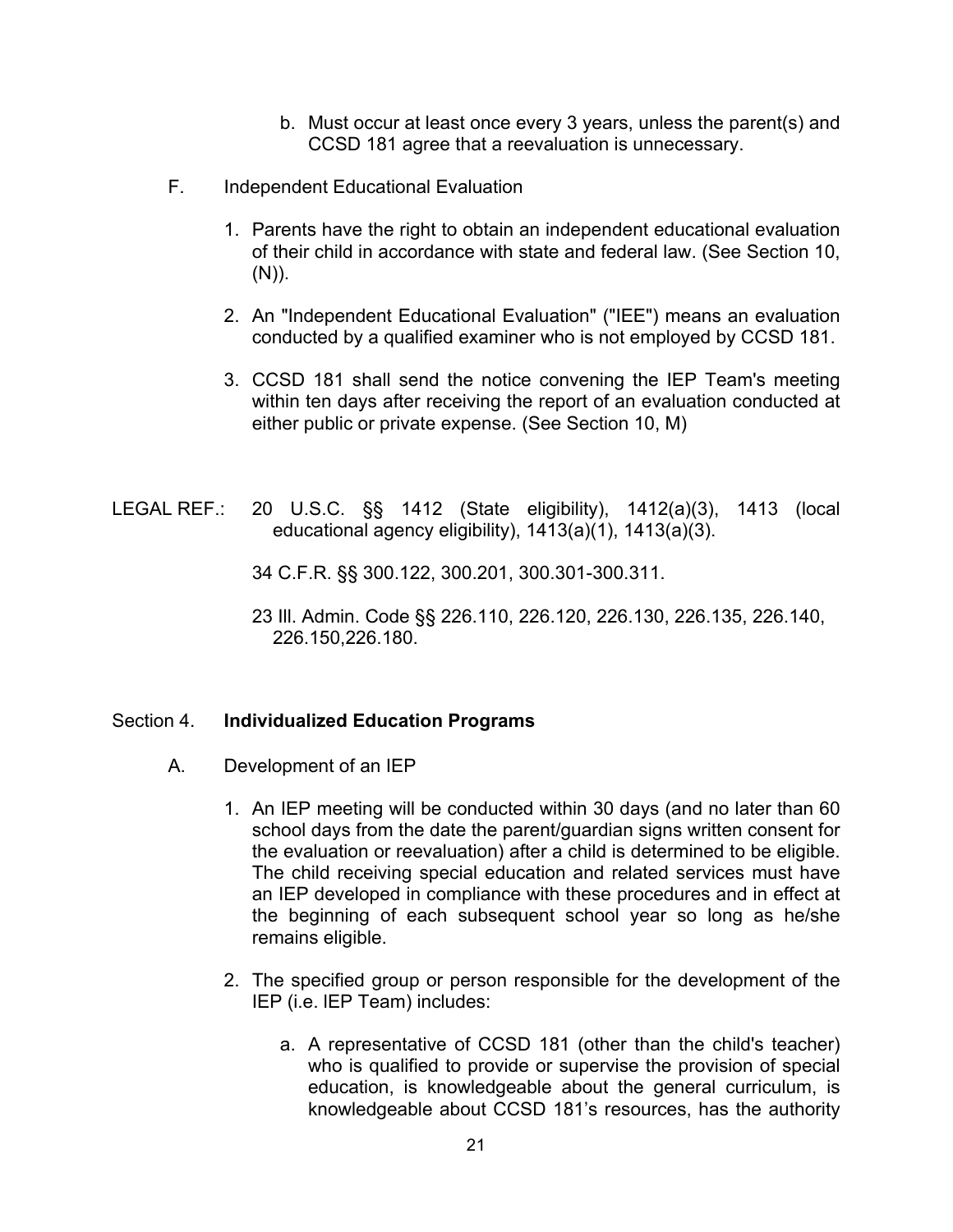to make commitments for the provision of resources set forth in the IEP, and is able to ensure that the services in the IEP will be implemented.

- b. At least one of the child's special education teachers, or where appropriate, at least one special education provider of the child. If the child is receiving only speech and language services, the speech and language pathologist shall fulfill this role.
- c. At least one general education teacher of the child (if the child is, or may be, participating in general education environment) who is, or may be, responsible for implementing a portion of the IEP.
- d. For a child age three through five who has not yet entered the primary grades, an individual qualified to teach preschool children without disabilities.
- e. One or both of the child's parents.
- f. If appropriate, the child may be invited by either CCSD 181 or the parent(s). CCSD 181 shall invite the child when the purpose of the IEP meeting is to consider and plan transition services. When the child does not attend the IEP meeting where transition services are discussed, CCSD 181 shall take other steps to ensure that the child's preferences and interests are considered.
- g. Other individuals, at the discretion of the parent(s) or CCSD 181, who have knowledge or special expertise regarding the child, including related services personnel as appropriate.
- h. An individual who is qualified to interpret the instructional implications of the evaluation results (who may be one of the individuals listed herein).
- i. A qualified bilingual specialist or bilingual teacher (who may be one of the individuals listed herein), if needed to assist meeting participants in understanding the child's language or cultural factors as related to the child's instructional needs. If documented efforts to locate such a person are unsuccessful, CCSD 181 shall meet the, requirements for nondiscriminatory evaluations (see Section 3, B 1.(d)).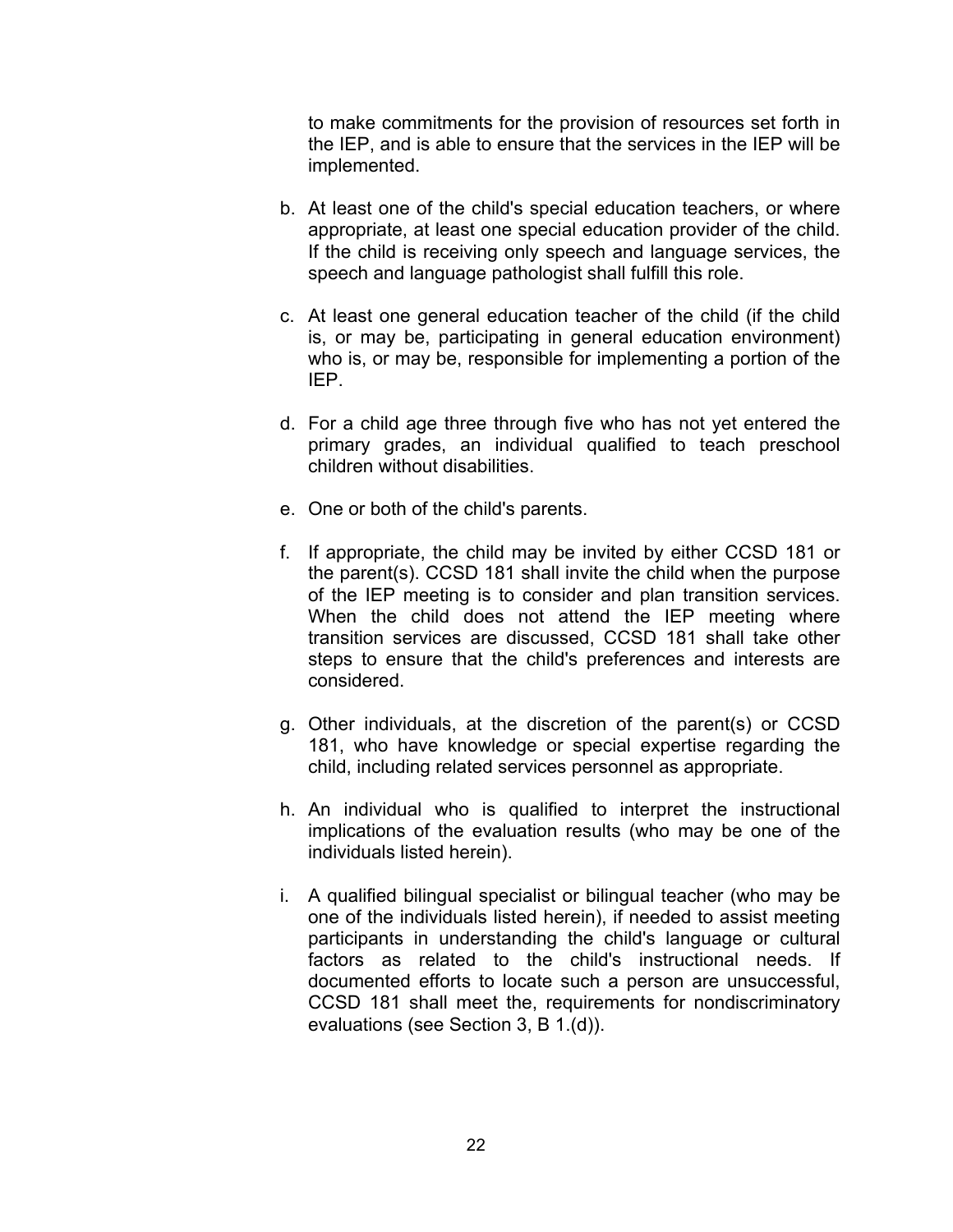- j. In those cases where the child's behavior impedes his/her learning or the learning of others, a person knowledgeable about positive behavior strategies.
- k. If transition services will be discussed and with the informed written consent of the parents, CCSD 181 shall invite representative (s) of any participating agencies that are likely to be responsible for providing or paying for transition services.
- l. For a child who was previously served under Part C of the IDEA, upon request of the parent, the Part C service coordinator or other representatives of the Part C system shall be invited to the initial IEP meeting to assist with the smooth transition of. services.
- 3. IEP Team Attendance
	- a. A member of the IEP Team described above is not required to attend an IEP meeting, in whole or in part, if the parent(s) and CCSD 181 agree in writing that the attendance of the team member is not necessary because of the member's area of the curriculum or related services is not being modified or discussed in the meeting.
	- b. If an IEP meeting involves a modification to or discussion of an IEP team member's area of the curriculum or related services, that IEP tern member may be excused from attending the meeting, in whole or in part, if (1) the parent(s) and CCSD 181 consent to the excusal in writing and (2) the IEP team receives input into the development of the IEP prior to the meeting.
- 4. CCSD 181 will take the following steps to encourage parental participation in the IEP process:
	- a. CCSD 181 will schedule each IEP meeting at a mutually agreed upon time and place, whenever possible;
	- b. CCSD 181 will notify parents at least 10 days prior to any IEP meeting of the purpose, time and location of the meeting, the titles of persons who will be in attendance, and the parents' right to invite other individuals with knowledge or special expertise regarding the child;
	- c. CCSD 181 may conduct an IEP meeting without a parent in attendance if CCSD 181 is unable to obtain parental participation after at least three documented attempts to do so;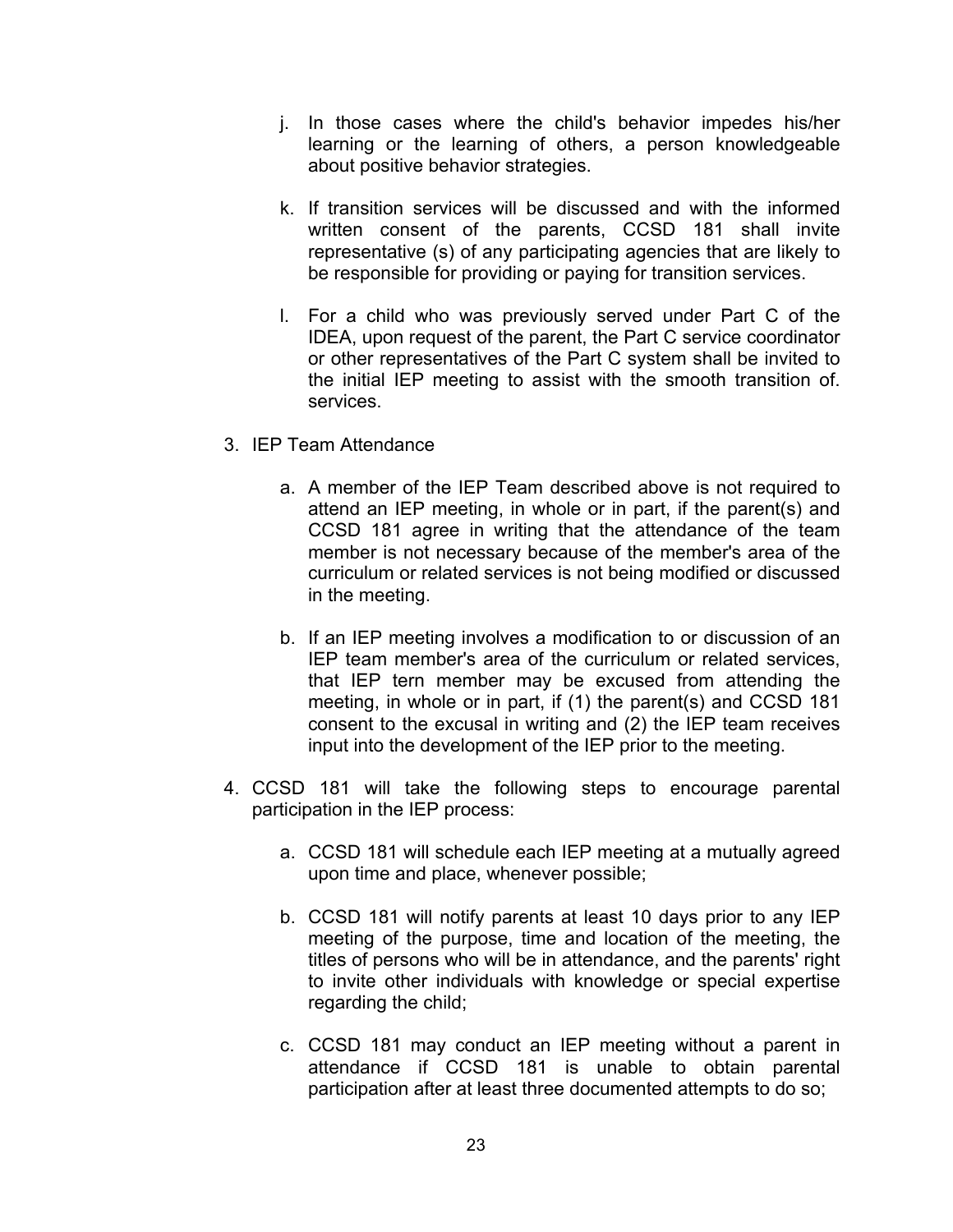- d. If neither parent is present at an IEP meeting, CCSD 181 will maintain a record of its attempts to arrange a mutually agreed on time and place;
- e. The parent(s) and CCSD 181 may agree to use alternative means of meeting participation such as video conference and conference telephone calls; and
- f. CCSD 181 will take whatever action is necessary and reasonable to facilitate the parent(s) understanding of and participation in the IEP meeting, including arranging and paying for the expense of an interpreter for parent(s) who are deaf or whose native language is other than English, and allowing audiotaping of the meeting with at least 24-hour prior written notice from the parents to the building administrator or special education administrator.
- 5. In developing a child's IEP, the IEP team shall consider the strengths of the child, the concerns of the parent(s) regarding the child's education, the results of the most recent evaluation, and the academic, developmental, and functional needs of the child. The IEP team also shall consider the following factors:
	- a. Positive behavior strategies, interventions, supports for children with behavior that impedes their learning or that of others;
	- b. Language needs of children with limited English proficiency as those needs relate to the IEP;
	- c. Instruction in Braille and the use of Braille, unless the IEP team determines that, after an evaluation of the child's reading and writing skills, needs and appropriate reading and writing media, it is not needed, for children who are blind or visually impaired;
	- d. Communication needs;
	- e. Assistive technology devices and services; and
	- f. For a child who is deaf or hard of hearing, the child's language and with peers communication and needs, professions opportunities in the for child's direct language communication and communication mode, academic level and full range of needs, including opportunities for direct instruction in the child's language and communication mode.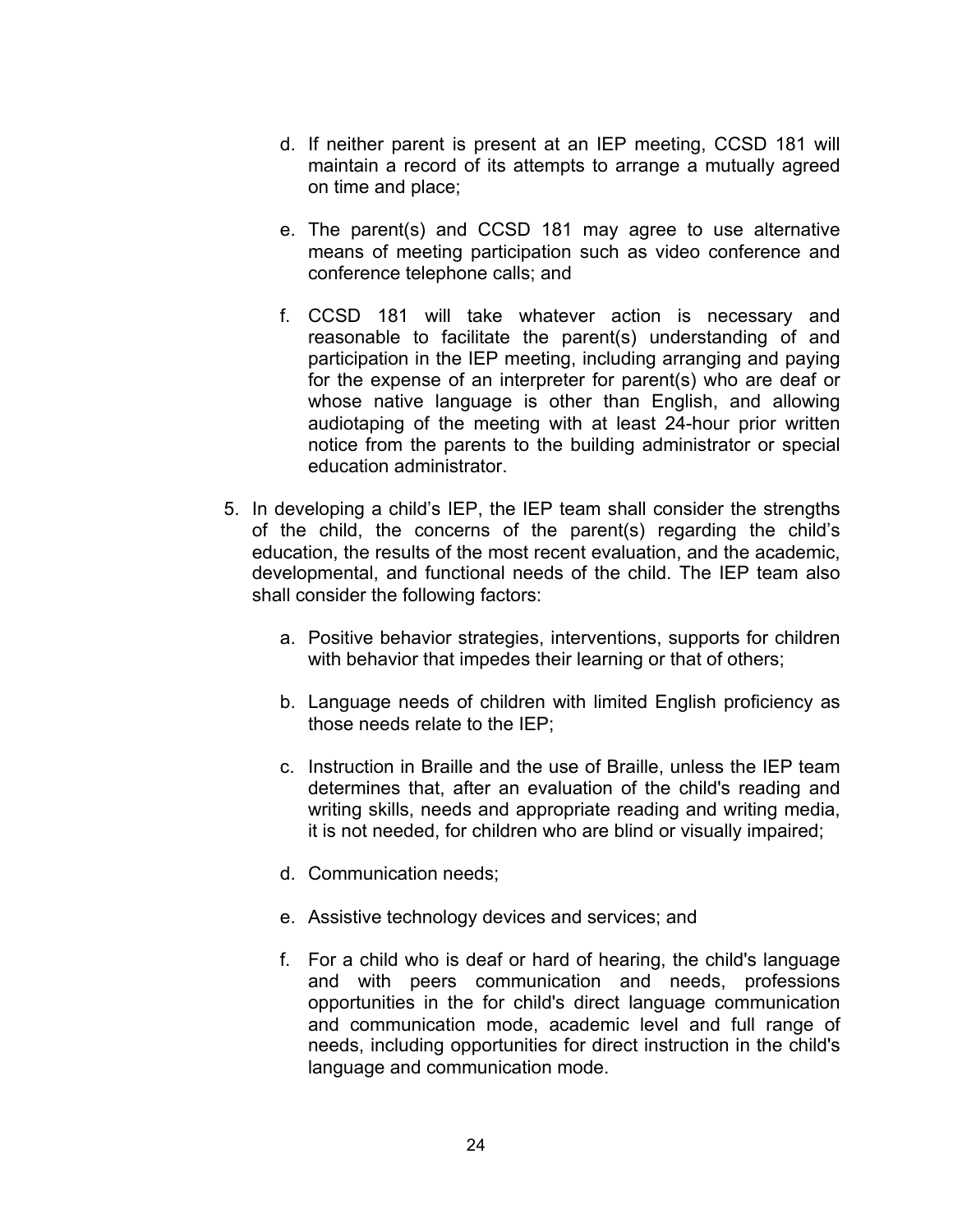- g. For students with a disability on the autism spectrum (which includes autistic disorder, Asperger's disorder, pervasive developmental disorder not otherwise specified, childhood disintegrative disorder, and Rett Syndrome, as defined in the Diagnostic and Statistical manual of Mental Disorders, fifth edition (DSM-5, 2013)), the IEP team shall also consider all of the following factors:
	- i. The verbal and nonverbal communication needs of the child.
	- ii. The need to develop social interaction skills and proficiencies.
	- iii. The needs resulting from the child's unusual responses to sensory experiences.
	- iv. The needs resulting from resistance to environmental change or change in daily routines.
	- v. The needs resulting from engagement in repetitive activities and stereotyped movements.
	- vi. The need for any positive behavioral interventions, strategies, and supports to address any behavioral difficulties resulting from autism spectrum disorder.
	- vii. Other needs resulting from the child's disability that impact progress in the general curriculum, including social and emotional development.
- 6. The IEP shall include the following components:
	- a. A statement of the child's present levels of academic achievement and functional performance. This must include: (1) a statement of how the child's disability affects his/her involvement and progress in the general curriculum; or (2) for preschool children, as appropriate, how the disability affects the child's participation in appropriate activities.
	- b. A statement of measurable annual goals that reflect consideration of the State Goals for Learning and the Illinois Learning Standards, as well as benchmarks or short-term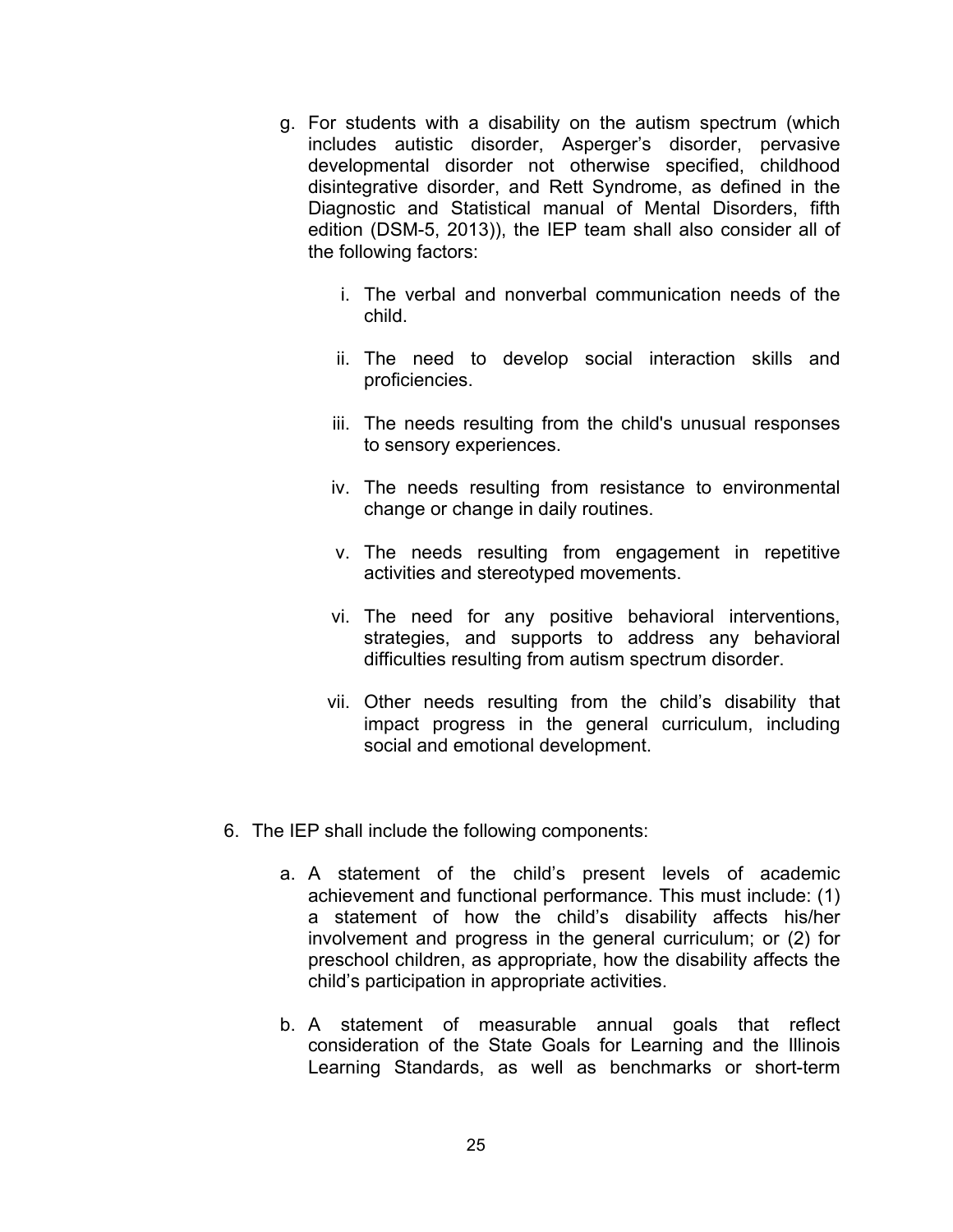objectives, developed in accordance with the child's present levels of educational performance, designed to:

- i. Meet the child's needs that result from the child's disability to enable the child to be involved in and make progress in the general curriculum, or for preschool children to participate in age appropriate activities; and
- ii. Meet each of the child's other educational needs that result from the child's disability
- c. A statement of the special education and related services and supplementary aids and services, based on peer reviewed research to the extent practicable, and program modifications or supports that will be provided for the child to:
	- i. Advance appropriately toward attaining the annual goals; and
	- ii. Be involved in and make progress in the general curriculum and participate in extracurricular and nonacademic activities; and
	- iii. Be educated and participate with other children with and without disabilities.
- d. A statement of any individual accommodations that are necessary to measure the academic achievement and functional performance of the child on state and district-wide assessments, or a statement of why the child cannot participate in such assessments and why the particular alternate assessment selected is appropriate (see Section 5).
- e. The projected beginning date for the beginning of the services and modifications, and the amount, frequency, and anticipated duration of those services and modifications.
- f. An explanation of the extent, if any, to which the child will not participate with nondisabled children in the general class and in extracurricular and nonacademic activities.
- g. A statement as to whether the child requires extended school year services and, if so, a description of those services that includes their amount, frequency, duration and location.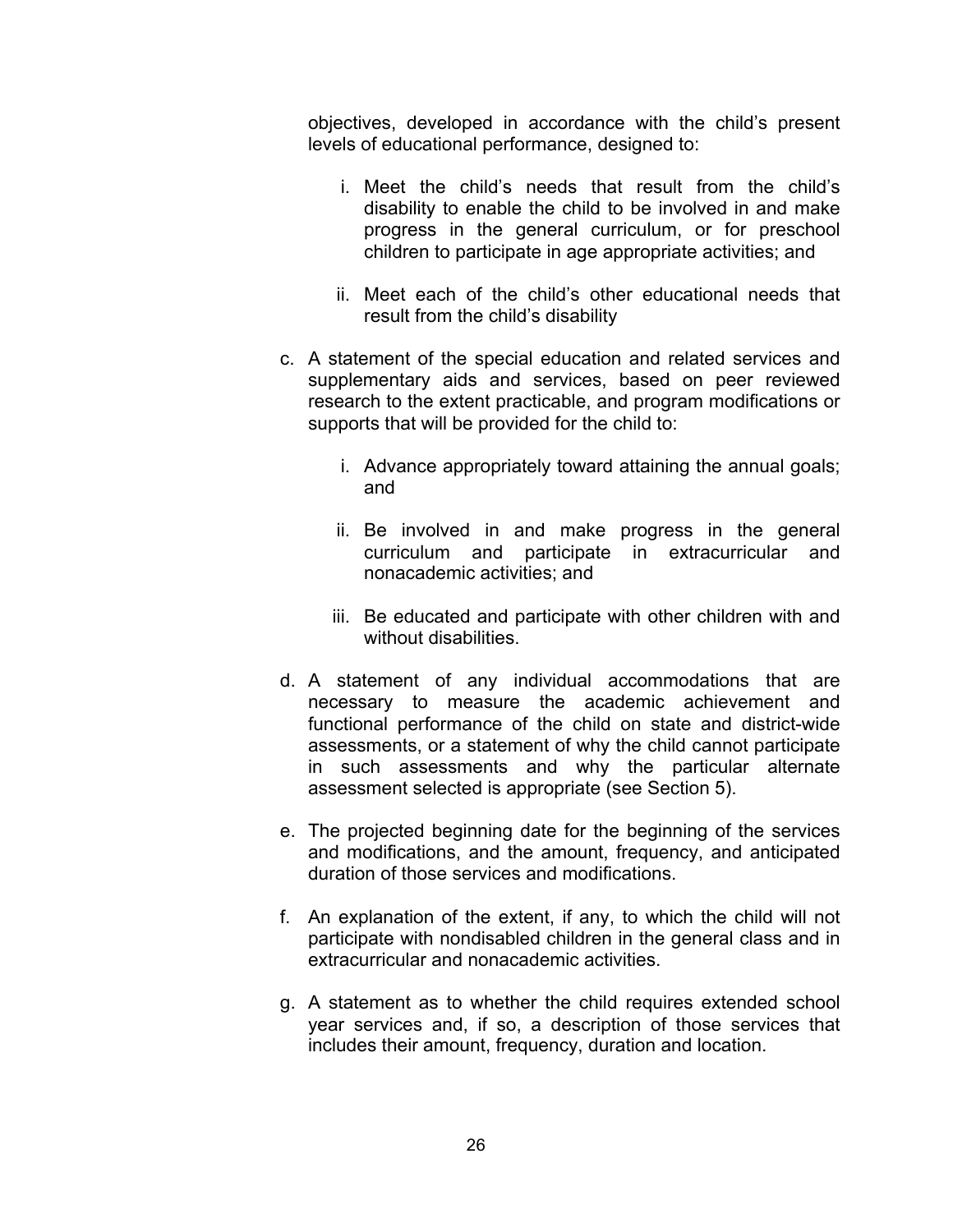- h. A description of how the child's progress towards annual goals will be measured, and when periodic reports on the progress the child is making toward meeting the annual goals (such as through the use of quarterly or other periodic reports, concurrent with the issuance of report cards) will be provided.
- i. A statement as to the languages or modes of communication in which special education and related services will be provided, if other than or in addition to English.
- j. Beginning not later than the first IEP to be in effect when the child turns age 14  $\frac{1}{2}$ , and updated thereafter, the IEP shall include (1) appropriate, measurable, postsecondary goals based upon age appropriate assessments related to employment, education or training, and, as needed, independent living; (2) the transition services that are needed to assist the child in meeting those goals, including courses of study and any other needed services to be provided by entities other than CCSD 181; and (3) any additional requirements contained in Section 14-803 of The School Code (105 ILCS 5/14-8.03).
- 7. The IEP of a student who requires a behavioral intervention plan shall:
	- a. Summarize the findings of the functional behavioral assessment;
	- b. Summarize prior interventions implemented;
	- c. Describe behavioral interventions to be used, including those aimed at developing or strengthening alternative or more appropriate behaviors;
	- d. Identify the measurable behavioral changes expected and methods of evaluation;
	- e. Identify a schedule for review of the interventions' effectiveness; and
	- f. Identify provisions for communicating with the parents about their child's behavior and coordinating school-based and homebased interventions.
- 8. The IEP shall state the placement the IEP team has determined to be appropriate for the child. The IEP team shall take into consideration the student's eligibility for other educational programs and services such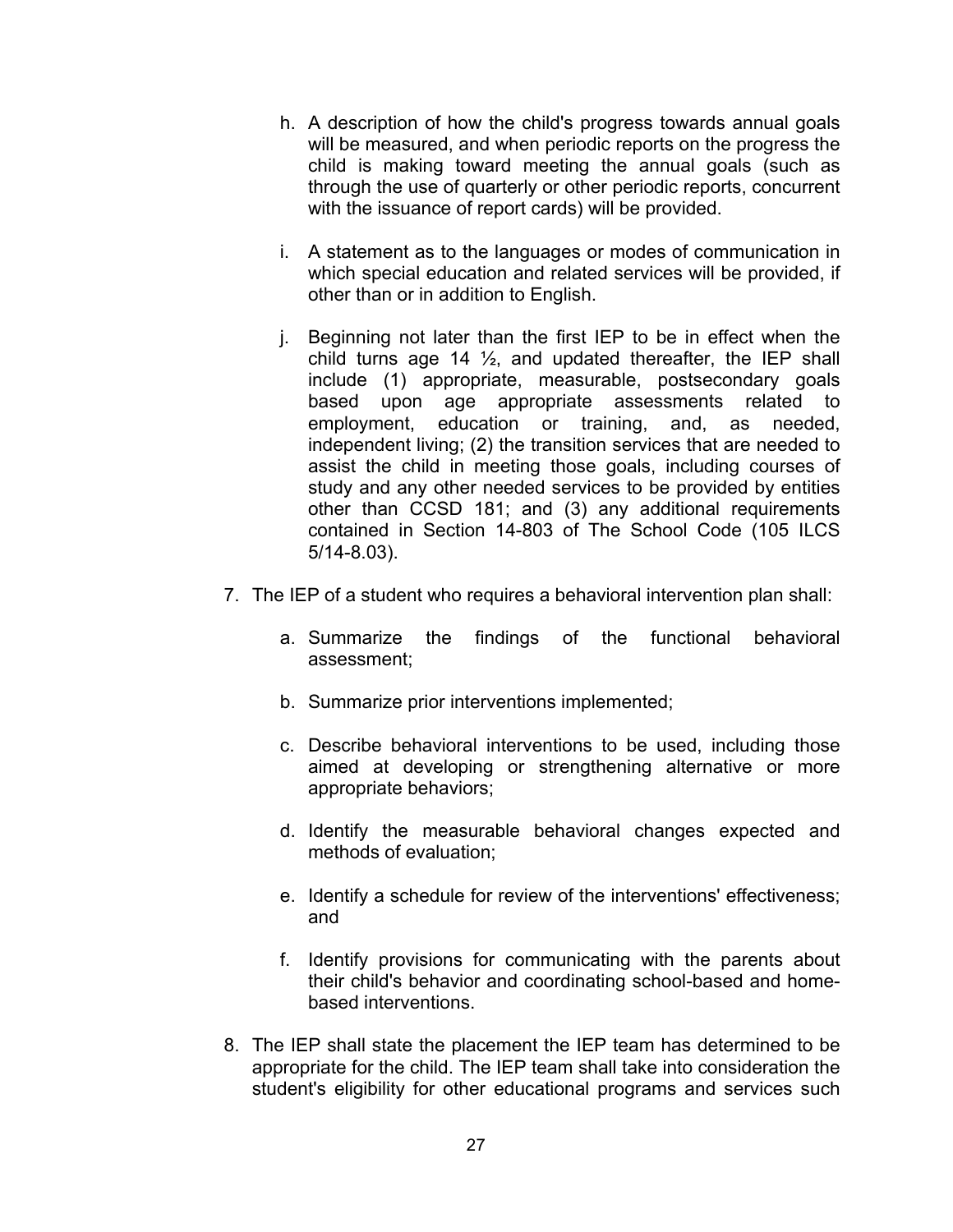as bilingual education, career and technical education, gifted education, and federal Title I programs. The placement determination shall be reviewed at least annually or at any time the IEP is revised.

- 9. Each initial IEP must be completed by the IEP team no later than 30 days after the determination of eligibility and in no case later than 60 school days from the date of CCSD 181's receipt of informed written consent from the parent(s) to perform the needed assessments. When a child is referred for an evaluation with fewer than 60 days of pupil attendance left in the school year, the eligibility determination shall be made and, if the child is eligible, an IEP shall be in effect prior to the first day of the next school year.
- 10.CCSD 181 shall provide special education and related services to eligible children in accordance with their IEPs.
- 11.CCSD 181 shall provide the parent(s) with a copy of the IEP at the conclusion of the IEP team meeting at no cost to the parent(s).
- B. Determination of Related Services
	- 1. Participants in IEP team meetings held to develop, review, or revise the IEP shall determine what related services are necessary to assist a child in benefiting from special education, as defined in 34 C.F.R. 300.34.
	- 2. Related services do not include a medical device that is surgically implanted, the optimization of that device's functioning (e.g., mapping of a cochlear implant), maintenance or replacement of that device.
- C. Implementation of the IEP
	- 1. Implementation of the IEP shall occur no later than 10 school days after the parent(s) have been provided notice of the placement unless otherwise agreed by the IEP team.
	- 2. Informed written parental consent is required at least 10 days prior to the initial provision of special education and related services to a child. Parent(s) may waive the 10-calendar-day interval before placement.
	- 3. The IEP must be accessible to all staff members who are responsible for implementing the IEP; each shall be informed of his/her specific responsibilities relating to the IEP and the specific accommodations. Modifications and supports will be provided to the child in accordance with the **IFP**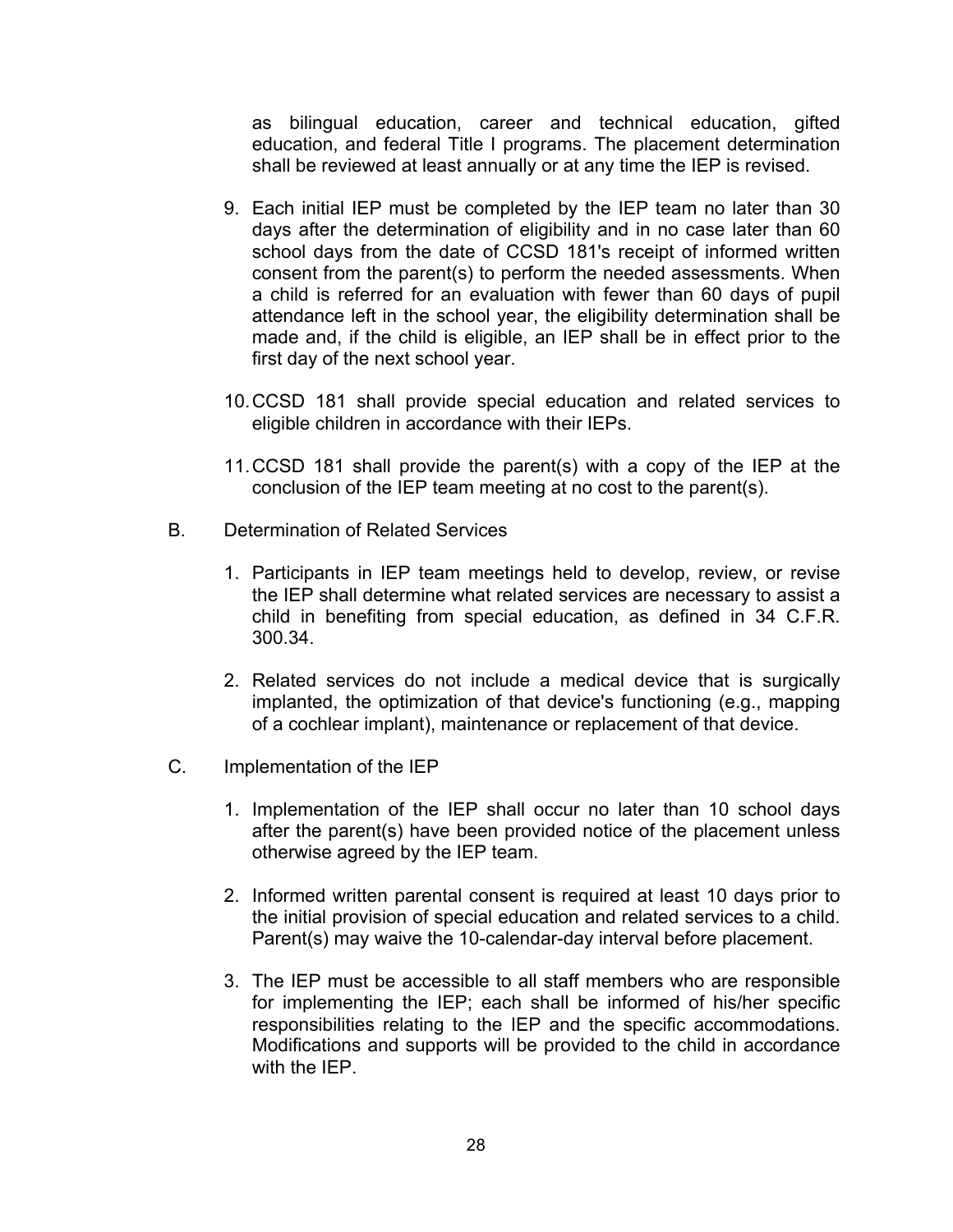- D. Review and Revision of the IEP
	- 1. The IEP of each child with a disability currently receiving special education and related services must be reviewed at least annually to determine whether the annual goals are being achieved. The IEP should be revised as appropriate to address any lack of expected progress toward the annual goals; the results of a reevaluation; information about the child provided to, or by, the parent(s); the child's anticipated needs; or other matters.
	- 2. A child's teacher or parent(s) may request a review of the child's IEP at any time. Within 10 days after receipt of such request, CCSD 181 will either agree and notify the parent(s) of the meeting, or notify the parent(s) in writing of its refusal to meet. Notice of refusal will include an explanation of the reason no meeting is necessary to ensure FAPE to the child. Parents may revoke their consent for special education services in accordance with their procedural safeguards. (See Section 10, F3)
	- 3. After the annual review IEP team meeting, the parent(s) and CCSD 181 may agree not to convene an IEP team meeting for the purpose of making changes to a child's IEP and instead may develop a written document to amend or modify the current IEP, rather than redrafting the entire IEP. CCSD 181 must ensure that the child's IEP team is informed of those changes. Upon request, a parent must be provided with a revised copy of the IEP with the amendments incorporated.
	- 4. If a participating agency other than CCSD 181, fails to provide the transition services described in the IEP, the IEP team must reconvene to identify alternative strategies to meet the transition objectives for the child set out in the IEP.
- E. Audiotaping

Parents in CCSD 181 shall have the right to bring their own audiotaping device for purposes of recording conferences concerning their child. If the parent wishes to exercise this option, they must give their Pupil Services Administrator at least a 24-hour prior written notice. In such cases, CCSD 181 will also record the meeting with its own device and such recording will be maintained as a student record.

- F. Transfer Students with Disabilities
	- 1. If a child receiving special education transfers into CCSD 181, CCSD 181 will ensure FAPE in consultation with the parent(s) by providing special education and related services in conformity with an IEP.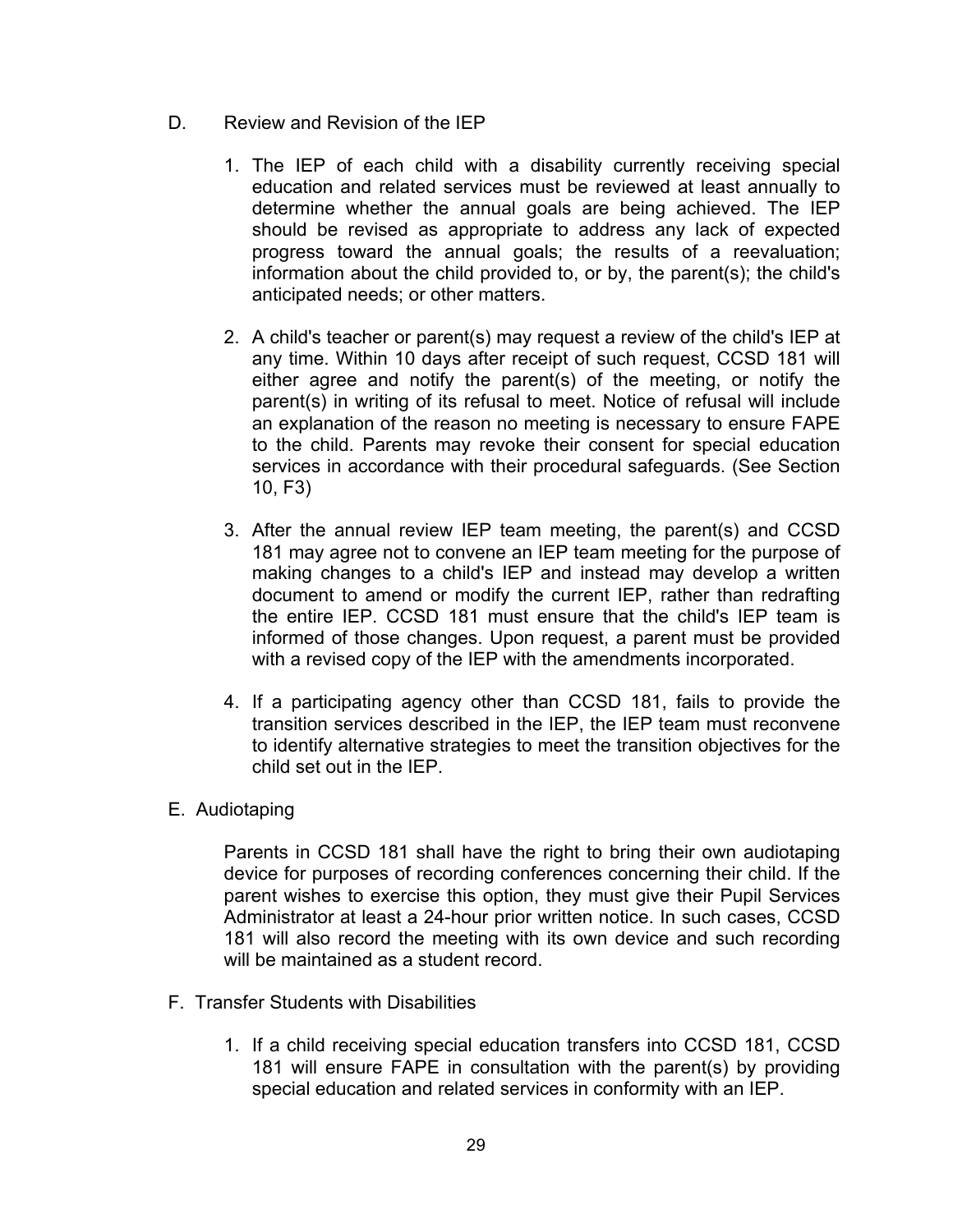- a. For transfers from within Illinois, CCSD 181 shall enroll the child and provide FAPE, including education services comparable to those in the IEP from the former school district, until CCSD 181 either: (1) adopts the IEP from the former school district, or (2) develops, adopts and implements a new IEP.
- b. For transfers from another state, CCSD 181 shall enroll the child and provide FAPE, including services comparable to those in the IEP from the former school district, until CCSD 181: (1) conducts an evaluation, if determined to be necessary, and (2) develops, a new IEP, if appropriate and through the required IEP procedures.
- c. If CCSD 181 does not adopt the former IEP and seeks to develop a new one, within 10 days after the date of the child's enrollment CCSD 181 must provide written notice to the parent(s), including the proposed date of the IEP meeting.
- 2. CCSD 181 must take reasonable steps to obtain the child's records, including the IEP, from the former school district. If CCSD 181 does not receive a copy of the transfer child's IEP or verbal or written confirmation of requirements of the IEP from the former school district, the child will be enrolled and served in the setting that CCSD 181 believes will meet the child's needs until the current IEP is obtained or a new IEP is developed.

- LEGAL REF.: 20 U.S.C.§§ 1400(c), 1412(a)(4), 1414(d).
	- 34 C.F.R. §§ 300.34, 300.39, 300.114-117, 300.320-325, 300.328, 300.503.

105 ILCS 5/2-3.64, 5/14-8.02, 8.02(b).

23 Ill. Admin Code §§ 226.50 (requirements for a FAPE), 226.200 (general requirements), 226.210 (IEP team), 226.220 (development, review and revision of the IEP), 226.230 (content of the IEP), 226.240 (determination of placement), 226.250 (child aged 3 through 5), 226.260 (child reaching age 3), 226.300 (continuum of placement options), 226.310 (related services),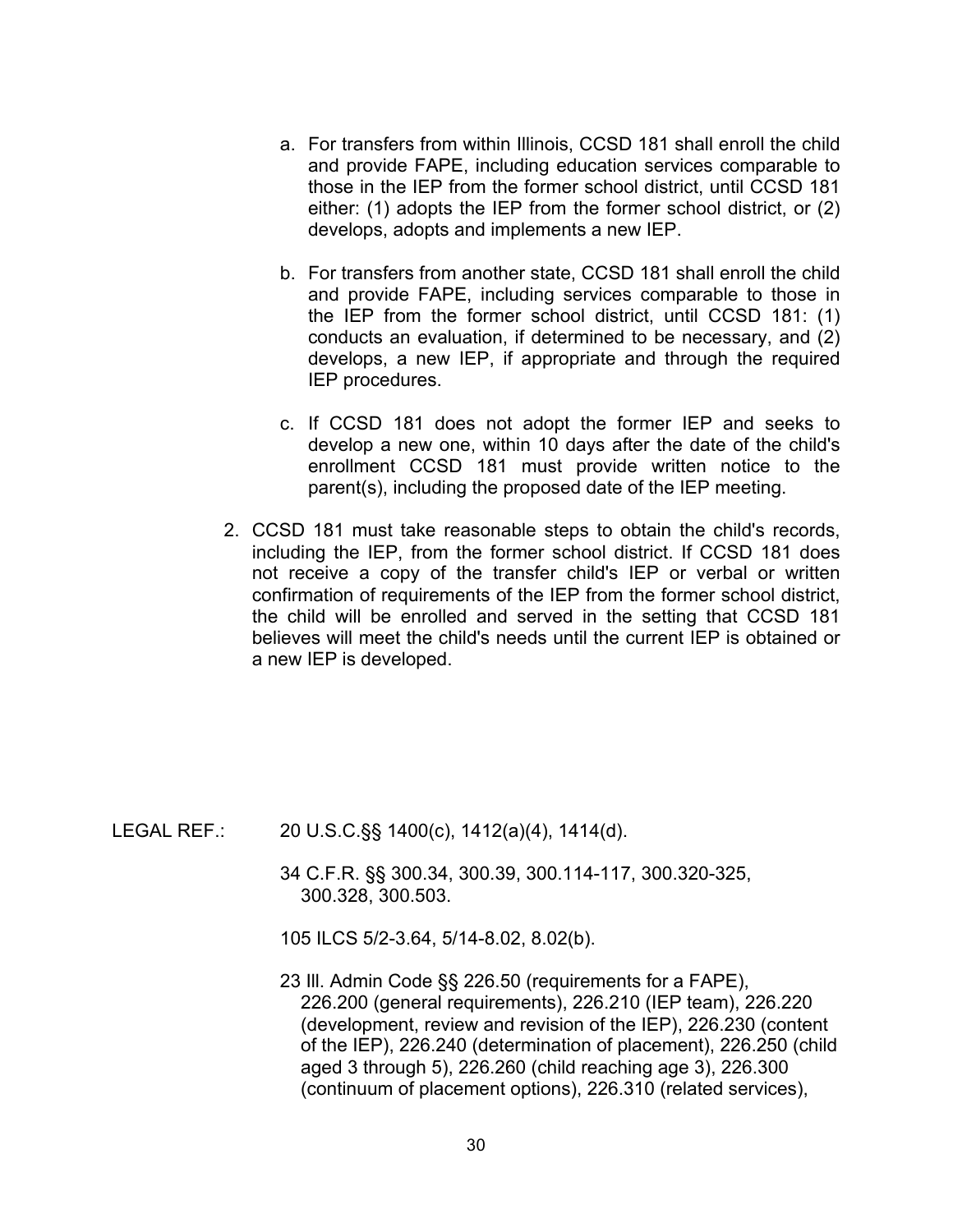226.330 (placement by school district in state-operated or nonpublic special education facilities), 226.530 (Parents' participation).

#### Section 5. **Students' Participation in Assessments**

Each IEP of an eligible child shall include a statement of the child's ability to participate in State and School District-wide assessments. This statement must include any individual accommodations that are necessary to measure the academic achievement and functional performance of the child on the assessments. If the IEP team determines that the child must take an alternate assessment, a statement must be included in the IEP documenting why the child cannot participate in the regular assessment and why the particular alternate assessment is appropriate for the child.

To the extent that individual accommodations are necessary for the child's participation in classroom-based assessments, they shall also be noted in the IEP.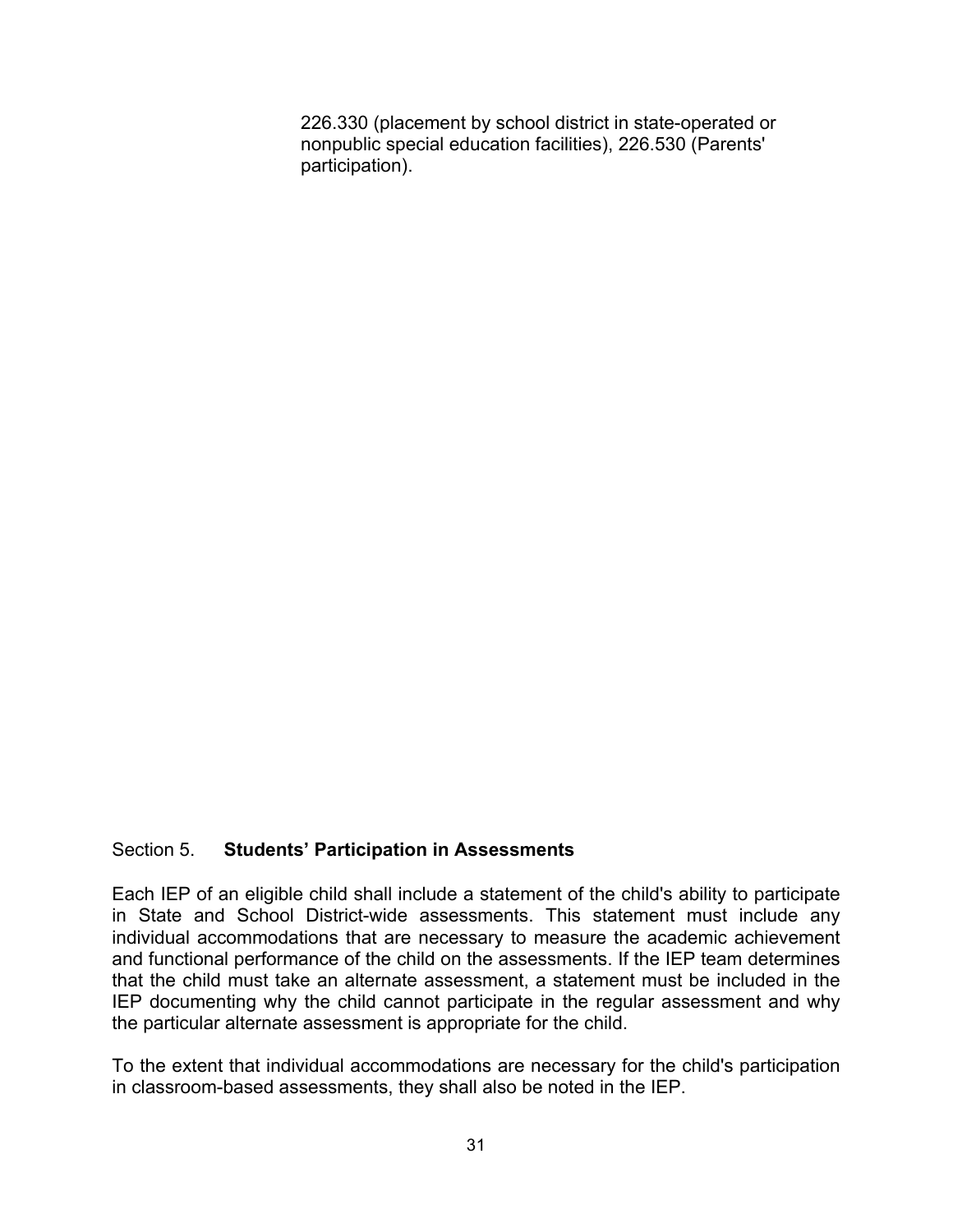LEGAL REF.: 20 U.S.C. §§ 1400(c), 1412(a)(4), 1414(d).

34 C.F.R. §§ 300.34, 300.39, 300.114-117, 300.320-325, 300.328, 300.503.

105 ILCS 5/2-3.64, 5/14-8.02.

23 Ill. Admin. Code §§ 226.50 (requirements for a FAPE), 226.200 (general requirements), 226.210 (IEP team), 226.220 (development, review and revision of the IEP), 226.230 (content of the IEP), 226.240 (determination of placement), 226.250 (child aged 3 through 5), 226.260 (child reaching age 3), 226.300 (continuum of placement options), 226.310 (related services), 226.330 (placement by school district in state-operated or nonpublic special education facilities), 226.530 (Parents' participation).

#### Section 6. **Serving Students in the Least Restrictive Environment**

- A. Overview of Placement
	- 1. CCSD 181 supports the right of children with disabilities to be educated with nondisabled children to the maximum extent appropriate.
	- 2. The child's placement shall be based on the child's IEP and shall be as close as possible to the child's home. Unless the IEP of a child with a disability requires some other arrangement, the child shall be educated in the school that he or she would attend if nondisabled. A placement determination based solely upon the category of a child's disability or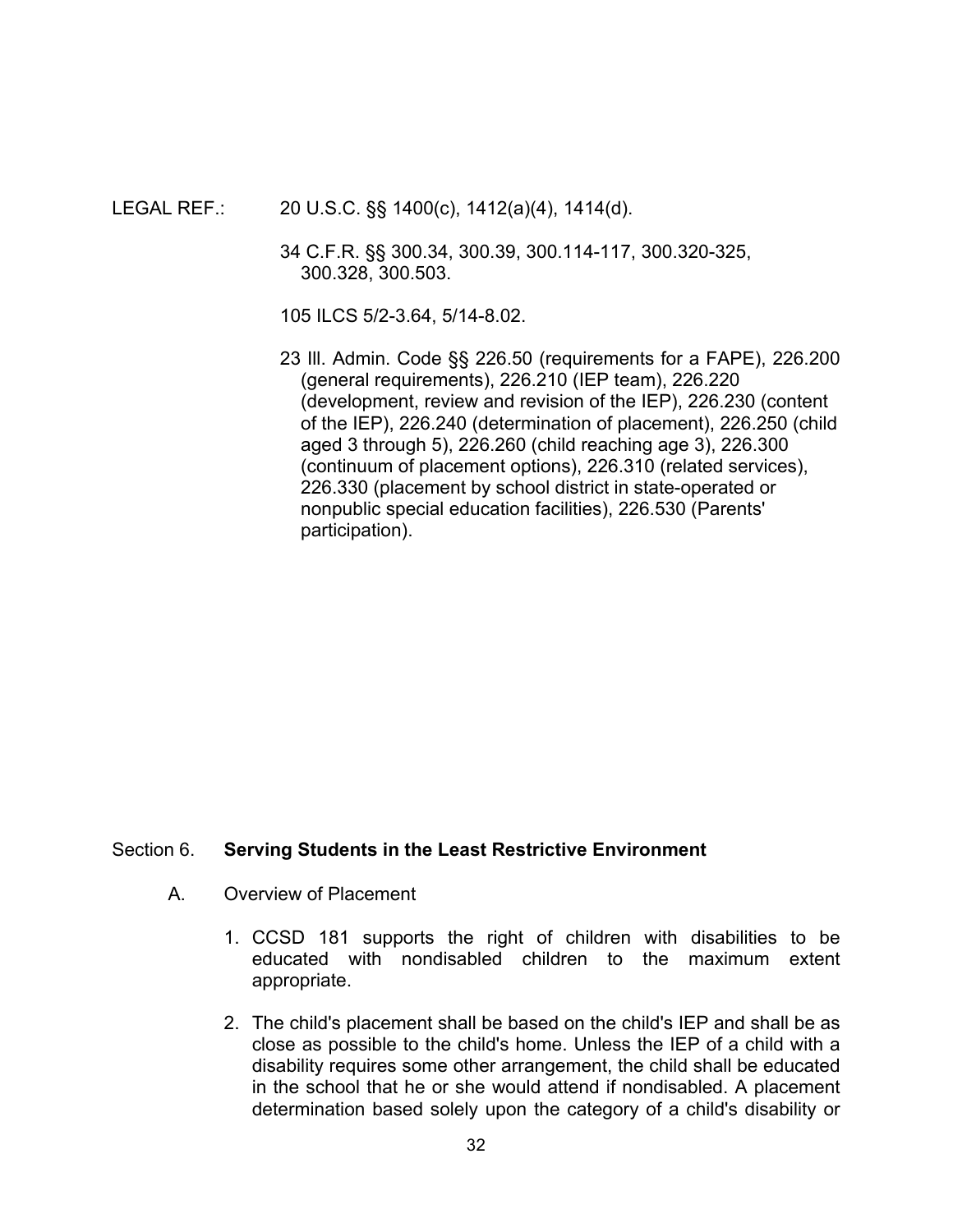on the current configuration of CCSD 181's service delivery system Is prohibited. In selecting the least restrictive environment (LRE), consideration shall be given to any potential harmful effect on the child or on the quality of services received.

- 3. Children with disabilities must be allowed to participate to the maximum extent appropriate with nondisabled children in nonacademic and extracurricular activities (including meals, recess periods, athletics, clubs, and recreational activities).
- 4. Parental participation shall be encouraged. Informed written parental consent is required only before initial special education placement. In cases in which informed written parental consent cannot be obtained, CCSD 181 may not request a due process hearing to seek to compel consent for initial services/placement in special education and related services.
- B. Participation in Regular Education Programs
	- 1. CCSD 181 shall take steps to ensure that children with disabilities have equal access to the variety of educational programs and services available to nondisabled children.
	- 2. Steps taken by CCSD 181 to ensure the availability of regular educational programs and services to children with disabilities may include, but not be limited to:
		- a. Modification of instructional methodologies, staffing, materials and equipment to permit effective participation as appropriate; and
		- b. Individualization of the instructional program including staffing, curriculum modifications, classroom accommodations, modified grading, assistive technology, and instructional materials to permit the effective participation of children with disabilities.
	- 3. The IEP must include a statement describing how the child's disability adversely affects the child's participation in, and progress toward general education curriculum objectives, including:
		- a. Participation in extracurricular and other nonacademic activities;
		- b. The extent to which the child will be educated and participate with nondisabled children;
		- c. An explanation of the extent, if any, to which the child will not participate with nondisabled children, and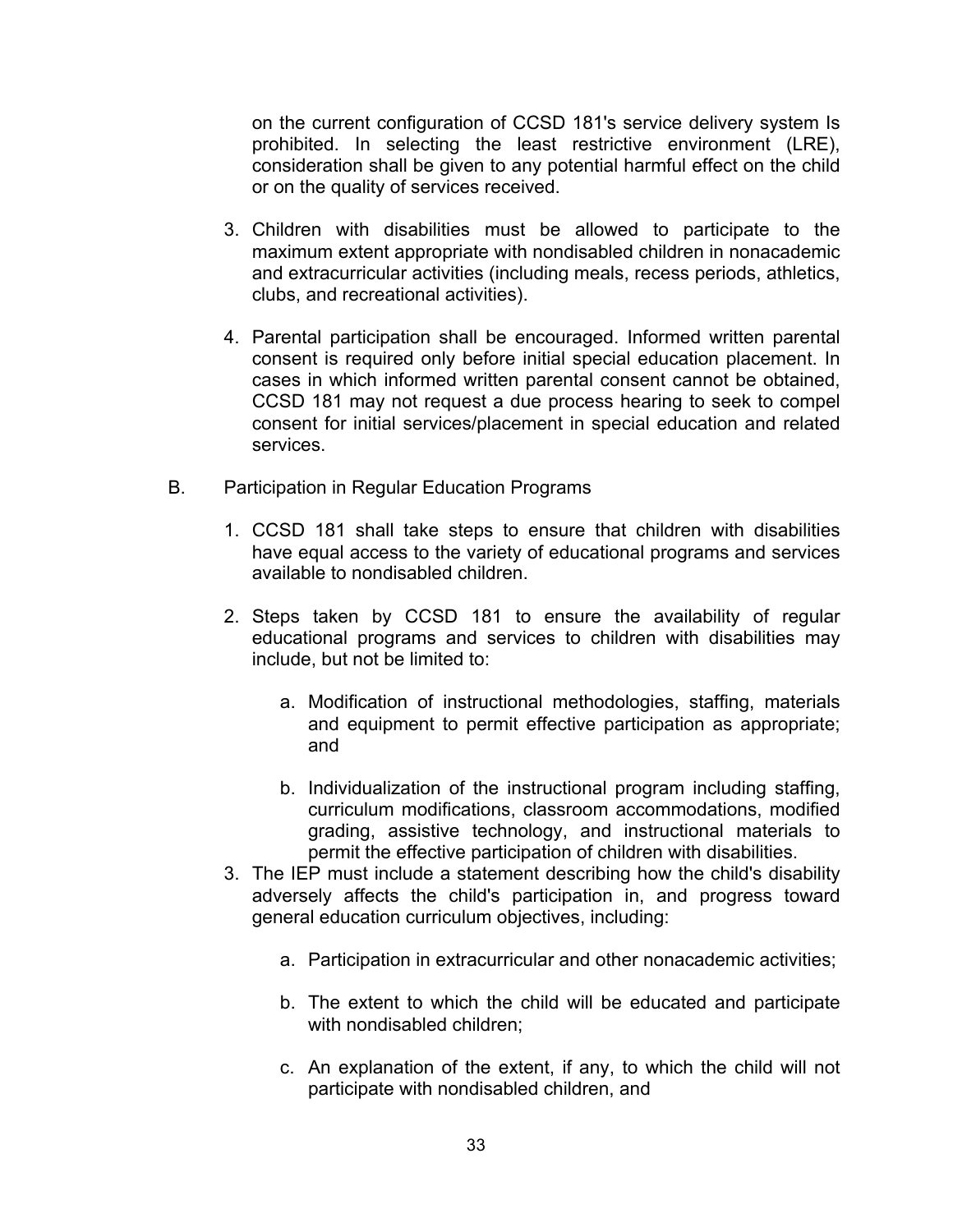- d. A statement of any individual modifications in the administration of State or School District-wide assessments necessary in order for the child to participate in the assessments. If the IEP team determines that the child cannot participate in State or School District-wide assessments, the IEP team must explain why and describe how the child will be alternately assessed. (See Section 5, Students' Participation in Assessments).
- C. State-Operated or Nonpublic Special Education Facility

When an IEP team determines that no less restrictive setting on the continuum of alternative placements will meet a child's needs, the child may be placed in a state-operated or nonpublic special education facility. In such a case, the use of a state-operated program should be given first consideration if appropriate. The determination shall be based on recent diagnostic assessments and other pertinent information and made in light of other factors such as proximity to the child's home. Before CCSD 181 places a child or refers a child to such a facility:

- 1. CCSD 181 will convene an IEP meeting and invite representative(s) of the state-operated or nonpublic school to attend to assist in identifying or verifying the appropriate placement for that child. If one or more needed representatives cannot attend, CCSD 181 will use other methods to ensure their participation.
- 2. With respect to the annual review and revision of the IEP of a child with a disability placed or referred to a state-operated or nonpublic school by CCSD 181, CCSD 181 may permit the nonpublic school to initiate IEP meetings which will be conducted as described above, provided that the parent(s) of the child and representative of CCSD 181 are invited to participate in any decision about the child's IEP and agree to any proposed changes in the IEP. CCSD 181 remains responsible for the development and implementation of the child's IEP and for convening any needed IEP meetings, including annual reviews.
- D. Continuum of Placement Options

CCSD 181 will ensure that a continuum of alternative placement options is available to meet the needs of children with disabilities. This continuum will include instruction in regular classes, special classes, special schools, home instruction, and instruction in hospitals and institutions. The continuum will also make provision for supplementary services (such as resource room or itinerant instruction) to be provided in conjunction with regular class placement.

E. Determining Educational Placement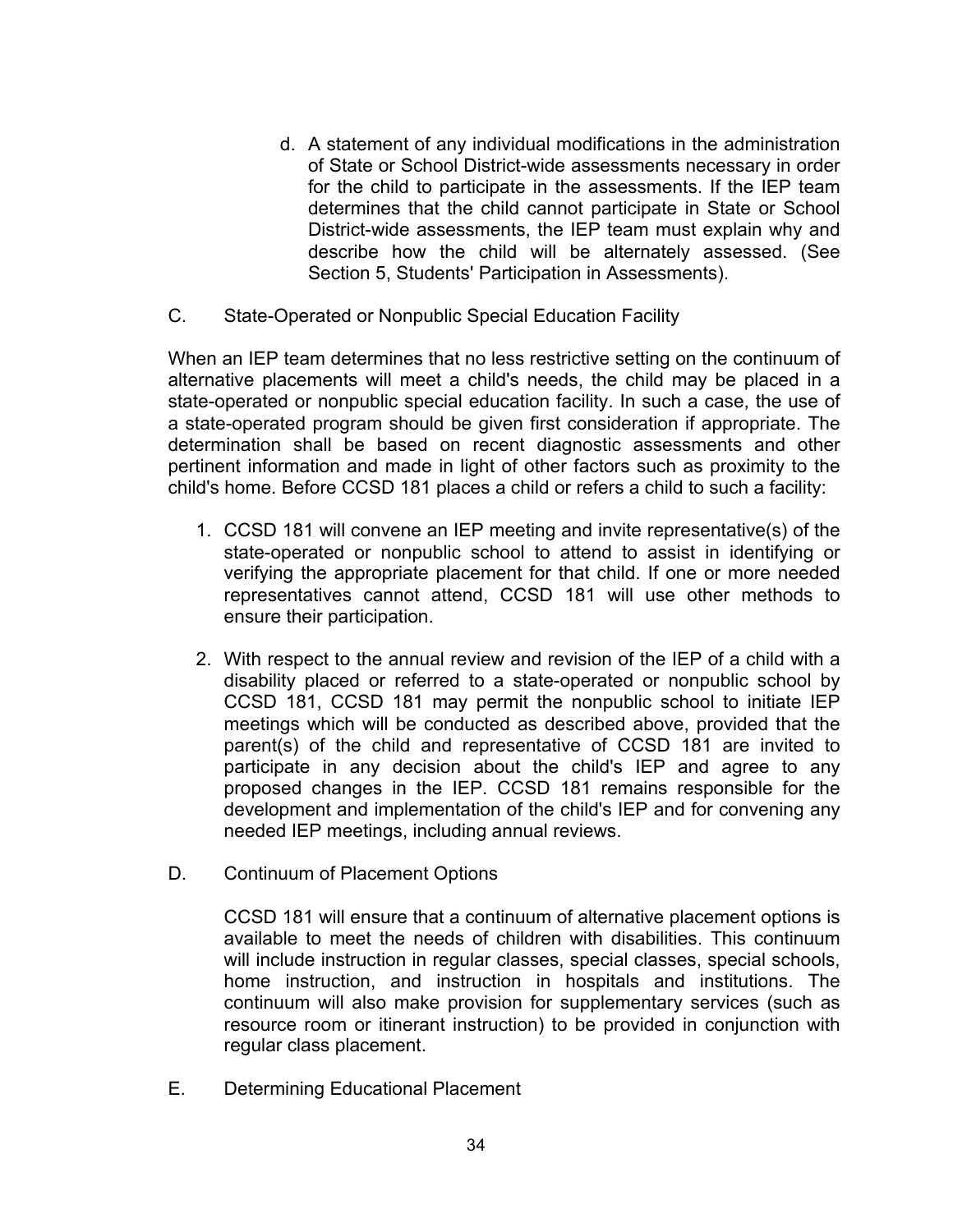- 1. In determining any educational placement of a child, CCSD 181 shall ensure that:
	- a. The placement decision is made by a group of persons, including the parent(s), and other persons knowledgeable about the child, the meaning of the evaluation data, and the placement options, and is made in conformity with the least restrictive environment requirements;
	- b. The child's placement is determined at least annually, is based on the child's IEP, and is as close as possible to the child's home;
	- c. Unless the IEP of a child with a disability requires some other arrangement, the child is educated in the school he/she would attend if nondisabled;
	- d. In selecting the LRE, consideration is given to any potentially harmful effect on the child or on the quality of services that the child needs; and
	- e. A child with a disability is not removed from education in ageappropriate regular classrooms solely because of needed modifications in the general curriculum.
- 2. When making a placement determination on behalf of a child with a disability between the ages of 3-5, CCSD 181 must provide a free appropriate public education (FAPE) in the least restrictive environment. The least restrictive environment alternatives may include:
	- a. Providing opportunities for the participation (even part-time) of preschool children with disabilities in other preschool programs operated by public agencies (such as Head Start);
	- b. Placing children with disabilities in private school programs for nondisabled preschool children or private preschool programs that integrate children with disabilities and nondisabled children; or
	- c. Locating classes for preschool children with disabilities in regular elementary schools.
- 3. In the event CCSD 181 must remove a special education child from his/her current program because of behavior that causes serious bodily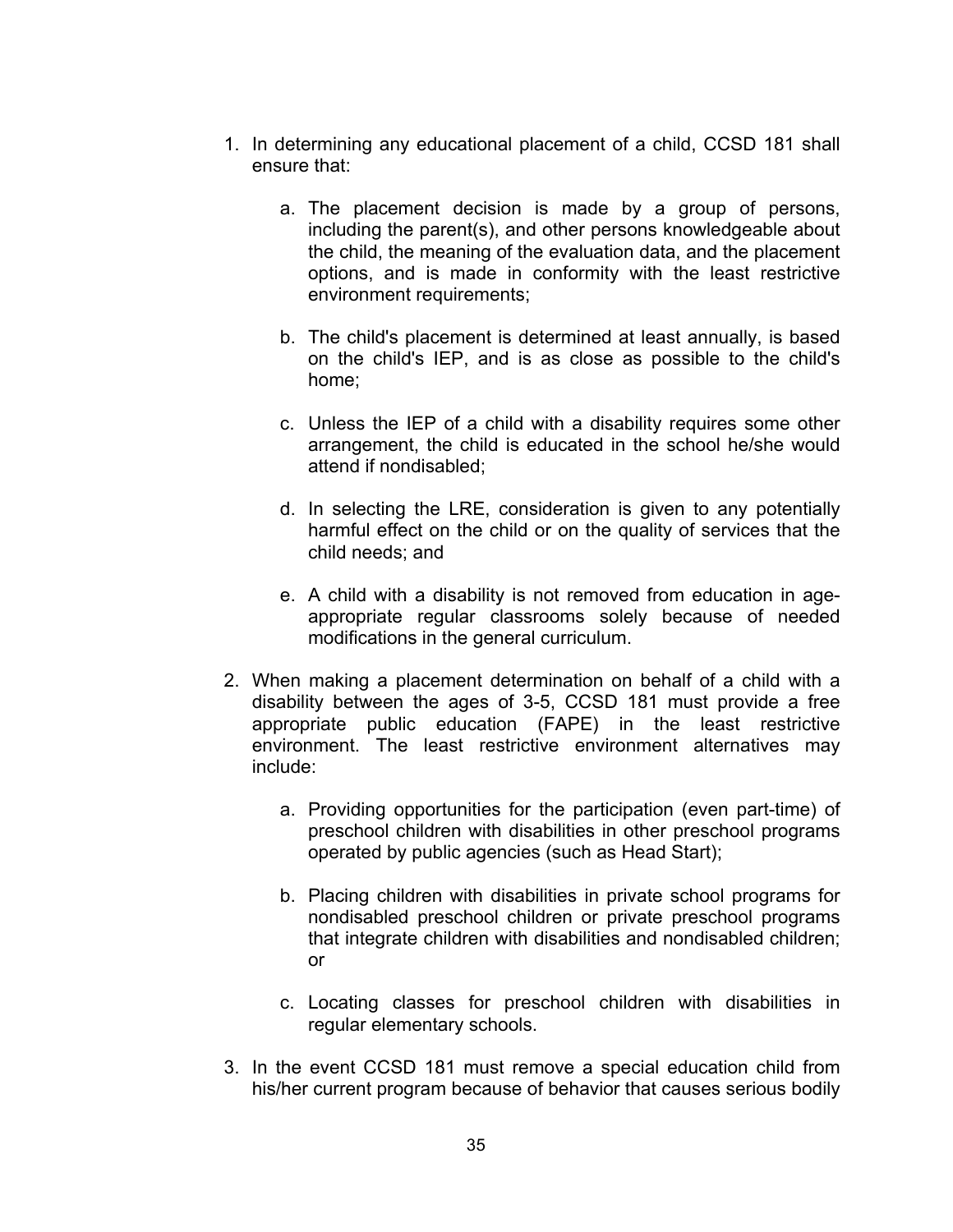injury or due to weapons or drug violations, the IEP team shall identify an interim alternative educational setting (IAES). This setting will enable the child to continue to progress in the general curriculum and to receive those services and modifications as described in the child's current IEP.

- 4. Homebound instruction may be recommended by the IEP team in accordance with subsection C of this Section and the eligibility requirements under 23 Ill. Admin. Code §§ 226.300.
- F. Nonacademic and Extracurricular Services
	- 1. The placement decision shall permit the child to participate, as appropriate, in nonacademic and extracurricular services and activities (e.g. meals, recess, recreational activities, and clubs sponsored by CCSD 181). According to the needs of the child, as articulated in his/her IEP, CCSD 181 may provide service(s) to a child in order to allow him/her to access participation in nonacademic or extracurricular activities.
	- 2. A child with a disability may be excluded from participation in nonacademic and extracurricular activities for misconduct provided the exclusion is consistent with CCSD 181's disciplinary code, is applied to children without disabilities and takes into consideration the special needs of the child, and that the misconduct was not related to a failure to provide appropriate supplementary aids and services to a child per his/her IEP.

- LEGAL REF.: 20 U.S.C. §§ 1412 (State eligibility), 1412 (a)(7), 1413 (local educational agency eligibility).
	- 34 C.F.R. §§ 300.305 (program options), 300.345 (Parent(s) participation), 300.346 (development review and revision of IEP), 300.347 (content of IEP), 300.350 (general LRE requirements), 300.551 (continuum of alternative placements), 300.552 (placements), 300.553 (nonacademic settings).
	- 105 ILCS 5/14-1.02 (children with disabilities), 5/15-8.02 (identification, evaluation and placement of children).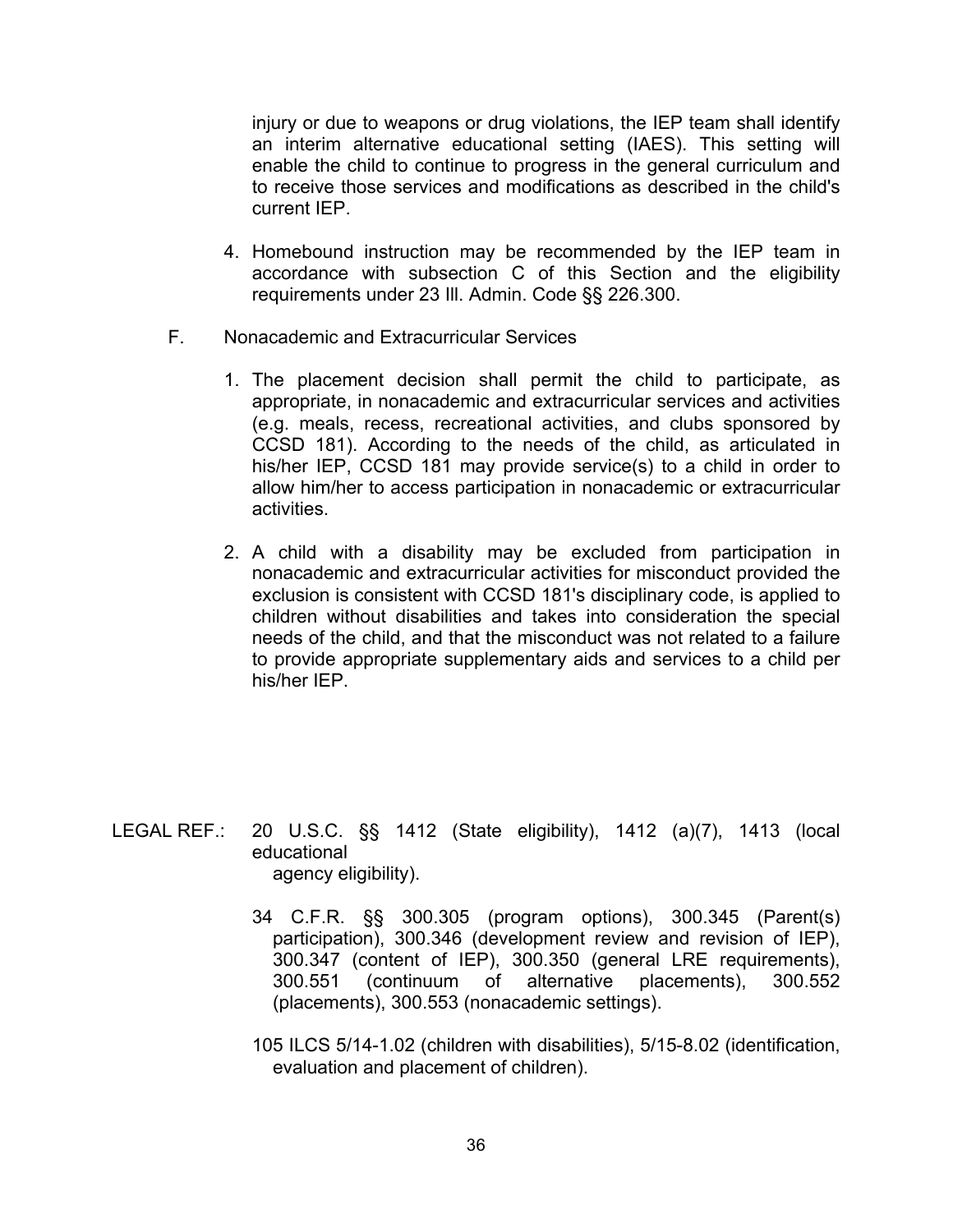23 Ill. Admin. Code. §§ 226.240 (determination of placement), 226.300 (continuum of placement options), 226.310 (related services}, 226.530 (Parent(s)' participation), 226. 720 (facilities and classes}, 226.220 (development, review and revision of the IEP),226.230 (content of the IEP).

#### Section 7. **Provision of Extended School Year Services**

- A. Extended school year services are special education and related services, which are provided by CCSD 181 to an IDEA-eligible child with a disability beyond CCSD 181's regular school year in accordance with the child's IEP at no cost to the child's parent(s) and meet the standards of ISBE.
- B. Extended school year services shall be provided to each child with a disability whose unique needs require special education and related services in excess of the regular school year. Special education children who may require extended school year services are those whose IEP's specify an extended school year program and/or related services as determined by the child's IEP team in accordance with the IDEA and ISBE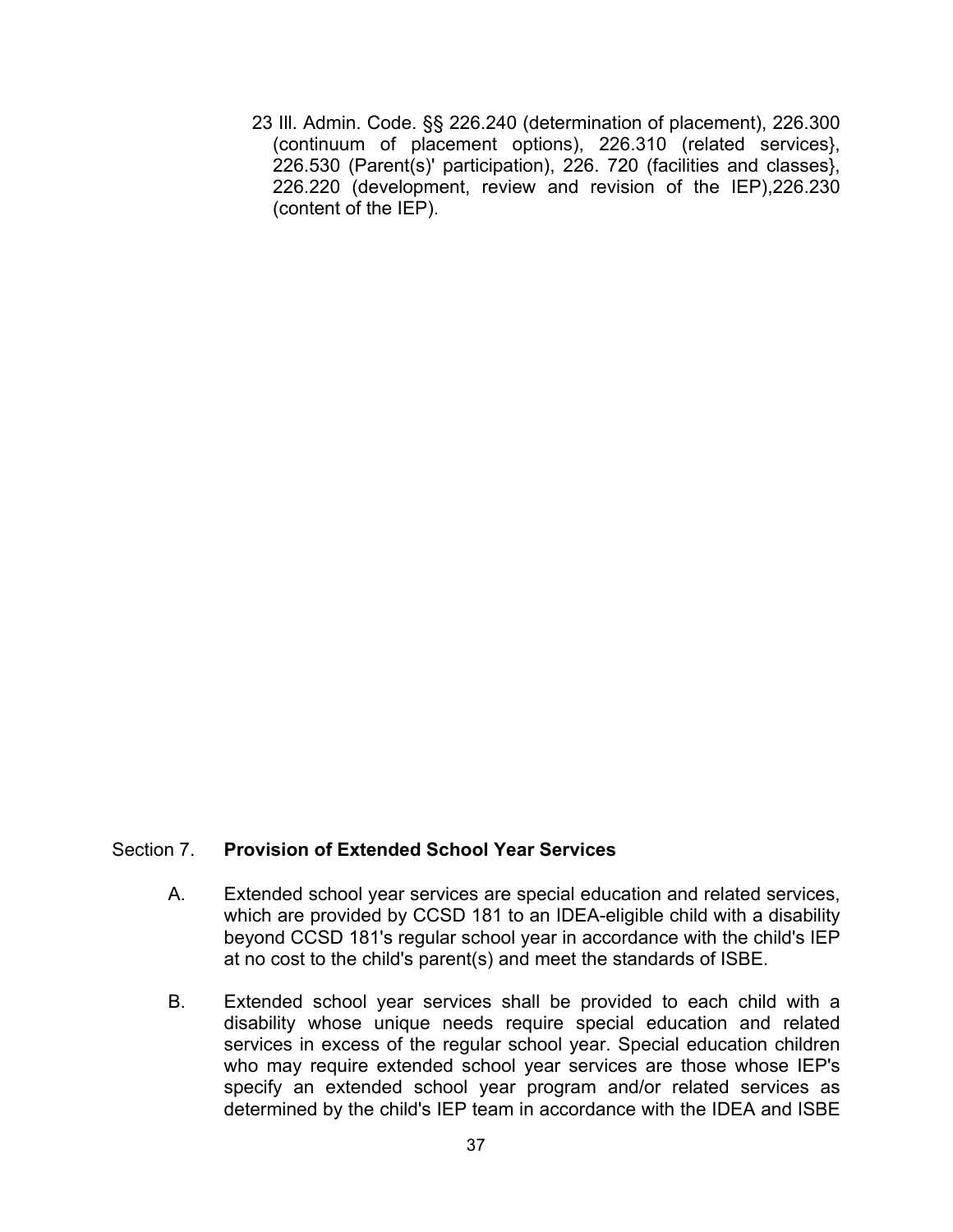standards and regulations. The child's IEP team shall determine the type, amount, and/or duration of the services necessary as part of the child's extended school year program on an individualized basis.

C. The IEP team shall consider the following factors in making the determination of a child's need for ESY services in order to receive a free, appropriate public education ("FAPE"):

The degree of impairment;

The ability of the child's parents to maintain the child's level of skill;

Whether the service is extraordinary to the child's condition;

The child's rate of progress, including retrospective data such as past regression and rates of recoupment of skills; and

The child's rate of progress during the school year, including emerging skills.

Additional factors that the IEP team may consider include:

Difference between the child's grade level and functioning level, based on at least two measures of academic achievement;

Existence of a Functional Behavioral Assessment and Behavioral Intervention Plan and the child's behavioral needs;

Use of a communication device and the child's speech/language needs;

and

Use of an alternative curricular resource in lieu of grade level curriculum.

D. CCSD 181 shall not limit the provision of extended school year services to children with a particular category or categories of disability or unilaterally limit the type, amount, or duration of those services.

LEGAL REF.: 20 U.S.C. §§ 1412 (State eligibility), 1413 (local educational agency eligibility).

34 C.F.R. § 300.106

23 Admin. Code§ 226.75 (definitions).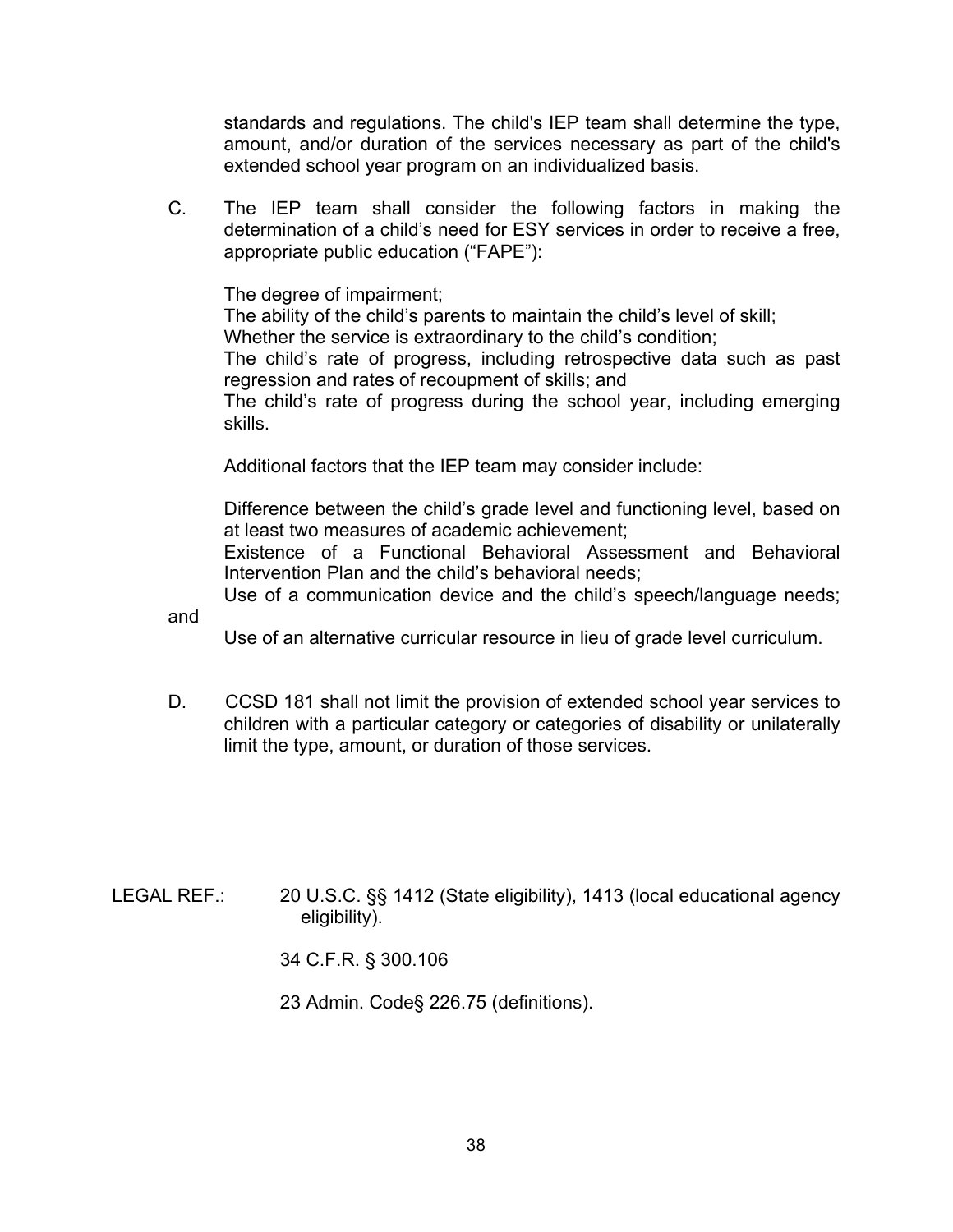# Section 8. **Transition of Children Served Under Part C of IDEA into Preschool Programs**

- A. Children Reaching Age Three
	- 1. For a child with an IFSP (Individual Family Service Plan) who will be making the transition from an early intervention program into the special education program of CCSD 181 at age three, CCSD 181 shall ensure that either an IEP or the child's IFSP in effect on his/her third birthday. A representative of CCSD 181 shall participate in the transition meeting.
	- 2. For a child without an IFSP: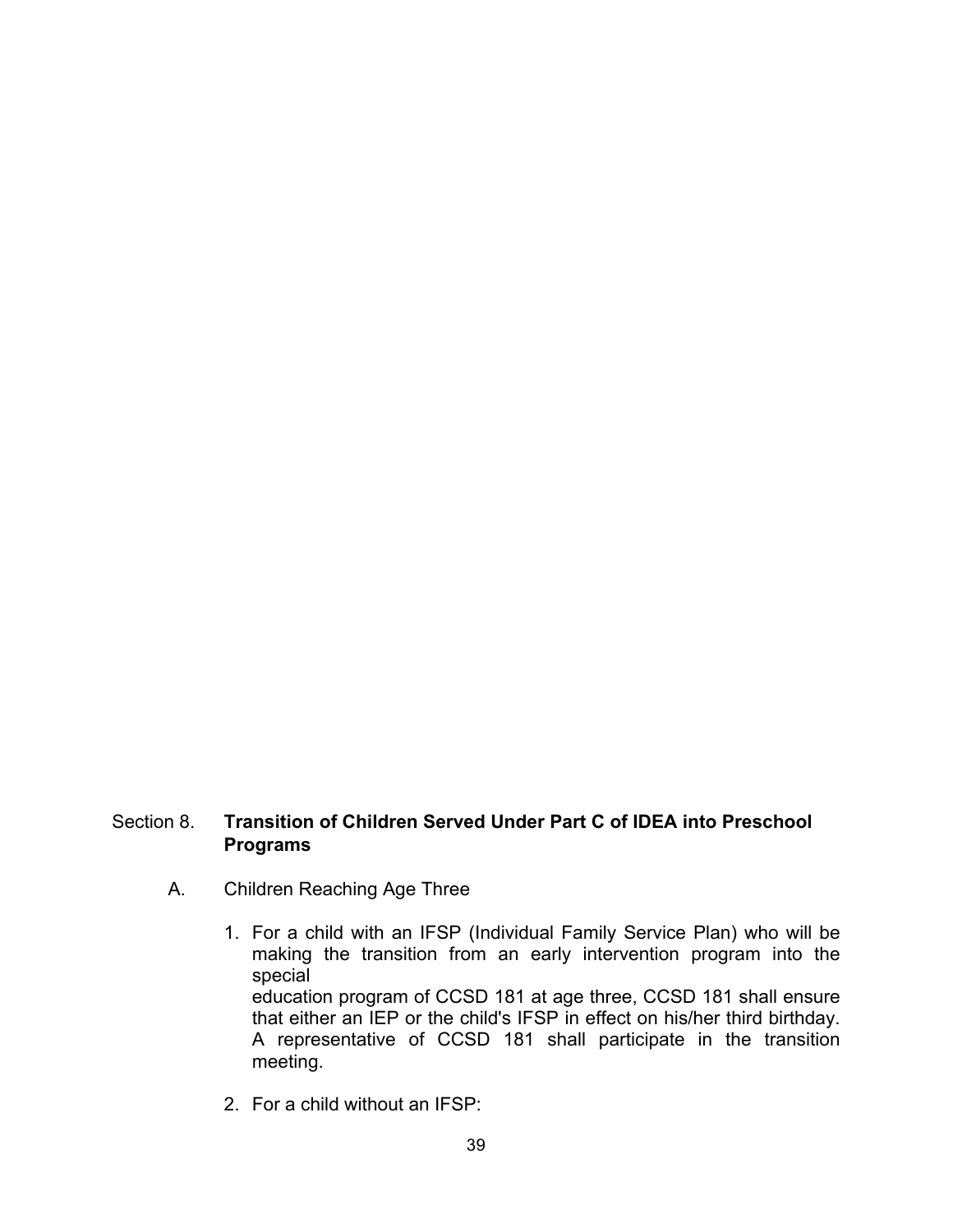- a. If the child is referred at least 60 school days prior to his/her third birthday, and determined eligible, CCSD 181 shall ensure that either an IEP or IFSP is in effect on his/her third birthday.
- b. If the child is referred with fewer than 60 days remaining before his/her third birthday, or after that date, CCSD 181 shall follow the procedures herein to determine whether or not an evaluation is warranted, and if so, to conduct an evaluation.
- 3. If a child's third birthday occurs during the summer, the IEP team shall determine when CCSD 181 's services to the child will begin.
- B. Children Reaching Age Six

CCSD 181 may permit an eligible child in an Early Childhood class who reaches his/her sixth birthday during the school year to complete that school year in the Early Childhood class.

LEGAL REF.: 20 U.S.C. § 1412(a}(9).

34 C.F.R. § 300.124.

23 Ill. Admin. Code § 226.260.

#### Section 9. **Serving Students Who Attend Nonpublic Schools**

- A. Placements by CCSD 181 in Nonpublic Special Education Programs/ **Facilities** 
	- 1. The IEP team shall conduct a meeting(s) and complete an IEP before placing a child in a nonpublic special education program or facility.
		- a. CCSD 181 is responsible for arranging participation of a representative of the private school/facility in the IEP meeting.
		- b. CCSD 181 remains responsible for the development and implementation of the child's IEP.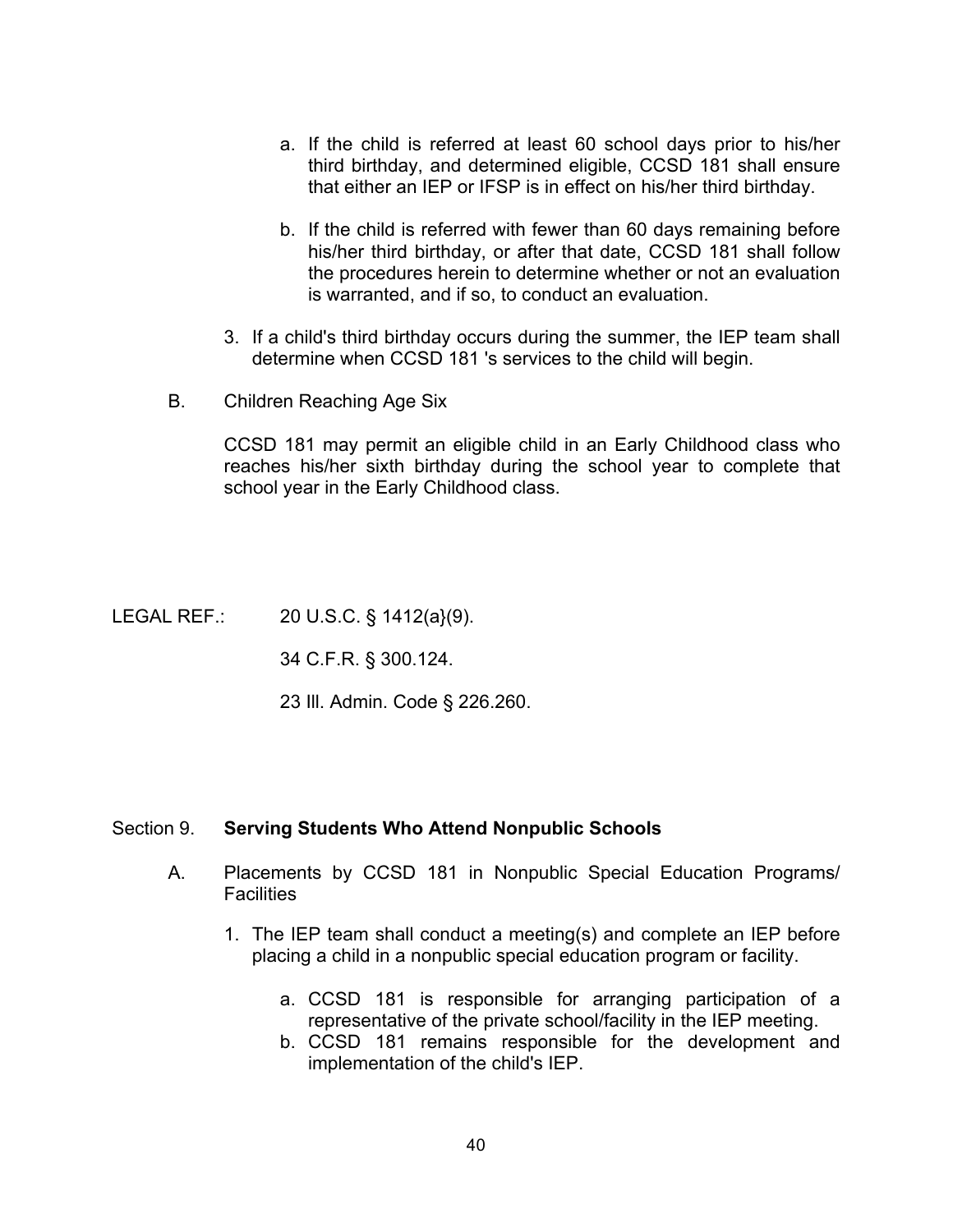- 2. CCSD 181 will determine, for those children placed in a nonpublic special education program or facility, that the conditions contained in 23 Ill. Admin. Code § 226.330(c) are satisfied.
- B. Children With Disabilities Enrolled by Their Parents In Private Schools Where FAPE Is At Issue
	- 1. CCSD 181 is not responsible for educational costs, including special education and related services, of children placed in nonpublic special education programs or facilities by their parents if CCSD 181 made FAPE available to the child and the parent(s) elected to place the child in a nonpublic special education program or facility.
	- 2. If the parents of the child with a disability, who previously received special education and related services from or through CCSD 181, enroll the child in a private school without the consent of or referral by CCSD 181, a court or hearing officer may require CCSD 181 to reimburse the parents for the cost of the private school if there are findings that (a) CCSD 181 did not make a FAPE available to the child in a timely manner prior to the private school enrollment, and (b) the private placement is appropriate.
	- 3. CCSD 181 will notify the parent(s) of the conditions under which reimbursement for the cost of a unilateral placement in a nonpublic special education program or facility may be reduced or denied. Those conditions include:
		- a. Failure of the parent(s) to inform the IEP team at the most recent IEP meeting prior to the removal of the child from the public school of the parents' of the placement proposed by CCSD 181 and a statement of their concerns and their intent to enroll their child in a nonpublic special education program or facility at public expense at least 10 business days prior to the removal of the child from the public school; or
		- b. At least 10 business days before the removal of the child from the public school, the parents did not give written notice to CCSD 181 of the information described in subparagraph a above; or
		- c. If, prior to the parent(s)' removal of the child from the public school, CCSD 181 informed the parent(s), through the notice requirements, of its intent to evaluate the child, but the parent(s) did not make the child available for the evaluation; or
		- d. Any judicial finding of unreasonableness with respect to the actions taken by the parent(s).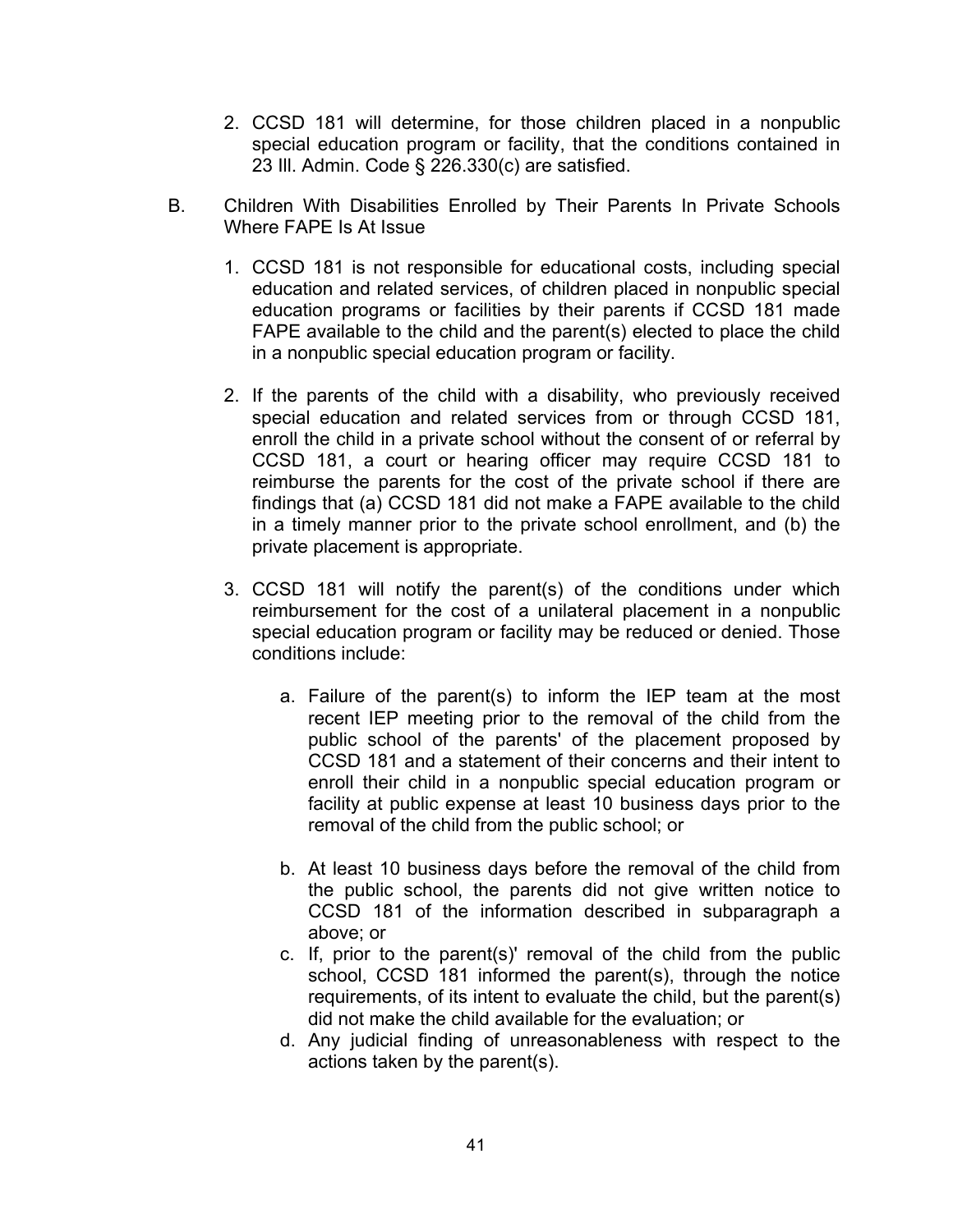- C. Children with Disabilities Enrolled By Their Parents In Private Schools Where FAPE Is Not an Issue
	- 1. CCSD 181 shall develop and implement a system to locate, identify and evaluate children with disabilities who attend private schools (including religiously affiliated schools and home-schools) located within CCSD 181. CCSD 181 will conduct Child Find activities for private school children with disabilities that are similar to those for children with disabilities in public schools.
	- 2. Upon evaluation or reevaluation and determination that a private school child is eligible or still eligible for special education and related services, CCSD 181 will develop a services plan for the child if he/she is designated by CCSD 181 to receive special education and related services.
	- 3. CCSD 181 is not obligated to provide the special education and related services the child would receive if enrolled in a public school.
	- 4. CCSD 181 shall consult annually with private school representatives and representatives of parents of private school children regarding the following:
		- a. The Child Find process, including how parentally placed private school children can participate equitably and how parents, teachers, and private school officials will be informed of the process;
		- b. The determination of proportionate share of funds available to serve parentally-placed private school children with disabilities;
		- c. The consultation process;
		- d. The provision of special education and related services; and
		- e. A written explanation by CCSD 181 regarding services.
	- 5. CCSD 181 shall make final decisions with respect to the services to be provided to eligible children who are enrolled in private schools. The services to be provided to such children are those services that CCSD 181 has determined, through the consultation process, it will make available.
	- 6. CCSD 181 shall assure that the providers of services to private school children with disabilities meet the same standards as personnel providing services in the public schools, except that private elementary and secondary school teachers who provide equitable services to parentally-placed private school children with disabilities do not have to meet the State licensure requirements for special education teachers.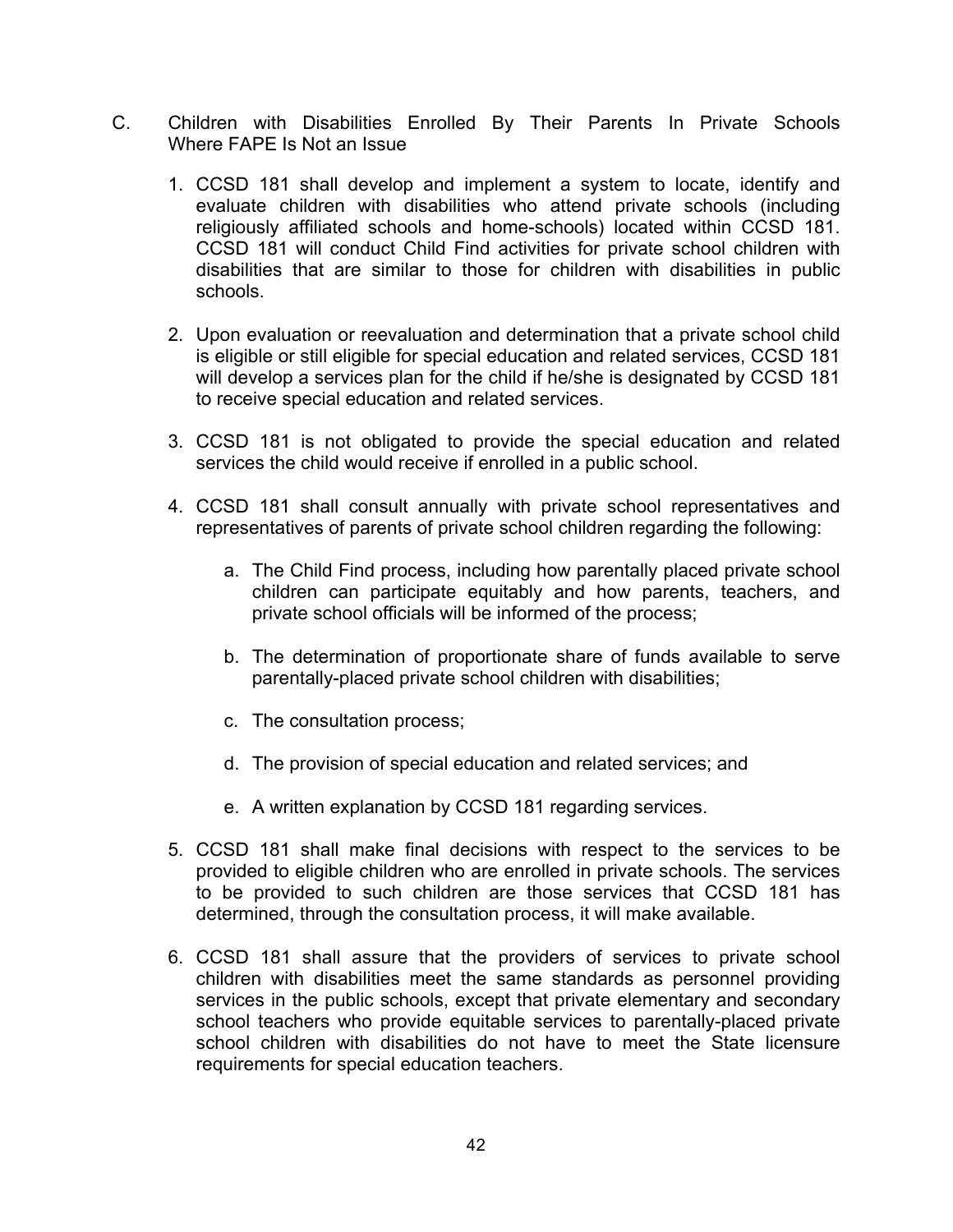7. CCSD 181 shall be responsible for providing parents with all notifications required to be provided to parents of students with disabilities who attend the public schools.

- LEGAL REF.: 20 U.S.C. §§ 1412(a)(10) (State eligibility), 1413(a)(1) (local educational agency eligibility).
	- 34 C. F. R. §§ 300.115 (continuum of alternative placements), 300.325 (private school placement), 300.130-300.144 (children with disabilities enrolled by their Parents in private schools), 300.145-300.147 (children with disabilities in private schools placed or referred by public agencies), 300.148 (children with disabilities enrolled by their Parents in private schools when FAPE is at issue).

105 ILCS 5/29-4, 5/14-6.01, 5/14-7.01, 5/14-7.02.

23 Ill. Admin. Code §§ 226.300 (continuum of placement options), 226.310 (related services), 226.320 (service to students living in residential care facilities), 226.330 (placement by school district in state-operated or nonpublic special education facilities), 226.340 (nonpublic placements by Parents where FAPE is at issue), 226.350 (service to parentally-placed private school students).

## Section 10. **Procedural Safeguards**

- A. Procedural Safeguards Notice
	- 1. Written notification of the procedural safeguards available to the parent(s) of a child with a disability shall be given to the parent(s) one time per school year, and:
		- a. Upon referral for an initial evaluation or reevaluation or parent request for evaluation or reevaluation;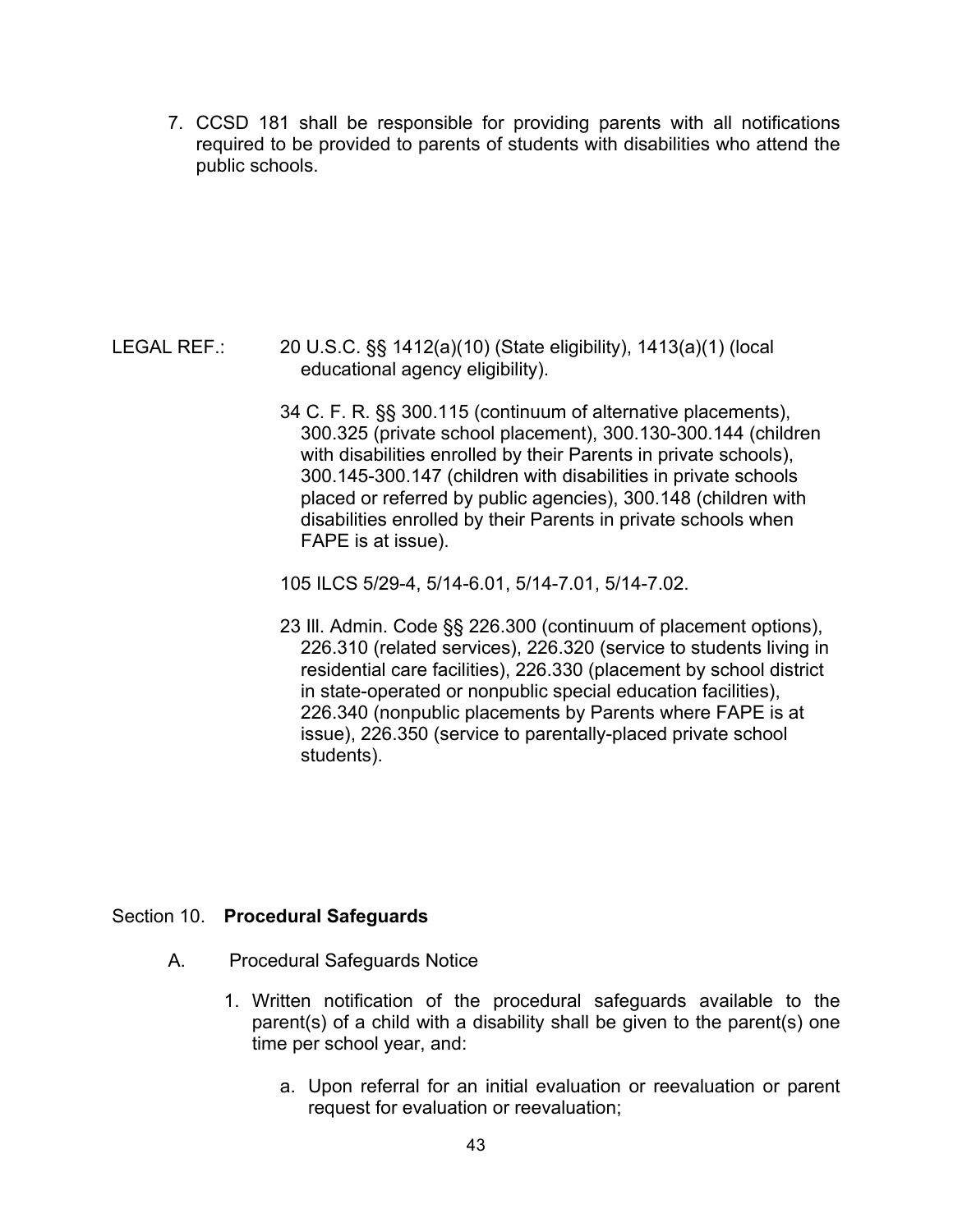- b. In accordance with certain disciplinary removals (see Section  $10.5$ ;
- c. Upon request by a parent; and
- d. Upon receipt of the first State complaint and upon first request for a due process hearing in a school year.
- 2. The Procedural Safeguards notice shall include a full explanation of all the procedural safeguards relating to:
	- a. Independent education evaluation;
	- b. Prior written notice to parents as required by State and federal law;
	- c. Parental consent;
	- d. Access to educational records
	- e. Opportunity to present and resolve complaints through the due process and State complaint procedures;
	- f. The availability of mediation;
	- g. The child's placement during the pendency of any due process complaint;
	- h. Procedures for children who are subject to placement in an interim alternative educational setting;
	- i. Requirements for unilateral placement by parents of children in private schools at public expense;
	- j. Due process hearings, including requirements for disclosure of evaluation results and recommendations;
	- k. Civil actions; and
	- l. Attorney's fees.
- B. Prior Notice by School District
	- 1. CCSD 181 shall provide 10 days written notice to the parent(s) as required by State and federal law before proposing or refusing to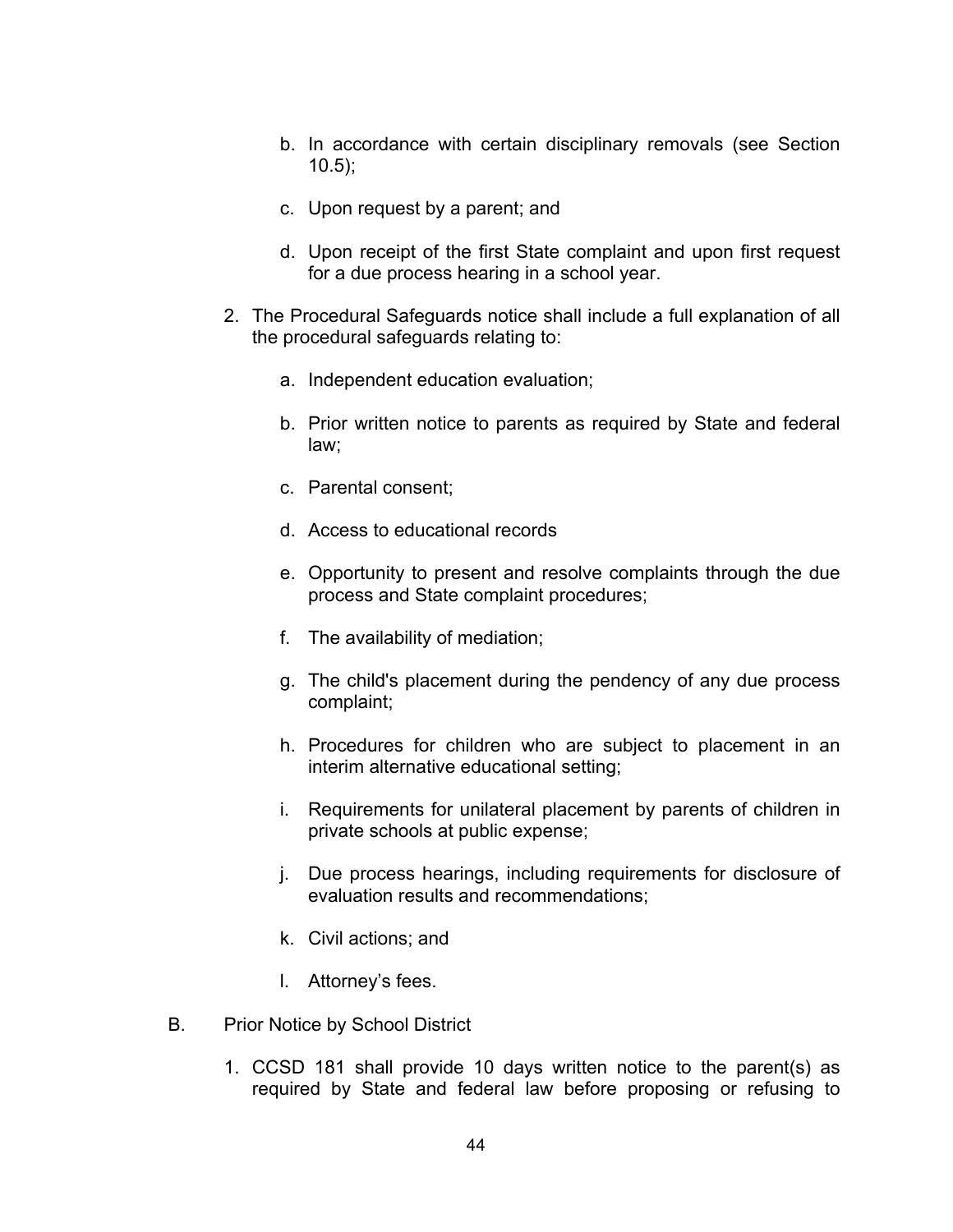initiate or change the identification, evaluation, or educational placement of, or the provision of free, appropriate public education to, a child. If the notice is related to an action proposed by CCSD 181 that also requires informed written parental consent, CCSD 181 may give notice at the same time as it requests informed written consent.

- 2. The notice required by this Section shall include:
	- a. A description of the action proposed or refused by CCSD 181;
	- b. An explanation of why CCSD 181 proposes or refuses to take the action;
	- c. A description of any other options that the IEP team considered and the reason why those options were rejected.
	- d. A description of each evaluation procedure, assessment, record, or report of CCSD 181 used as a basis for the proposed or refused action;
	- e. A description of any other factors that are relevant to CCSD 181's proposal or refusal.
	- f. A statement that the parent(s) of a child with a disability have protection under the procedural safeguards of the Individuals With Disabilities Education Act, Article 14 of the Illinois School Code, and their respective implementing regulations, and an indication of the means by which a description of those procedural safeguards may be obtained; and
	- g. Sources for parents to contact to obtain assistance and understanding of the provisions of the IDEA, Article 14, and their respective implementing regulations.
- C. Language of Notifications
	- 1. The notices required under the "Procedural Safeguards Notice" and "Notice by School District" Sections above shall be written in language understandable to the general public and provided in the native language of the parent(s) or other mode of communication used by the parent(s), unless it is clearly not feasible to do so.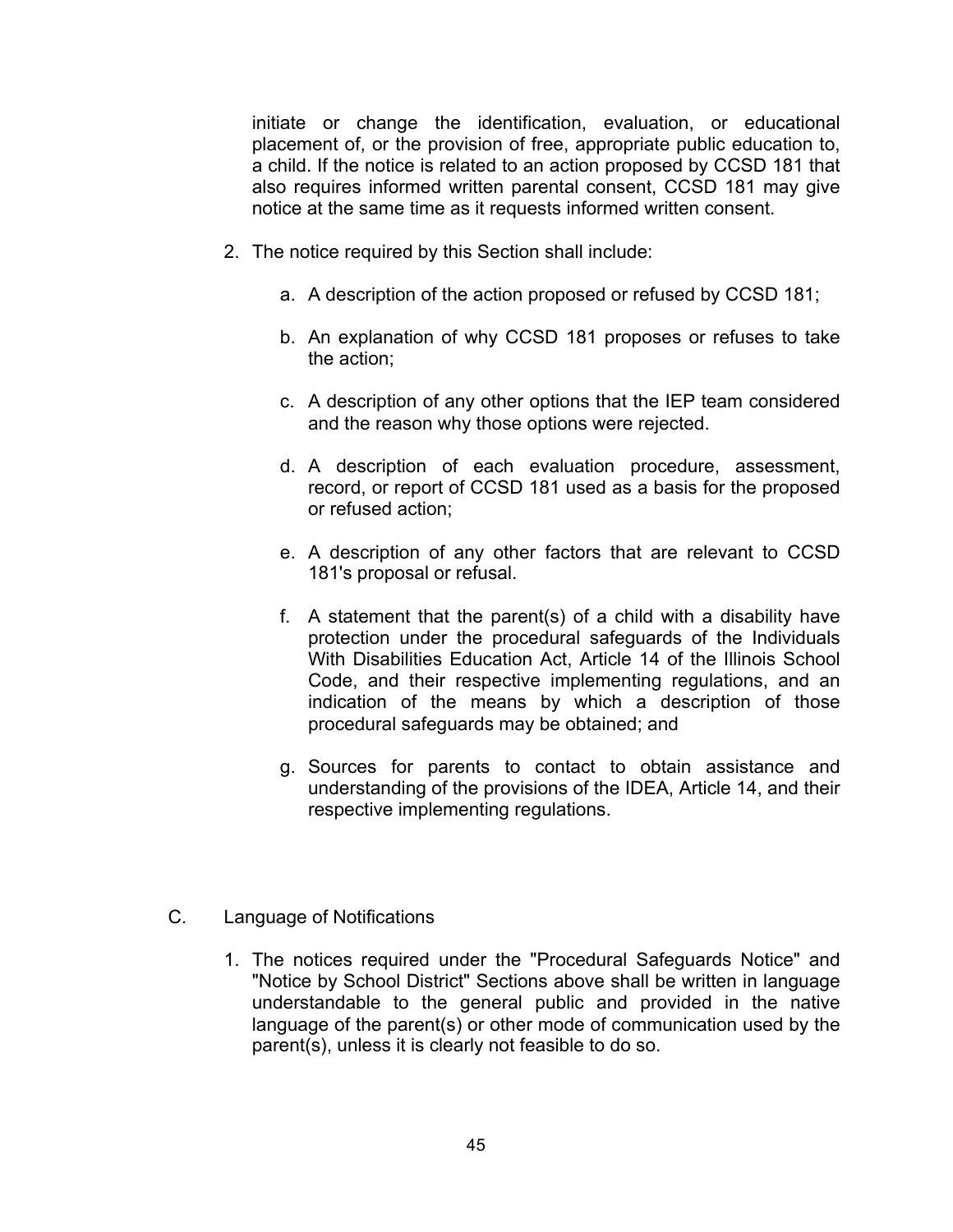- 2. If the native language or other mode of communication of the parent(s) is not a written language, CCSD 181 shall take steps to insure and document that the notice is translated orally or by other means to the parent(s) in his/her native language or other mode of communication and that the parent(s) understands the content of the notice.
- D. Opportunity to Examine Records; Parent(s) Participation in Meetings
	- 1. The parent(s) of a child with a disability shall be afforded an opportunity to inspect and copy all education records with respect to their child. CCSD 181 shall insure that the parent(s) of children with disabilities have the opportunity to participate in meetings with respect to the identification, evaluation, and educational placement of, and the provision of free, appropriate public education to, the child. A meeting does not include informal or unscheduled conversations involving CCSD 181 employees or officials or other routine communications or consultation between CCSD 181 employees or officials, including preparatory activities that school personnel engage into develop a proposal or a response to a parent's proposal that will be discussed at an IEP meeting.
	- 2. Whenever a meeting is to be held which a parent has a right to attend, the following requirements shall apply:
		- a. CCSD 181 shall notify in writing the parent(s) at least ten days prior to the proposed date of the meeting of the purpose of the meeting, the proposed date, time, and place for the meeting, who will be in attendance; and the parent(s)' right to invite other individuals whom the parent(s) believe have knowledge or special expertise regarding the child for the initial IEP meeting of a child who was previously served under Part C of the IDEA, upon request of the parent, the Part C service coordinator or other representative of the Part C system; and, beginning not later than the first IEP to be in effect when the child turns 14  $\frac{1}{2}$ , or younger if deemed appropriate by the IEP Team, that postsecondary goals and services will be considered, that the student will be invited, and the identity of any other agency that will be invited to send a representative;
		- b. If the parent(s) indicates that the proposed date or time is inconvenient, CCSD 181 shall make reasonable efforts to accommodate the parent(s)' schedule;
		- c. If neither parent can attend, CCSD 181 shall use other methods to ensure at least one parent's participation;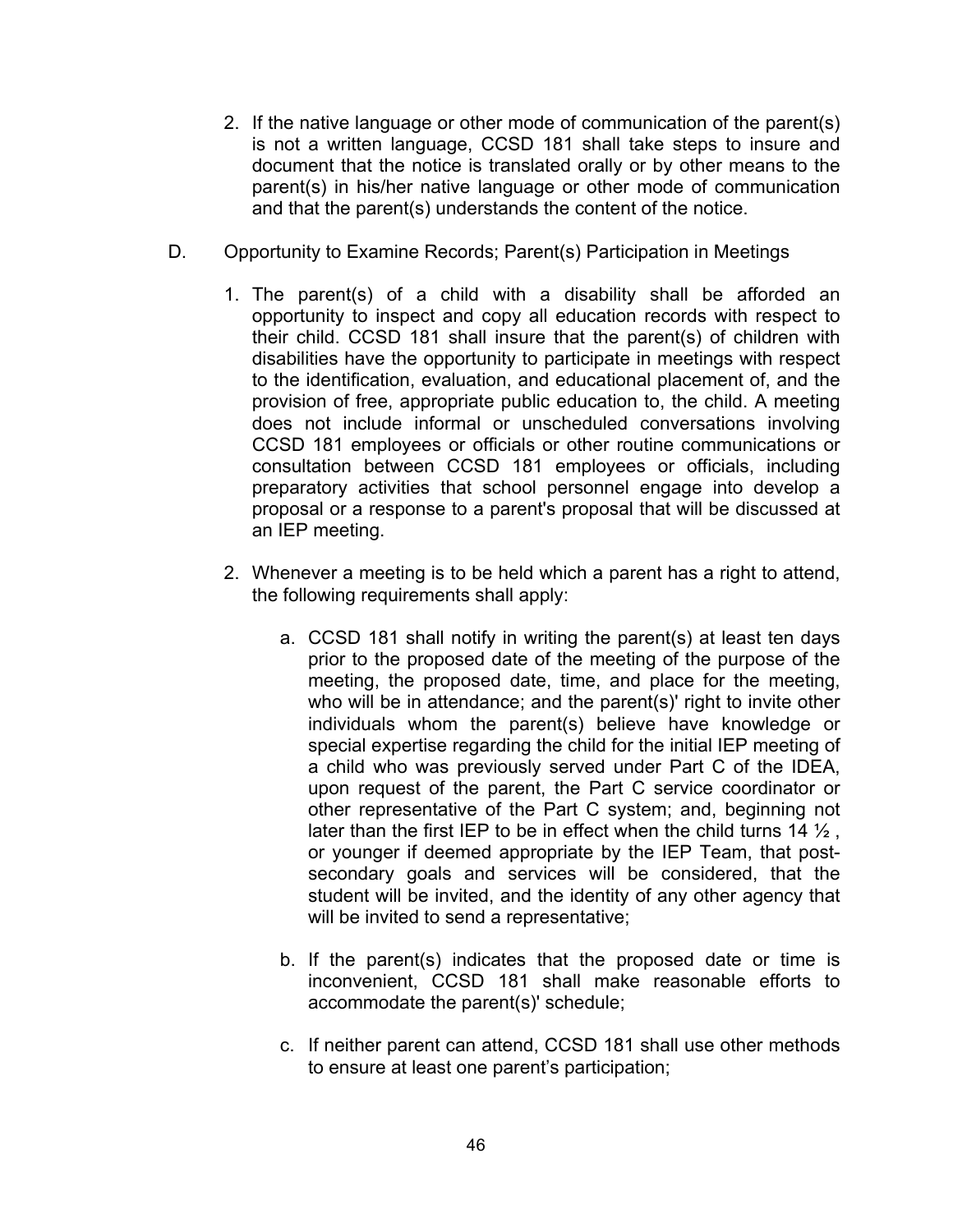- d. A meeting may be conducted without a parent in attendance if CCSD 181 is unable to obtain the parent(s)' participation. In this case, CCSD 181 shall maintain a record of its attempts to arrange a mutually agreed-upon time and place;
- e. CCSD 181 shall take whatever action is necessary and reasonable to facilitate the parent(s)' understanding of and participation in the meeting including arranging for and covering the expense of an interpreter for parents who are deaf or whose native language is other than English, and allowing audiotaping of the meeting with at least 24-hour prior written notice from the parent.
- f. Any document generated during the meeting shall be provided to the parent(s) upon request, unless applicable federal or state statute or federal regulation requires its automatic provision without a request.
- E. Consent
	- 1. CCSD 181 shall document that informed written parental consent is obtained prior to:
		- a. Conducting any initial evaluation;
		- b. The initial provision of special education and related services to a child;
		- c. Conducting any reevaluation;
		- d. Using the parent(s)' private insurance or Medicaid or other public benefits or insurance programs to pay for services required by the child's IEP;
		- e. Disclosing personally identifiable information about a child, consistent with the requirements of federal and State law;
		- f. Disclosing information to officials of participating transition agencies; and
		- g. Disclosing information to officials of a private school or a private school student's district of residence.
	- 2. Consent for a proposed action is written agreement provided by a parent(s) who has been fully informed of all information relevant to the activity for which consent is sought in his/her native language or mode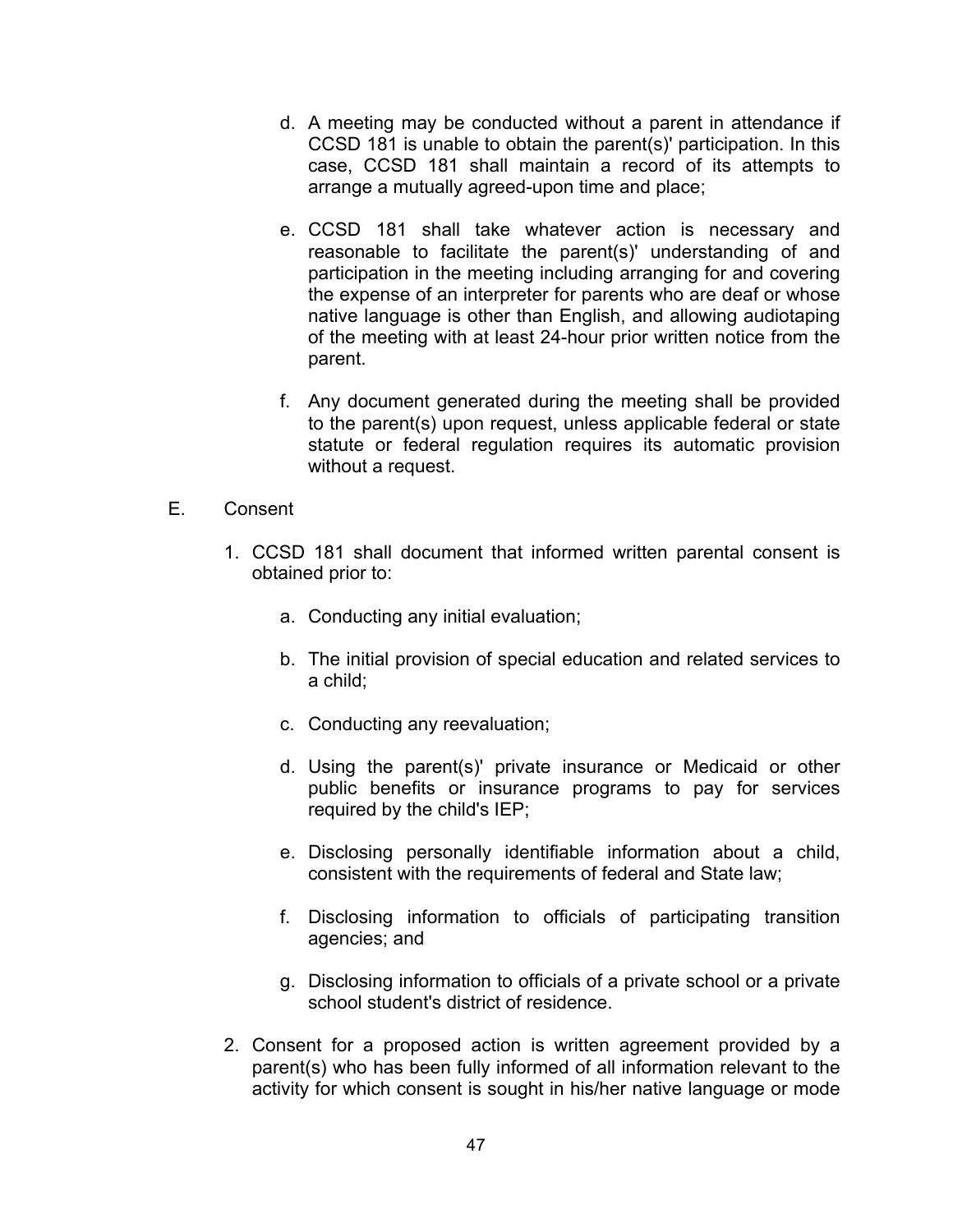of communication; who understands and agrees in writing to the carrying out of the activity for which consent is sought, and the consent describes the activity and lists the records (if any) that will be released and to whom; and that the agreement is voluntary and may be revoked at any time.

- 3. Parental informed written consent is not required before reviewing existing data as part of an evaluation or reevaluation or administering a test or evaluation that is administered to all children unless parental informed written consent is required of all children taking the test.
- F. Revocation of Consent for Evaluations and Reevaluations
	- 1. Revocation of informed written consent for evaluations or reevaluations may be communicated orally or in writing, if communicated orally, CCSD 181 will commit it to writing and provide the parent(s) with a copy within five days. Any revocation of informed written consent for evaluations or reevaluations is effective immediately, but is not retroactive. CCSD 181 will promptly inform all staff members whose activities are affected by the revocation.
- G. Revocation of Consent for Special Education and Related Services
	- 1. A parent may revoke consent for special education and related services.
	- 2. Revocation of consent for special education and related services may be communicated by a parent in writing or orally. CCSD 181 will memorialize the parent's oral revocation of consent in writing and provide a copy to the parent within five days.
	- 3. Within 10 calendar days after CCSD 181's receipt of oral or written revocation of consent, CCSD 181 will provide the parent with "prior written notice," at which time all lEP services shall cease.
	- 4. When a parent revokes consent for special education and related services:
		- a. CCSD 181 may not utilize mediation or the due process procedures to obtain agreement or a ruling that the services may be provided to the child.
		- b. CCSD 181 is not required to convene an IEP meeting or develop an IEP for the child for further provision of special education and related services.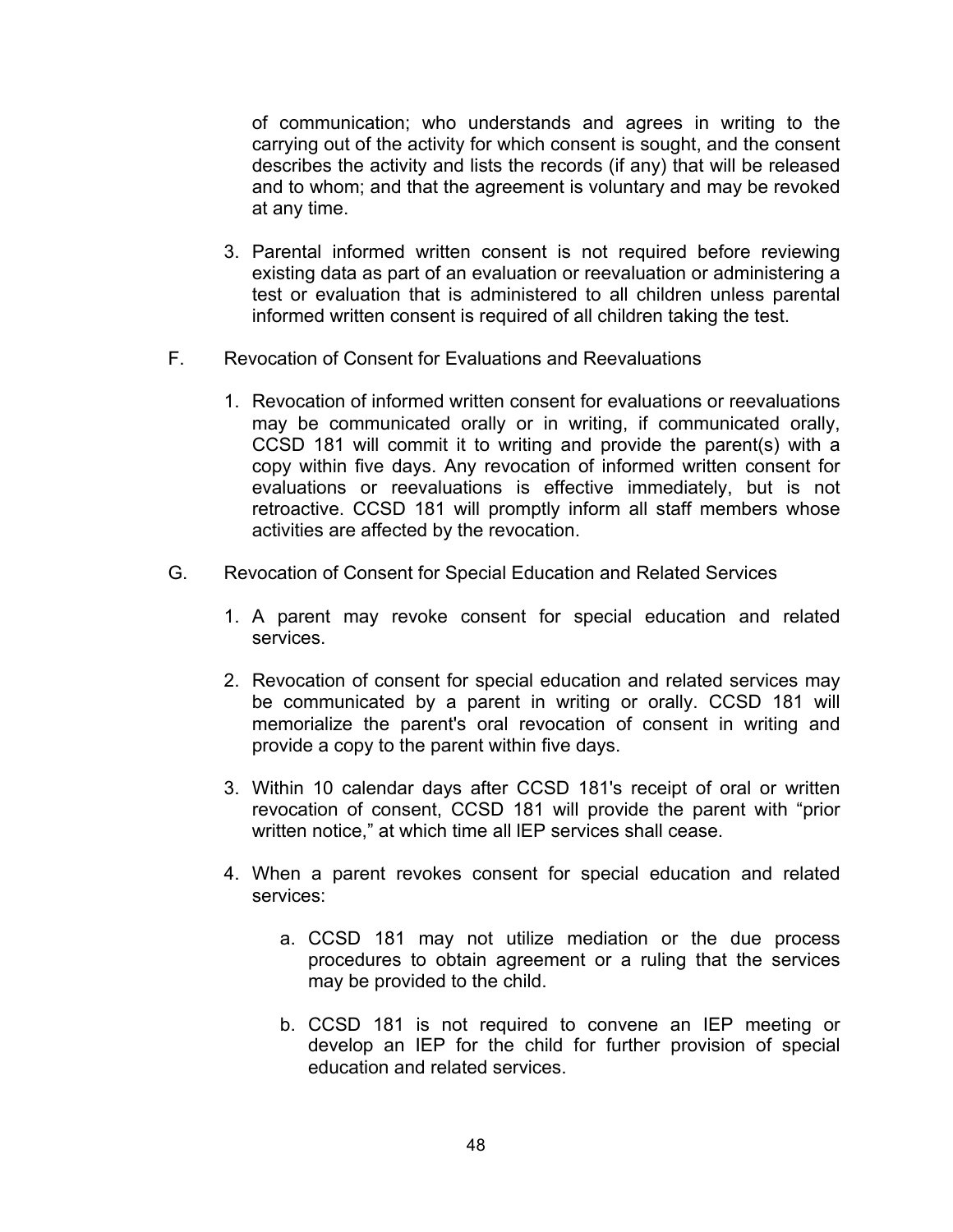- c. CCS 181 will not be considered to be in violation of the requirement to make FAPE available to the child because of the failure to provide the child with further special education and related services.
- d. CCSD 181 is not required to amend the child's education records to remove any reference to the child's receipt of special education and related services because of the revocation of consent.
- H. Filing a Due Process Complaint
	- 1. The parent(s) or CCSD 181 may file a due process complaint regarding:

CCSD 181's proposal to initiate or change the identification, evaluation, or educational placement of the child or the provision of FAPE to the child; or CCSD 181's refusal to initiate or change the identification, evaluation, or educational placement of the child or the provision of FAPE to the child. The due process complaint must allege a violation that occurred not more than two years before the date the parent(s) or CCSD 181 knew or should have known about the alleged action that forms the basis of the due process complaint. This two-year limitation period does not apply to a parent(s) if the parent(s) was prevented from filing a due process complaint due to a specific misrepresentation by CCSD 181 that it had resolved the problem forming the basis of the due process complaint or due to CCSD 181's withholding of information from the parent(s) that was required to have been provided.

2. Notification to Parent(s)

CCSD 181 shall notify parent(s) in writing of the procedures for requesting a due process hearing which includes a requirement that the due process complaint contain the following information:

- a. The name and address of the residence of the child or in the case of a homeless child or youth (within the meaning of the McKinney-Vento Homeless Assistance Act), available contact information for the child;
- b. The name of the school that the child attends;
- c. A description of the nature of the problem relating to the proposed or refused initiation or change of the identification, evaluation, or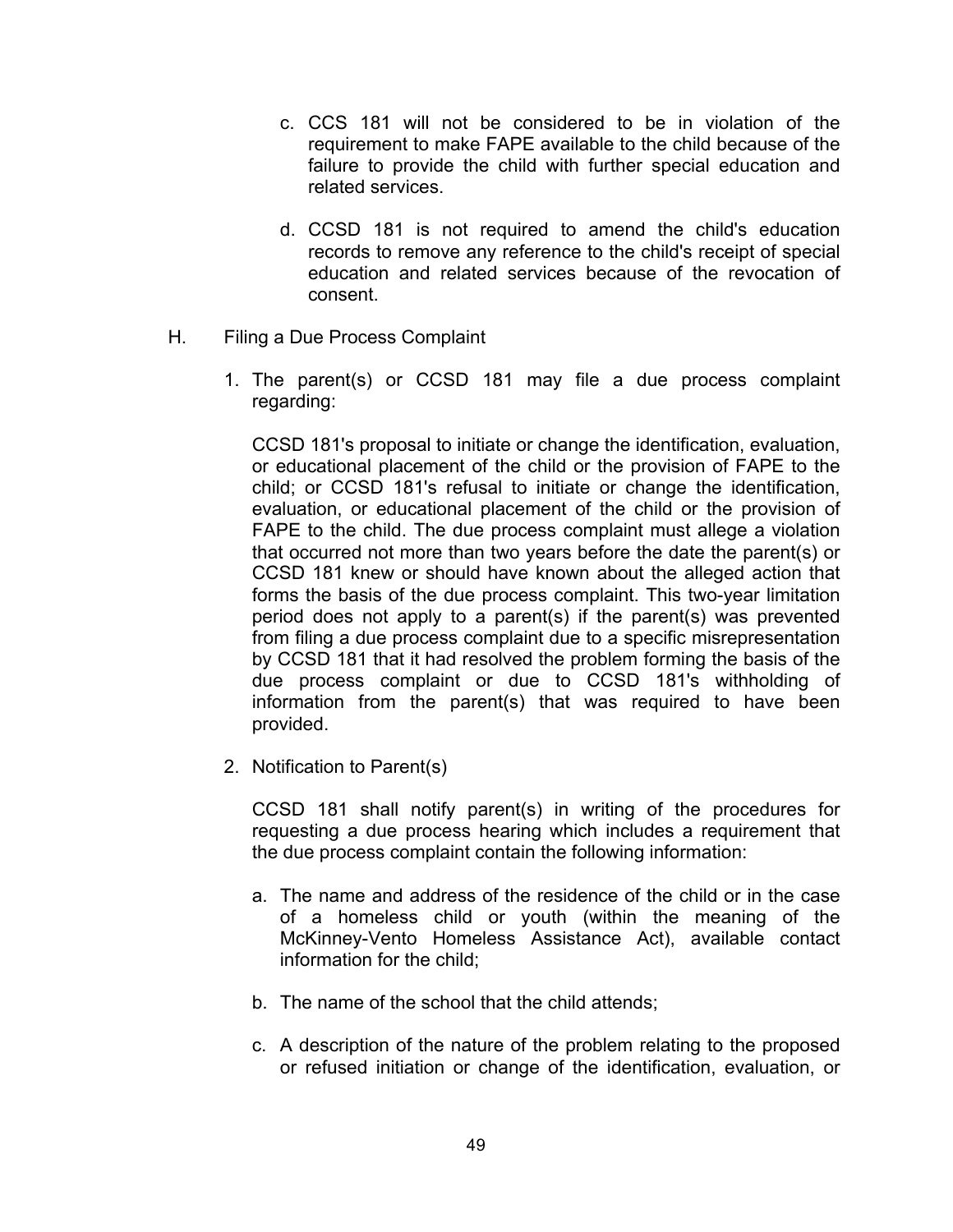educational placement of the child or the provision of FAPE to the child, including facts relating to such problem; and

- d. A proposed resolution of the problem to the extent known and available to the party filing the due process complaint at the time.
- e. This written notice must be provided to the parent by CCSD 181 upon CCSD 181's receipt of a due process complaint.
- 3. Content of the Due Process Complaint

The filing, basis for, and content of the due process complaint, whether by a parent, a student, or CCSD 181, must contain items specified in Section 10, G(2)(a-d) and a party may not have a hearing on a due process complaint until the party or the attorney representing the party, files a due process complaint that meets these requirements. If a party believes that the due process complaint does not meet these requirements, a party can challenge the sufficiency of the due process by notifying the hearing officer and the other party in writing within 15 days of receipt of the due process complaint. The due process complaint must be deemed sufficient unless such a challenge is made. The hearing officer must make a determination on the face of the due process complaint of whether the due process complaint meets the requirements within 5 days of receipt of the challenge and must immediately notify the parties in writing of that determination.

4. Notification of Free or Low-Cost Legal Services or Other Publically-Funded Services in the Area

CCSD 181 shall inform the parent(s) in writing of any free or low-cost legal services and other publicly-funded services available in the area if the parent(s) requests the information or the parent(s) or CCSD 181 files a due process complaint.

5. Forwarding of Parent Due Process Complaint to ISBE

CCSD 181's Superintendent shall, within 5 days after the Superintendent's receipt of the due process complaint, forward the complaint by certified mail or another means that provides written evidence of delivery to the Illinois State Board of Education in Springfield.

6. School District Response to Due Process Complaint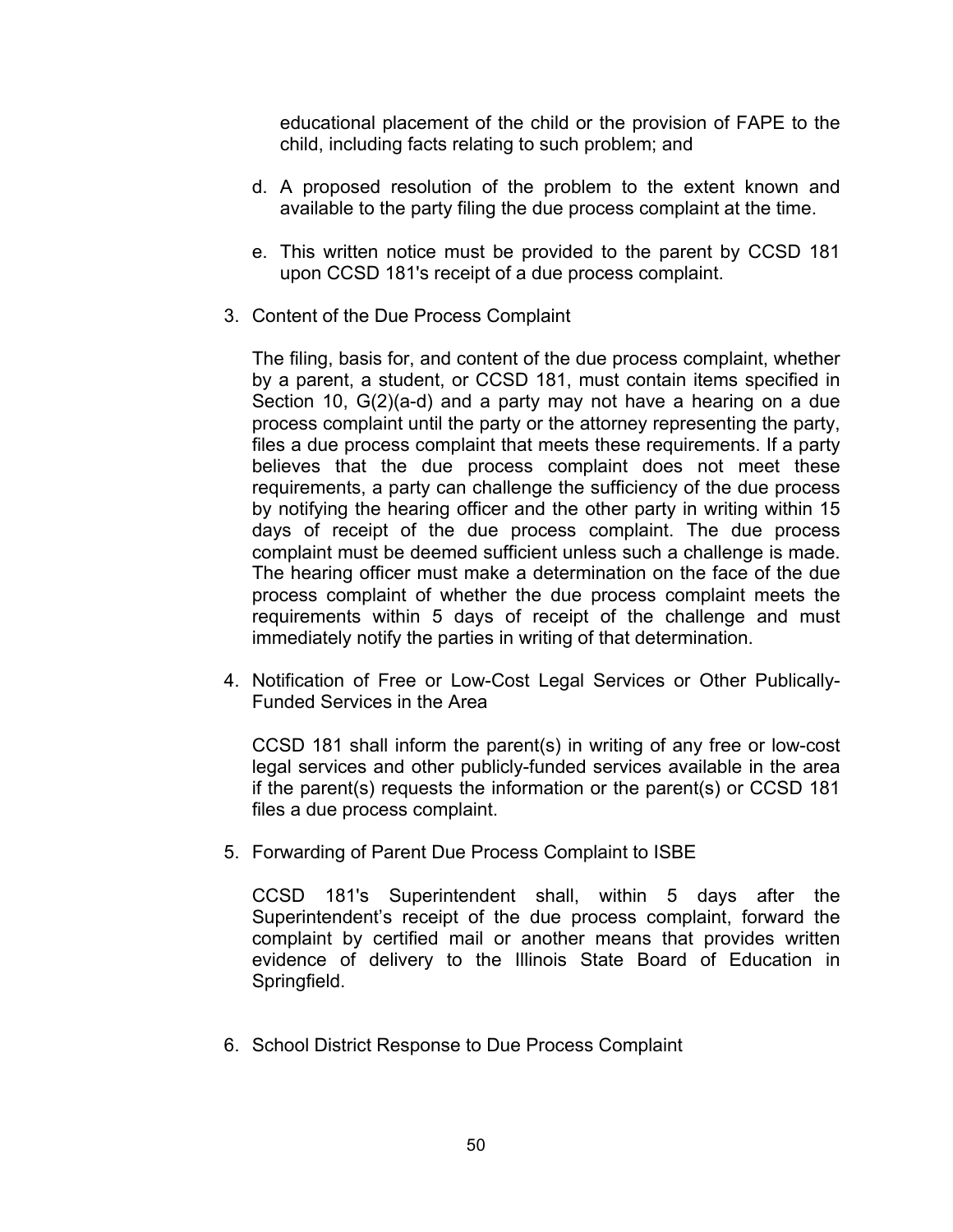If CCSD 181 has not sent a "prior written notice'' under IDEA's implementing regulations at 34 C.F.R. § 300.503 to the parent(s) regarding the subject matter contained in the parent(s)' due process complaint, CCSD 181 must, within 10 days of receiving the due process complaint, send to the parent a response that includes:

- a. An explanation of why CCSD 181 proposed or refused to take the action raised in the due process complaint;
- b. A description of other options that the IEP team considered and the reasons why those options were rejected;
- c. A description of each evaluation procedure, assessment, record, or report CCSD 181 used as the basis for the proposed or refused action; and
- d. A description of the other factors that re relevant to CCSD 181's proposed or refused action;
- e. CCSD 181's submission of a response to the parent's due process complaint does not preclude CCSD 181 from challenging the sufficiency of such complaint, where appropriate.
- 7. Other Party Response to Due Process Complaint

The party receiving a due process complaint must, within 10 days of receiving the due process complaint, send to the other party a response that specifically addresses the issues raised in the due process complaint.

8. Resolution Meeting

Within 15 days of receiving the parent(s)' due process complaint, CCSD 181 must convene a meeting with the parent and the relevant member or members of the IEP team who have specific knowledge of the facts identified in the due process complaint. This meeting must include a representative of CCSD 181 who has decision-making authority on its behalf and cannot include CCSD 181's attorney unless the parent(s) is accompanied by an attorney. The purpose of this meeting is for the parent(s) of the child to discuss the due process complaint, and the facts that form the basis of the due process complaint, so that CCSD 181 has an opportunity to resolve the dispute that is the basis of the complaint. The resolution meeting need not be held if the parent(s) and CCSD 181 agree in writing to waive the meeting or to use the mediation process. Except where the parties have jointly agreed to waive the resolution process or to use mediation,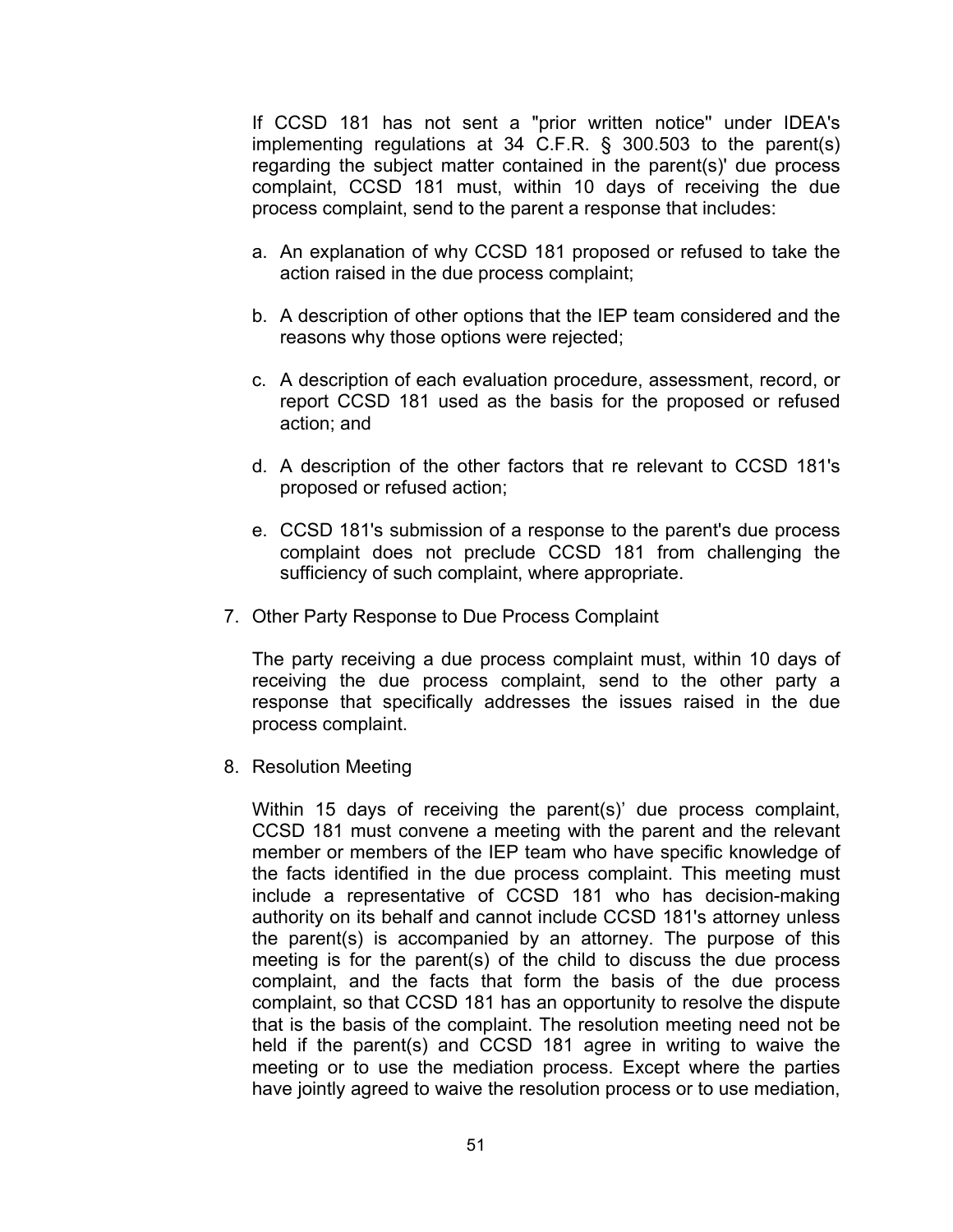the failure of the parent(s) filing a due process complaint to participate in the resolution meeting will delay the timelines for the resolution process and due process hearing until the meeting is held. If CCSD 181 is unable to obtain the participation of the parent(s) in the resolution meeting after reasonable efforts have been made, CCSD 181 may, at the conclusion of the 30-day period, request that a hearing officer dismiss the parent(s) due process complaint. If CCSD 181 fails to hold the resolution meeting within 15 days of receiving notice of a parent(s) due process complaint or fails to participate ln the resolution meeting, the parent may seek the intervention of the hearing officer to begin the due process hearing timeline. If a resolution to the dispute is reached at the resolution meeting, the parties must execute a legally binding agreement that is signed by both the parent(s) and a representative of CCSD 181 who has the authority to bind CCSD 181. The Resolution Agreement shall be enforceable in a state court of competent jurisdiction or a Federal district court. A party may void the Resolution Agreement within 3 days of its execution.

9. Amendment of the Due Process Complaint

A party may amend its due process complaint within five days of filing the original due process complaint as a matter of right or only if the other party consents in writing to the amendment and is given an opportunity to resolve the due process complaint through a resolution meeting; or, the hearing officer grants permission, except that the hearing officer may only grant permission to amend at any time not later than five days before the due process hearing begins.

10.Rights of the Parties Related to the Impartial Due Process Hearing

Any party to a due process hearing has the following rights:

- a. To be accompanied and advised by counsel and by individuals with special knowledge or training with respect to the problems of children with disabilities;
- b. To present evidence and confront, cross-examine, and compel the attendance of witnesses;
- c. To prohibit the introduction of any evidence at the hearing that has not been disclosed to that party at least five business days before the hearing;
- d. To obtain a written, or, at the option of the parent(s), electronic, verbatim record of the hearing;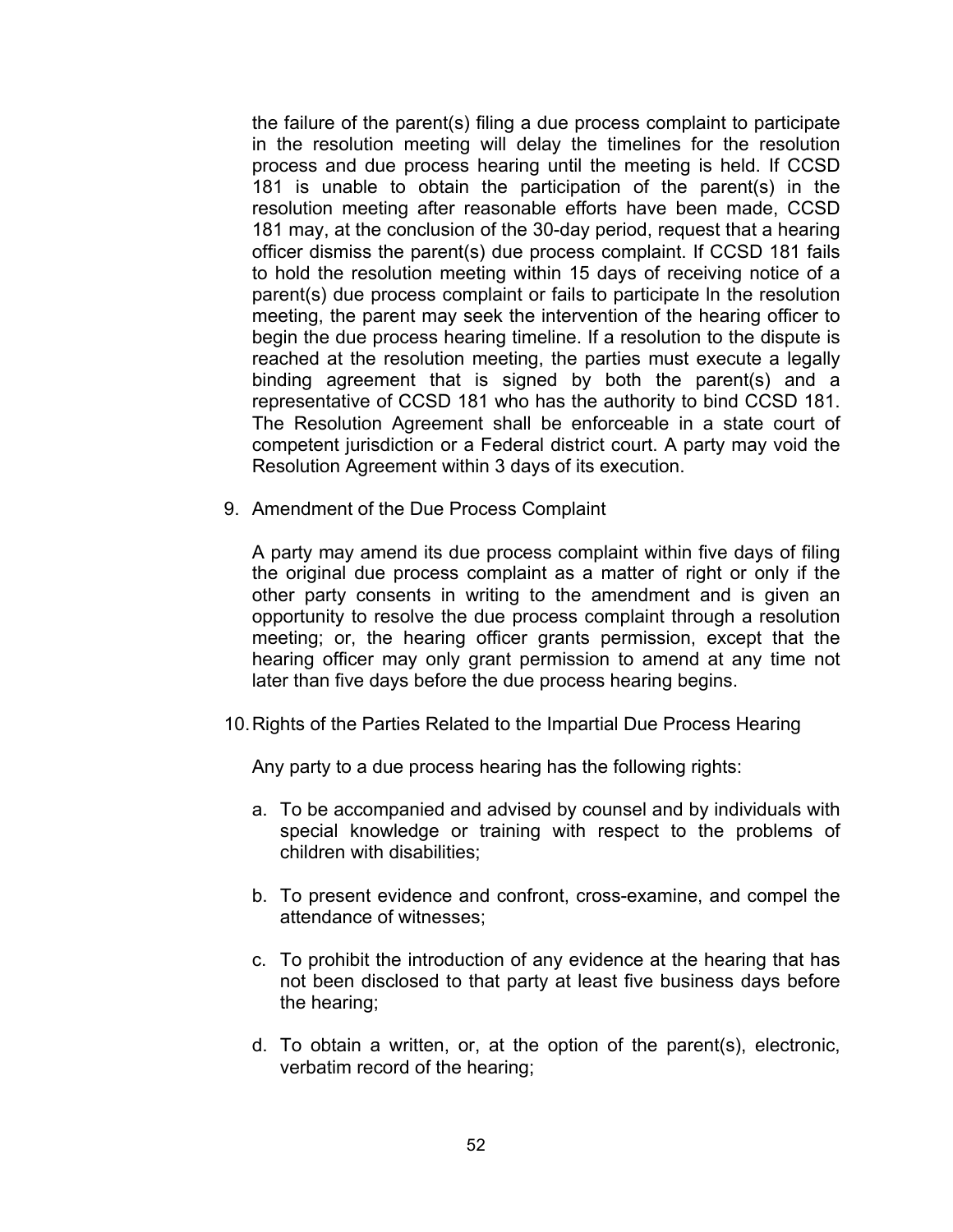- e. To obtain written, or, at the option of the parent(s), electronic findings of fact and decisions; and
- f. To receive disclosure of all evaluations completed by five business days prior to the hearing and recommendations based on the offering party's evaluations that the party intends to use at the hearing.
- 11.Parental Rights Related to the Due Process Hearing

Parent(s) involved in hearings must be given the right:

- a. To have the child who is the subject of the hearing present;
- b. To open or close the hearing to the public;
- c. To have the record of the hearing and the findings of fact and decisions provided at no cost to the Parent; and
- d. To have access to CCSD 181's list of independent evaluators and may obtain an independent evaluation of their child at their own expense. The parent(s) may ask the hearing officer to determine whether an independent evaluation is needed. If the hearing officer concludes, after reviewing the available information, that an independent evaluation is necessary, the hearing shall be delayed.
- 12.Participant's Right to Interpreter

Either party, or any other person participating in the hearing, may request that an interpreter be available during the hearing because one of the participants is hearing impaired and/or uses a primary language other than English. Interpreters shall be provided at the expense of CCSD 181.

13. "Stay-Put" Placement

During the pendency of any administrative or judicial proceeding initiated pursuant to this Section, except as provided below, unless CCSD 181 and the parent(s) of the child agree otherwise, the child shall remain in his/her current educational placement. If the hearing involves the initial admission of the child to the public school, the child must be placed in the public school, with the parent's informed written consent, until the completion of all the proceedings. If the due process complaint involves an application for initial services under Part B of IDEA for a child who is transitioning from Part C of IDEA and is no longer eligible for Part C services, CCSD 181 is not required to provide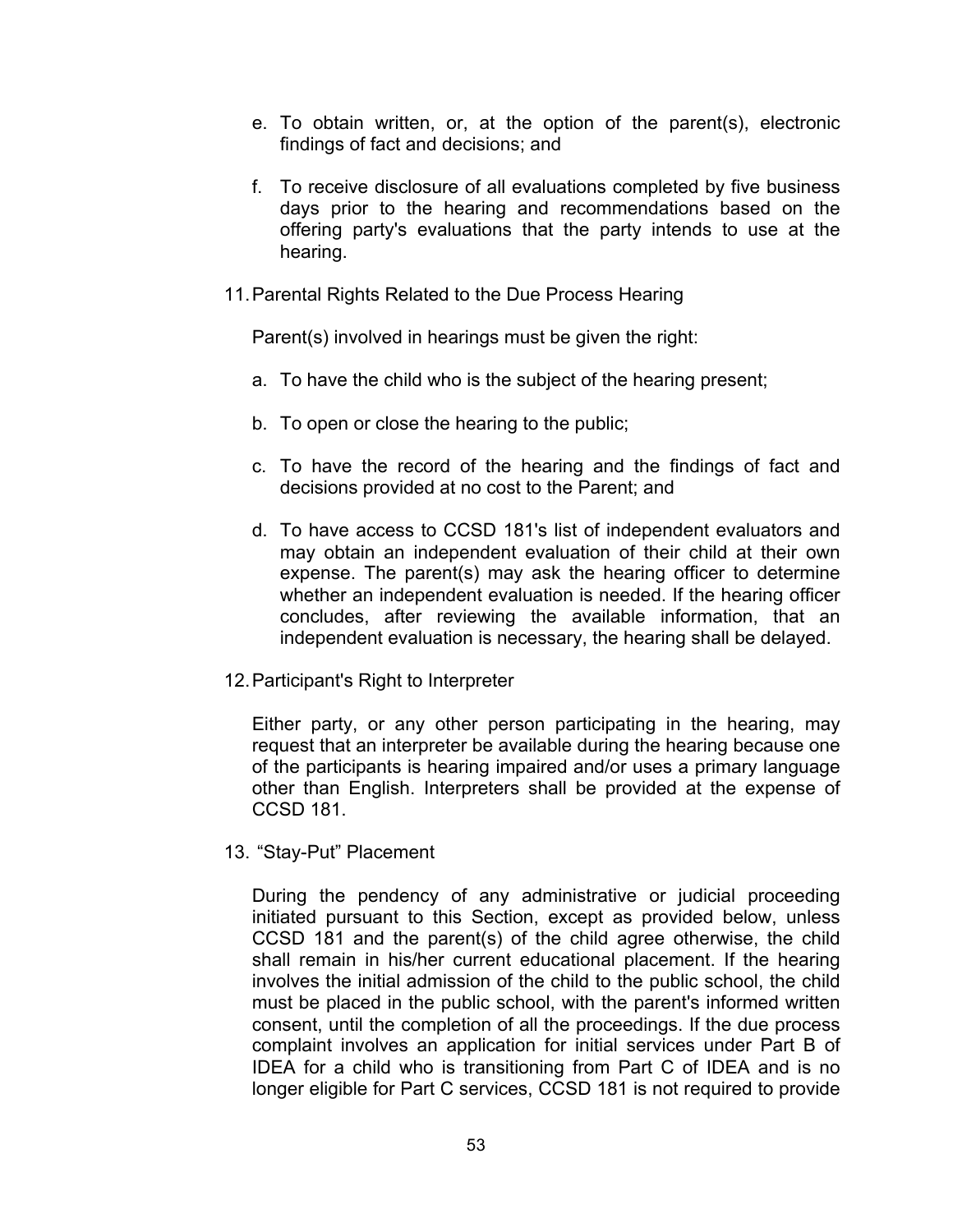Part C services that the child has been receiving. If the child is found eligible for special education and related services under Part 8 and the parent consents in writing to the initial provision of special education related services, then CCSD 181 must provide those special education and related services that are not in dispute between the parent and CCSD 181. If the decision of the hearing officer agrees with the parent(s) that a change of placement is appropriate, that placement shall be treated as agreement between the State or CCSD 181 and the parent(s) for purposes of this Section.

14.School District Authority to Change a Student's Placement

School personnel have the authority to change the current educational placement of a child with a disability:

- a. For not more than 10 consecutive school days for any violation of school rules, and additional removals of not more than 10 consecutive school days in that same school year for separate incidents of misconduct (as long as those removals do not constitute a change of placement as defined in the IDEA and related federal and state regulations); and
- b. To an appropriate interim alternative educational setting (IAFES) for the same amount of time that a child without a disability would be subject to discipline, but for not more than 45 school days, if:
	- a. The child carries a weapon to or possesses a weapon at school, on school premises, or to or at a school function; or
	- b. The child knowingly possesses or uses illegal drugs or sells or solicits the sale of a controlled substance while at school, on school premises, or at a school function; or
	- c. The child has inflicted serious bodily injury upon another person while at school, on school premises, or at a school function; or
	- d. Ordered by a hearing officer in accordance with expedited hearing procedures set forth below.
- 15.Hearing Timelines

CCSD 181 will fully cooperate with the timelines set forth by the hearing officer to ensure that the hearing process is completed within 45 days from: the expiration of the 30-day resolution period; or, the date both parties agree in writing to waive the resolution meeting; or,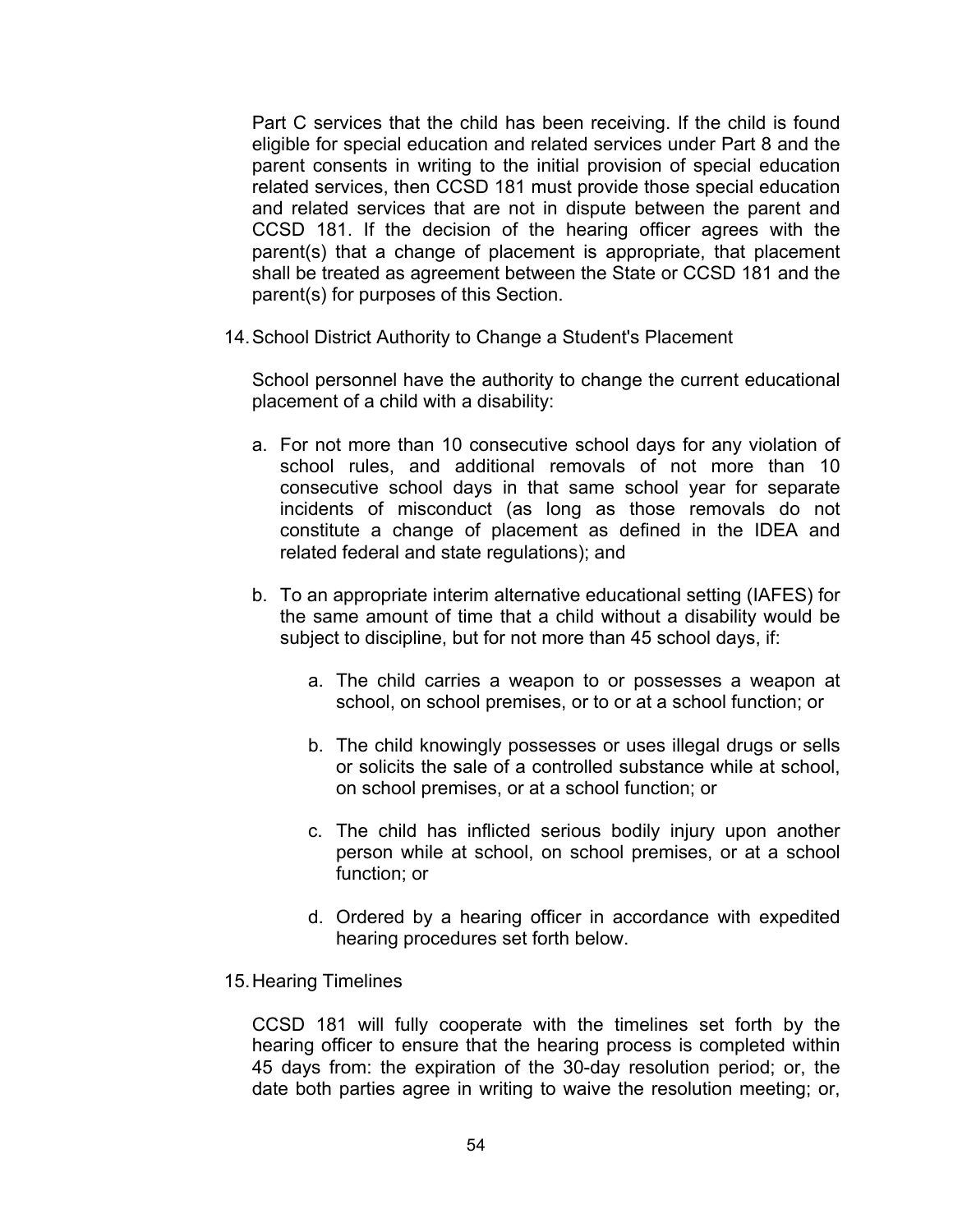after either the mediation or resolution meeting starts but not before the end of the 30-day period, the parties agree in writing that no agreement is possible.

16.Right to Appeal Hearing Decision

The parent(s) or CCSD 181 may appeal the due process hearing findings and decision, within 120 days from the date the decision was mailed to the parties, by commencing a civil action in any court of competent jurisdiction.

- I. Expedited Due Process Hearings
	- 1. CCSD 181 may request an expedited due process hearing if school personnel believe that maintaining the current placement of the child is substantially likely to result in injury to the child or others.
	- 2. The parent(s) may request an expedited due process hearing if there is disagreement with regard to:
		- a. CCSD 181's determination that a child's behavior was not a manifestation of his/her disability;
		- b. The decision of CCSD 181 to move the child to an interim alternative educational setting; or
		- c. The interim alternative educational setting selected.
	- 3. When requesting an expedited hearing the requesting party must provide the following:
		- a. Name of legal counsel if the party is represented by counsel or intends to retain counsel;
		- b. Matters in dispute and specific relief sought;
		- c. Names of all witnesses to be called to testify at the hearing; and
		- d. Relevant documents.
	- 4. No later than two days prior to the hearing, both parties involved in the expedited hearing must disclose to the hearing officer and to each other any evidence, which is intended to be submitted into the hearing record.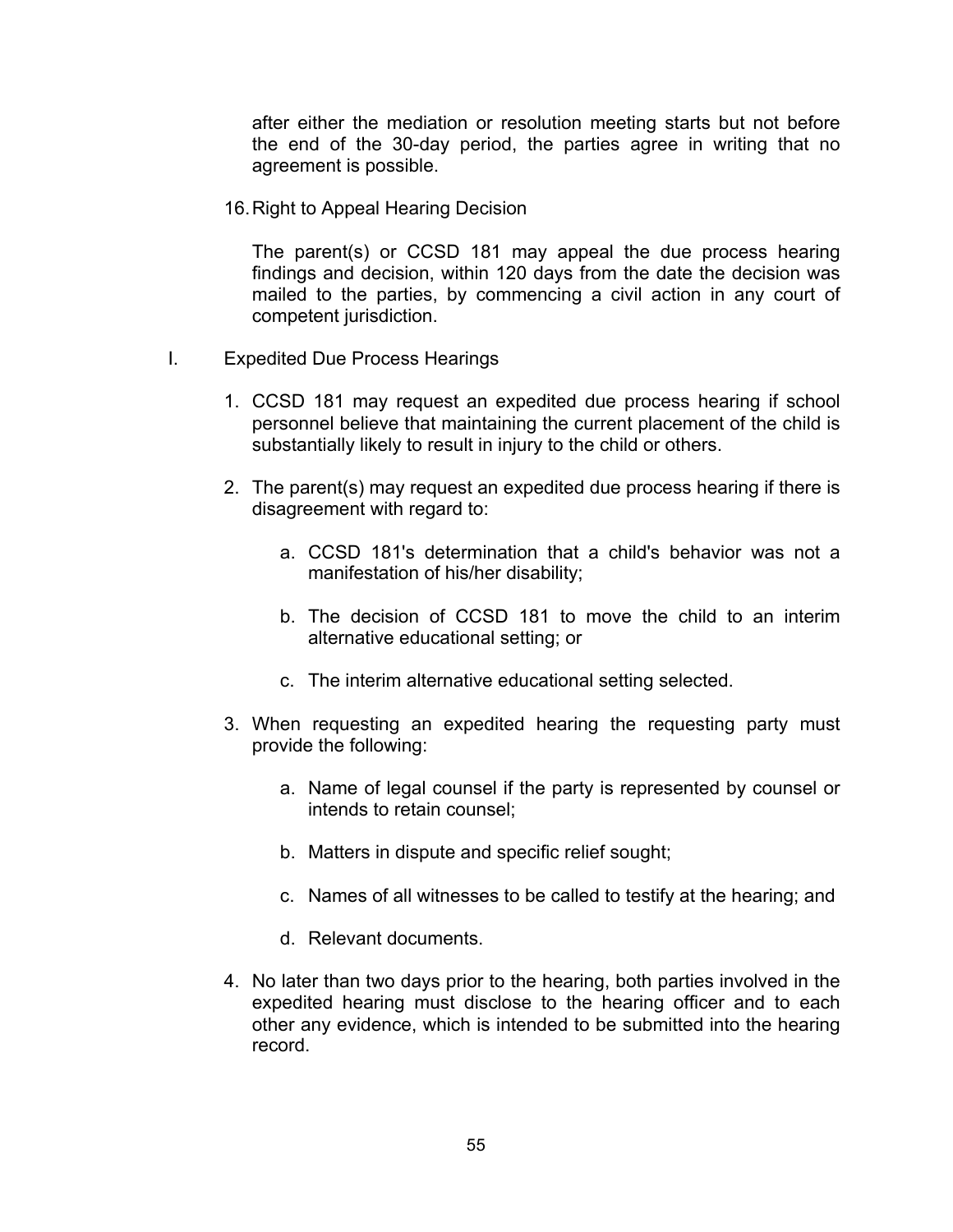- 5. Unless the parents and CCSD 181 agree in writing to waive a Resolution Meeting, a Resolution Meeting must occur within seven days of receiving notice of due process complaint and the due process may proceed unless the matter has been resolved to the satisfaction of both parties.
- J. Mediation
	- 1. The purpose of mediation is to attempt to informally resolve disputes regarding the identification, evaluation, or placement of, or the provision of free, appropriate public education to a child. CCSD 181 shall inform parent(s), at least whenever a due process hearing is requested, that ISBE offers a process of mediation that may be sued to resolve such disputes.
	- 2. ISBE's Special Education Unit shall appoint a trained impartial mediator upon the request of the parent(s) or CCSD 181. Mediation sessions shall be scheduled in a timely manner and held in a location that is convenient to the parties.
	- 3. Mediation is entirely voluntary. In no way shall mediation be used as a means to deny or delay a parent's right to a hearing or any other rights afforded under IDEA, Article 14 of the School Code, or their implementing regulations.
	- 4. If due process is not pending but mediation is agreed to by the parties and fails to resolve the dispute, the parent shall have 10 days to file a request for a due process hearing after the medication concludes in order to invoke the "stay put" placement. Similarly, if due process is pending but the parent requests mediation and CCSD 181 does not agree to participate, the parents may invoke the stay put placement for 10 days in order to file a due process hearing request.
	- 5. Any resolution reached as part of the mediation process must be set forth in writing, is legally binding, and is enforceable by a court of competent jurisdiction.
	- 6. Discussions that occur during mediation shall be confidential and may not be used as evidence in any subsequent due process hearing or civil proceedings.
- K. State Complaints
	- 1. A parent, individual, organization, or advocate may file a signed, written complaint with ISBE alleging that CCSD 181 has violated the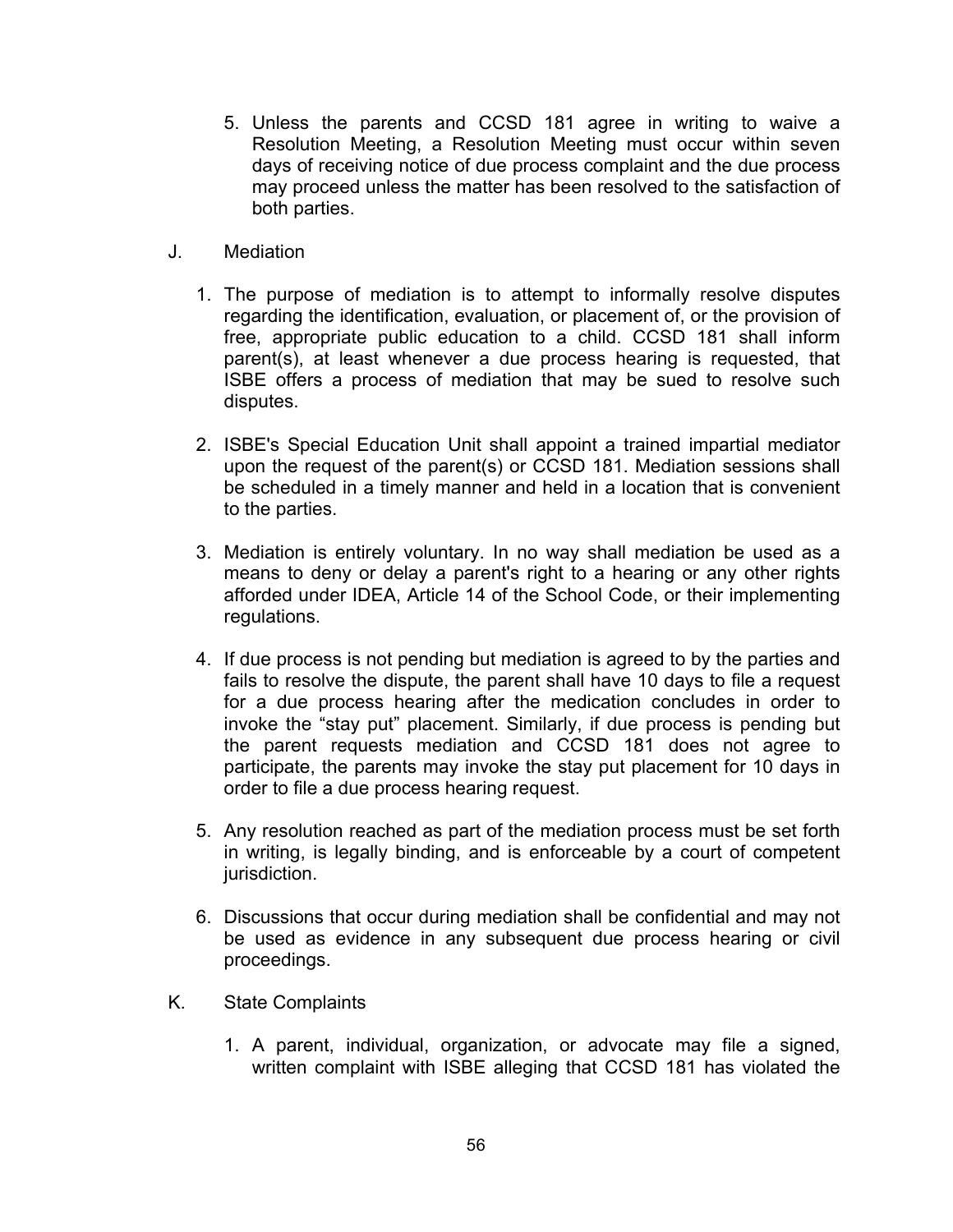rights of one or more children with disabilities. Such a complaint must include:

- a. A statement that CCSD 181 has violated a requirement of the IDEA, Article 14, or their implementing regulations;
- b. The facts on which the statement is based;
- c. The signature and contact information for the complaint;
- d. The names, addresses, and schools of attendance of the students involved, if known;
- e. A description of the nature of the problem of the child, including facts relating to the problem; and
- f. A proposed resolution to the problem to the extent known and available to the party at the time the complaint is filed.
- 2. A complaint to ISBE must allege only violations that occurred not more than one year prior to the date on which ISBE receives the complaint.
- L. Surrogate Parents
	- 1. CCSD 181 shall ensure that the rights of a child with a disability are protected through the appointment of a qualified surrogate parent(s) when:
		- a. The parent(s) cannot be identified or located; or
		- b. The child is a ward of the State; or
		- c. The child is an unaccompanied youth as defined in Section 726 (6) the McKinney-Vento Homeless Assistance Act (42 U.S.C § 11434a(6)).
	- 2. CCSD 181 shall undertake reasonable efforts to identify and discover the whereabouts of the parent(s) of the child with a known or suspected disability. Such reasonable efforts may include documented phone calls, letters, certified letters with return receipts, visits to the home, and interviews with relatives and other individuals who may have knowledge of the whereabouts of the child's parent(s).
	- 3. If after reasonable efforts have been made, the parent(s) cannot be located, CCSD 181 shall take similar steps to establish contact with a relative, or an individual with whom the child resides and/or the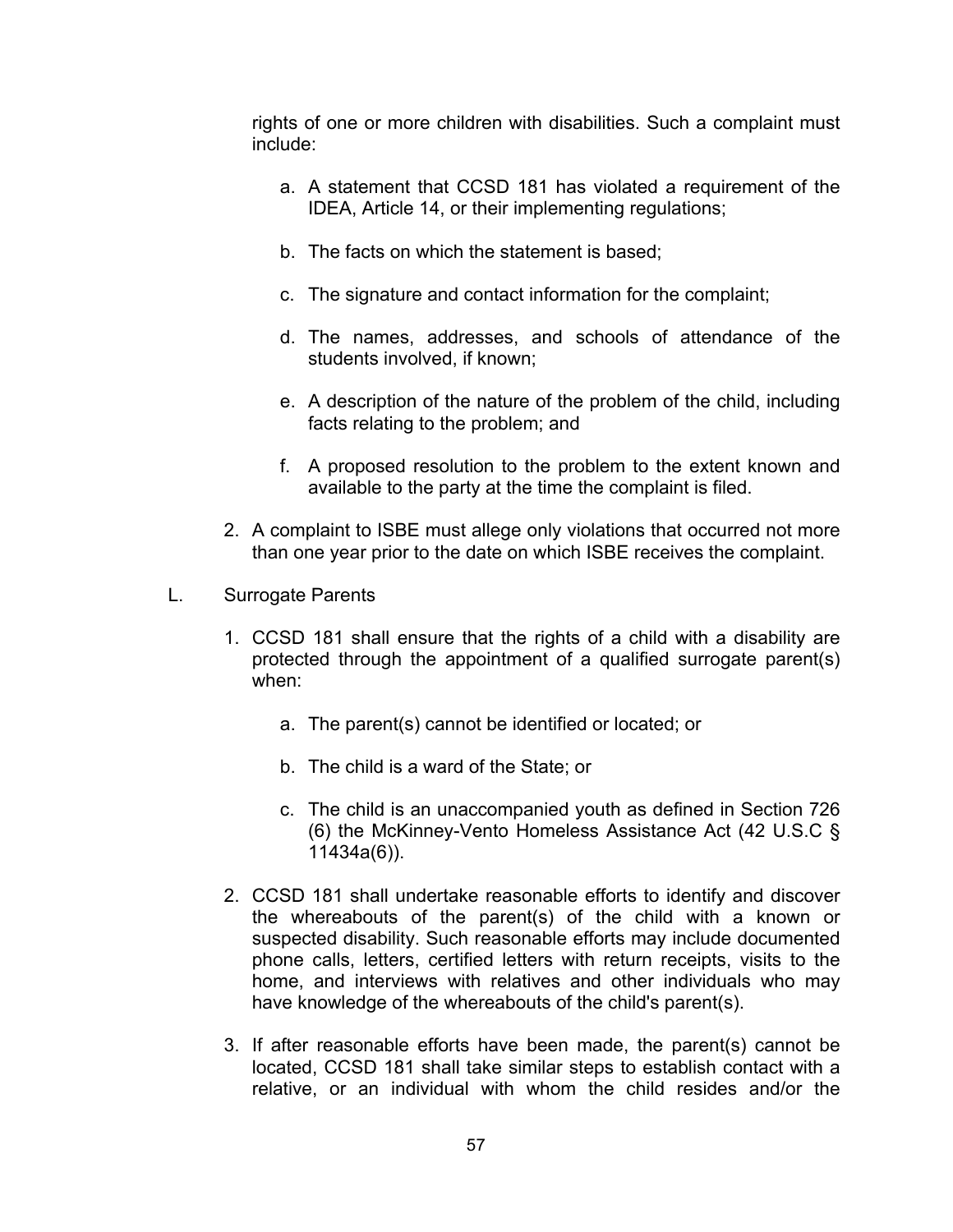individual or agency which is legally responsible for the child's care and education.

- 4. If, after reasonable efforts have also been made to identify a guardian of the child or a person acting as the parent(s) of the child, no such person has been either identified or located, CCSD 181 shall make a written request to ISBE to appoint a surrogate parent(s) for the child in matters relating to the identification, evaluation, and educational placement of, and provision of free, appropriate public education to, him or her.
- 5. The written request to ISBE shall include information on the racial, linguistic or cultural background of the child.
- M. **Independent Educational Evaluations** 
	- 1. Parent(s) have the right to obtain an independent educational evaluation of their child, subject to the provisions of federal and State law.
	- 2. CCSD 181 shall provide to the parent(s), upon their request, the list of independent educational evaluators developed by ISBE.
	- 3. If the parent(s) disagree with CCSD 181's evaluation and wish to obtain an independent educational evaluation at public expense, they shall submit to the superintendent a written request to that effect.
	- 4. If CCSD 181 disagrees with the need for an independent educational evaluation, it shall initiate a due process hearing to demonstrate that its evaluation is appropriate. Such a hearing shall be initiated by CCSD 181 within five days following receipt of a written parental request.
	- 5. An independent educational evaluation at public expense shall be completed within 30 days after receipt of a parent's written request, unless CCSD 181 initiates a due process hearing or the parties agree that the 30-day period should be extended. If either party wishes such an extension and is unable to obtain the other party's agreement, CCSD 181 shall initiate a due process hearing.
	- 6. If the final decision of the hearing and review process is that CCSD 181's evaluation is appropriate, the parent(s) shall have the right to an independent educational evaluation, but not at public expense.
	- 7. If CCSD 181's evaluation is shown to be inappropriate, CCSD 181 shall pay for the independent educational evaluation or reimburse the parent(s) for the cost of said evaluation.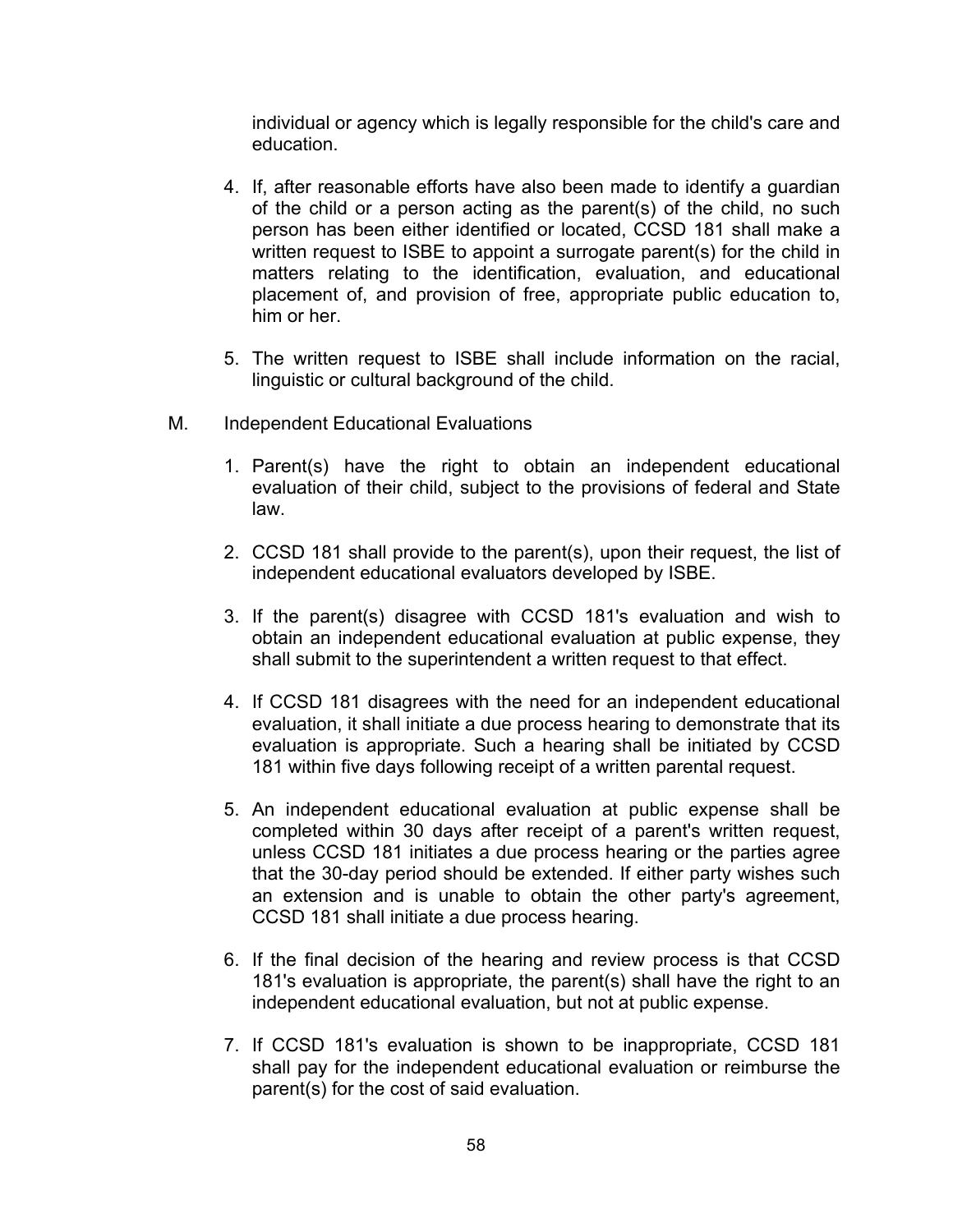- 8. If the parent(s) are entitled to an independent educational evaluation at public expense, it shall be completed within 30 days after the decision is rendered, unless the parties agree that the 30-day period should be extended. If either party wishes such an extension and is unable to obtain the other party's agreement, CCSD 181 shall initiate a due process hearing.
- 9. When an independent evaluation is obtained at public expense, the party chosen to perform the evaluation shall be either:
	- a. An individual whose name is included on the list provided by ISBE with regard to the relevant type(s) of evaluation; or
	- b. Another individual possessing the credentials required by 23 Ill. Admin. Code § 226.840.
- 10.If the parent(s) wishes an evaluator to have specific credentials in addition to those required by 23 Ill. Admin. Code § 226.840, the parent(s) and CCSD 181 shall agree on the qualifications of the examiner and the specific evaluation(s) to be completed prior to the initiation of an independent educational evaluation at public expense. If agreement cannot be reached, CCSD 181 shall initiate a due process hearing subject to the time constraints set forth in this Section.
- 11.The conditions under which an independent evaluation is obtained at public expense, Including the location of the evaluation and the qualifications of the examiner, shall meet the criteria that CCSD 181 uses when it initiates an evaluation, to the extent that those criteria are consistent with the parent's right to an independent evaluation.
- 12.If the parent(s) obtains an independent educational evaluation, the written results of that evaluation shall be considered by the IEP team and may be presented as evidence at a due process hearing as provide by law. CCSD 181 shall send the notice convening the IEP Team's meeting within ten days after receiving the evaluation report.
- LEGAL REF.: 20 U.S.C. §§ 1412(a)(6) (State eligibility), 1412(a)(7), 1413(a)(1) (local educational agency eligibility), 1415 (procedural safeguards).
	- 34 C.F.R. §§ 300.500·300.520 (procedural safeguards and due process), 300.610-300.627 (confidentiality of information), 300.322 (Parent participation), 300.154(d) (methods of ensuring services), 300.320(c) (notification of transfer of rights).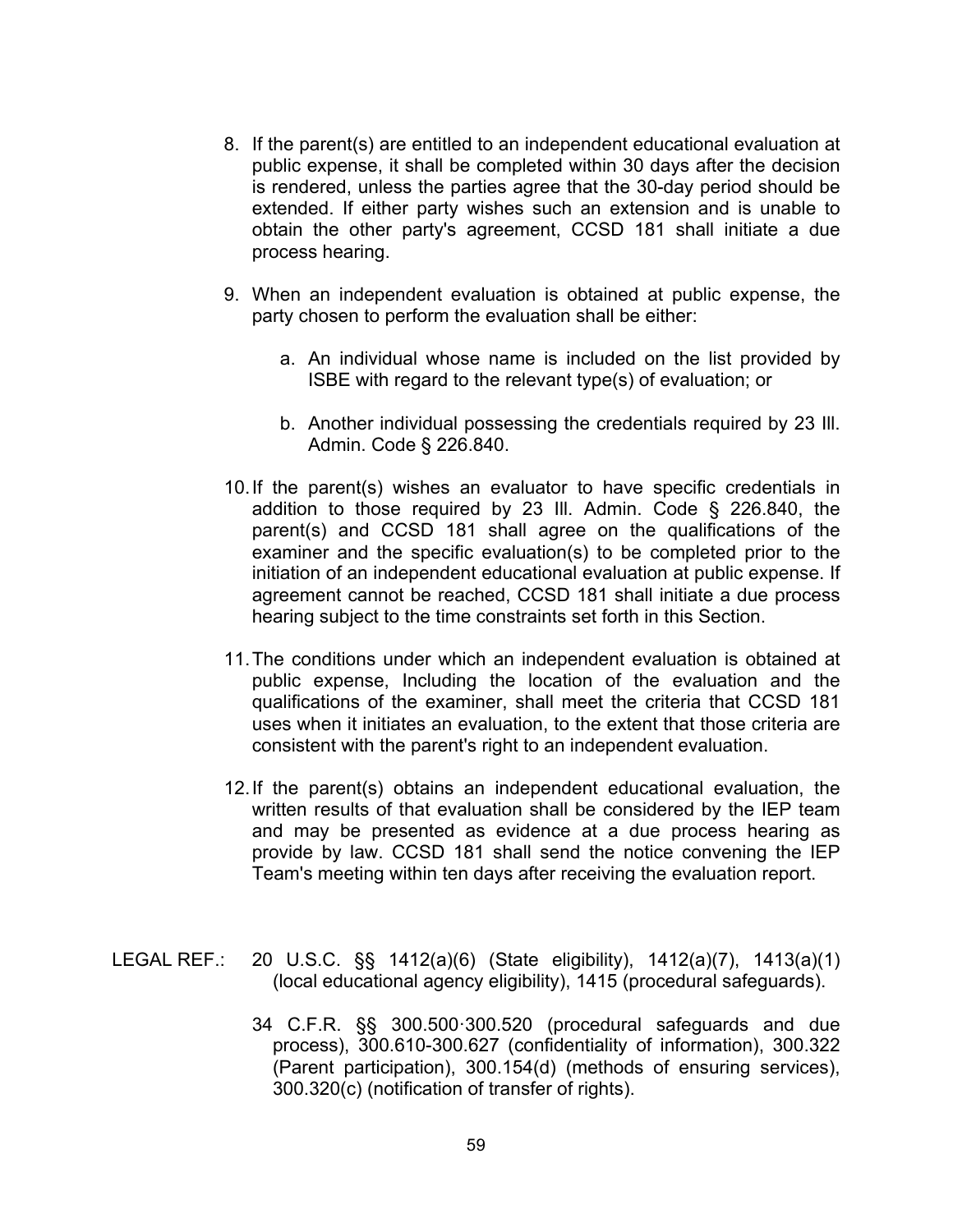105 ILCS 5/ 8.02, 5/14-8.02a, 5/14-8.02b, 5/14-6.10.

23 Ill. Admin. Code §§ 226.500-226.690 (procedural safeguards, State complaints, and due process), 226.180 (independent educational evaluations), 226.230(d) (age of majority for transfer of rights).

#### Section 10.5 **Behavioral Intervention and Discipline**

- A. Behavioral Interventions
	- 1. Behavioral interventions shall be used with children with disabilities to promote and strengthen desirable behaviors and reduce identified inappropriate behaviors.
	- 2. A committee shall be established to develop and monitor procedures on the use of behavioral interventions for children with disabilities in accordance with the requirements of Section 5/14-8.05 of the School Code. The committee shall review the State Board of Education's guidelines on the use of behavioral interventions and use them as non-binding reference. The behavioral intervention procedures shall be furnished to the parent(s) of the children with individual education plans within 15 days after their adoption or amendment by, or presentation to, the Board or at the time an individual education plan is first implemented for a student; all children shall be informed annually of the existence of the procedures. At the annual individualized education plan review, a copy of CCSD 181's behavioral intervention policy and procedures shall be given an explained to parent(s). A copy of the procedures shall be available at any time and provided upon request of the parents.
	- 3. A behavioral intervention plan shall be based on a functional behavior assessment and shall include positive behavioral intervention strategies, and supports to address the inappropriate behavior. A functional behavioral assessment shall be completed, if appropriate, in relationship to the development or modification of a student's behavioral intervention plan. A functional behavioral assessment is an assessment process for gathering Information regarding a student's target behavior, its antecedents and consequences, controlling variables, the student's strengths, and the communicative and functional intent of the behavior, for use in developing behavioral interventions. Conducting a functional behavioral assessment does not require parental informed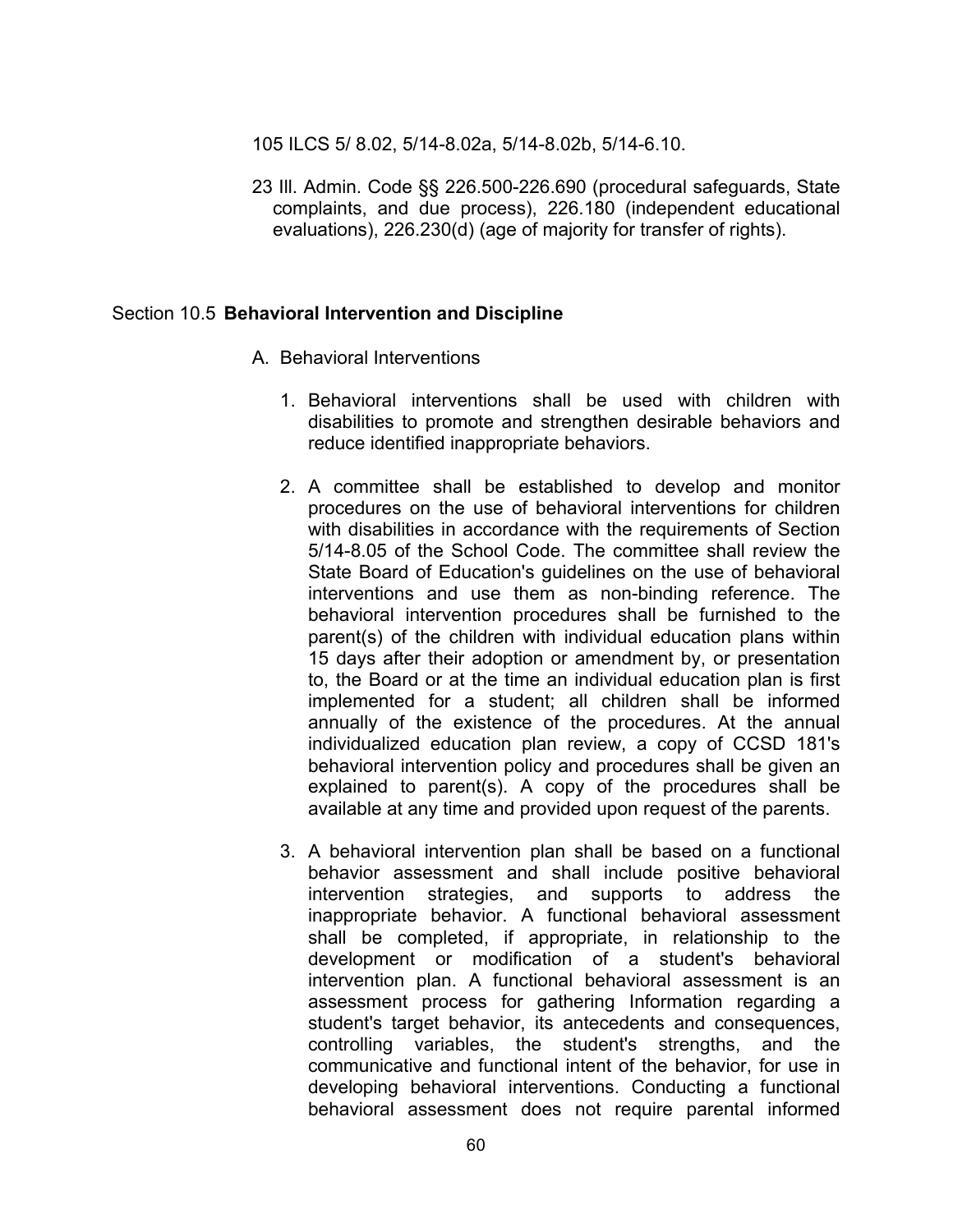written consent unless the IEP team decides to conduct individualized assessments that go beyond the review of existing data and the administration of tests or other evaluations that are administered to all children.

- B. Discipline of Children with Disabilities
	- 1. CCSD 181 shall comply with the provisions of State law and IDEA and its implementing regulations when disciplining students with disabilities. No special education student will be expelled if the student's particular act of gross disobedience or misconduct is a manifestation of his/her disability. Any special education student whose gross disobedience or misconduct is not a manifestation of his/her disability may be expelled pursuant to the expulsion procedures, except that such child shall continue to receive educational services as provided in IDEA during the period of expulsion.
	- 2. A special education student may be suspended for periods of no more than 10 consecutive school days each in response to separate incidents of gross disobedience or misconduct, regardless of whether the student's gross disobedience or misconduct is a manifestation of his/her disability, as long as the repeated removals do not constitute a pattern that amounts to a change in placement (considering factors such as the length of each removal, the total amount of time the child is removed, and the proximity of the removals to one another) and provided that such child receives educational services to the extent required by IDEA during such removals.
	- 3. Any special education student may be temporarily excluded from school by court order or by order of a duly appointed State of Illinois impartial due process hearing officer changing the student's placement to an appropriate interim alternative educational setting for up to 45 school days, if CCSD 181 demonstrates that maintaining the child in his/her current placement is substantially likely to result in injury to the child or others.
	- 4. A special education student who has carried a weapon to school or to a school function, or who possesses or uses illegal drugs or sells or solicits the sale of controlled substance while at school or a school function, or who has inflicted serious bodily injury upon other person while at school or at a school-related activity may be removed from his/her current placement. All such children shall be placed in an appropriate interim alternative educational setting for no more than 45 school days in accordance with IDEA. The length of time a child with a disability is placed in an alternative educational setting must be the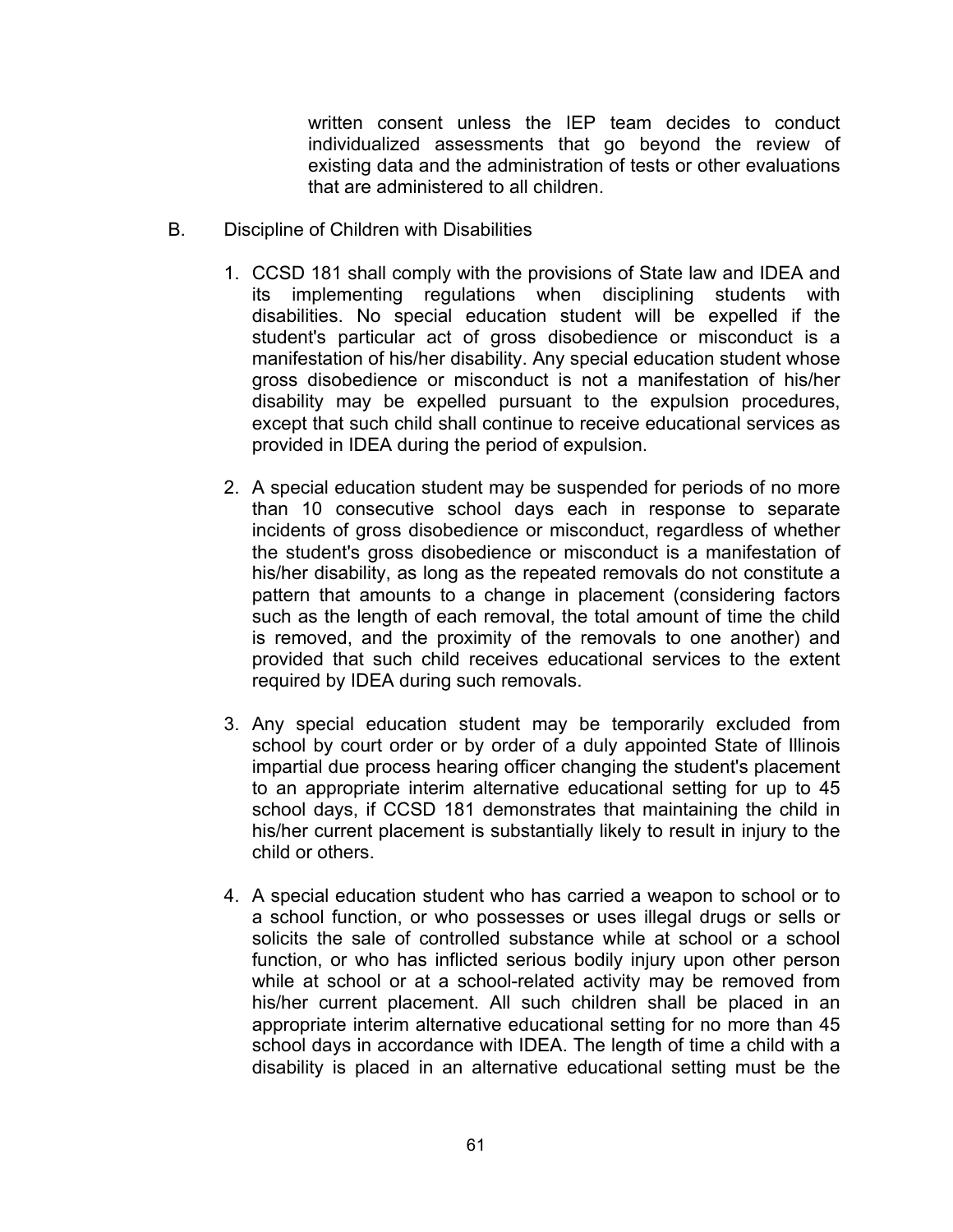same amount of time that a child without a disability would be subject to discipline for the same offense.

- 5. Upon the occurrence of any act that may subject the student either to expulsion from school or suspension resulting in more than ten cumulative days of suspension during any one school year, CCSD 181 shall convene a meeting of the IEP team to review the student's behavioral intervention plan or, if a behavioral Intervention plan has not yet been developed, to initiate one.
- C. Special Education Suspension Procedures
	- 1. All suspension notices and suspension review procedures established by the School Code shall be followed when suspending a special education student. In addition, a special education student who is suspended from school for more than 10 cumulative school days in a school year shall receive educational services in accordance with IDEA.
	- 2. The first time a child is removed for more than 10 cumulative days during the school year, CCSD 181 shall, no later than 10 business days after the decision to suspend a child is made, convene an IEP meeting to review and, if appropriate, modify the student's behavioral intervention plan, as necessary, to address the student's behavior. If no behavioral Intervention plan is in place, the IEP Team shall initiate a functional behavioral assessment that must be used to develop a behavioral intervention plan.
	- 3. For all subsequent removals of the child that do not constitute a change in placement, the IEP Team members must review the behavioral intervention plan and its implementation. If any team member indicates that the plan may need to be modified, the IEP team must be convened to review the plan and revise it, if appropriate.
	- 4. For all removals that exceed 10 cumulative days during one school year, CCSD 181 must provide services to the student. School personnel, in consultation with at least one of the child's teachers, shall determine the services to be provided. Such services must be designed to enable the child to progress in the general curriculum and advance toward his/her IEP goals.
- D. Special Education Procedures for Expulsion or Disciplinary Change in Placement
	- 1. For purposes of this subsection, a disciplinary removal constitutes a "change of placement" if: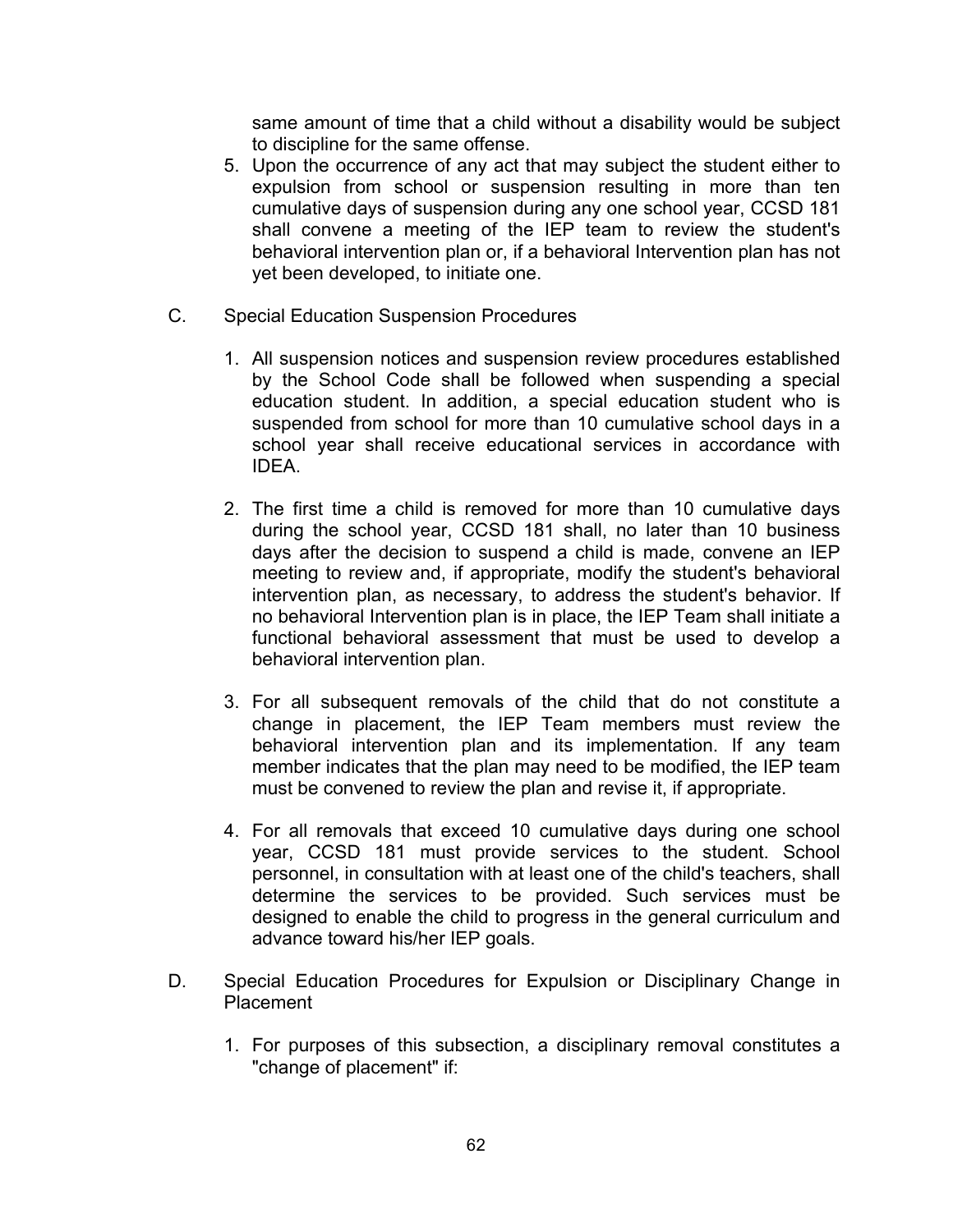- a. A student is removed from his/her current educational placement for more than 10 consecutive school days; or
- b. The student has been subjected to a series of removals that constitutes a pattern:
	- i. Because the series of removals total more than 10 school days in a school year;
	- ii. Because the child's behavior is substantially similar to the child's behavior in previous incidents that resulted in the series of removals; and
	- iii. Because of such additional factors as the length of each removal, the total amount of time the child has been removed, and the proximity of the removals to one another.
- 2. CCSD 181 shall promptly notify the student's parent(s) of the gross disobedience or misconduct and whether the child shall be recommended for expulsion. All procedural protections pertaining to notice provided under CCSD 181's discipline policy shall apply to a notice of recommended expulsion in the case of a student with a disability. The parent(s) shall also receive a copy of the procedural safeguards and written notification that a manifestation determination review must be made to determine whether the student's act of gross disobedience or misconduct is a manifestation of his/her disability. The manifestation determination review shall take place as soon as possible, but no later than 10 school days after the decision related to the discipline of the child is made.
- 3. The manifestation determination review must be completed by the parent(s) and relevant members of the child's IEP team (as determined by the parent(s) and CCSD 181).
- 4. In carrying out the manifestation determination review, the team shall consider, in terms of the behavior subject to the disciplinary action, all relevant information in the student's file, including:
	- a. The student's IEP;
	- b. Any teacher observations of the student; and
	- c. Any relevant information provided by the parent(s).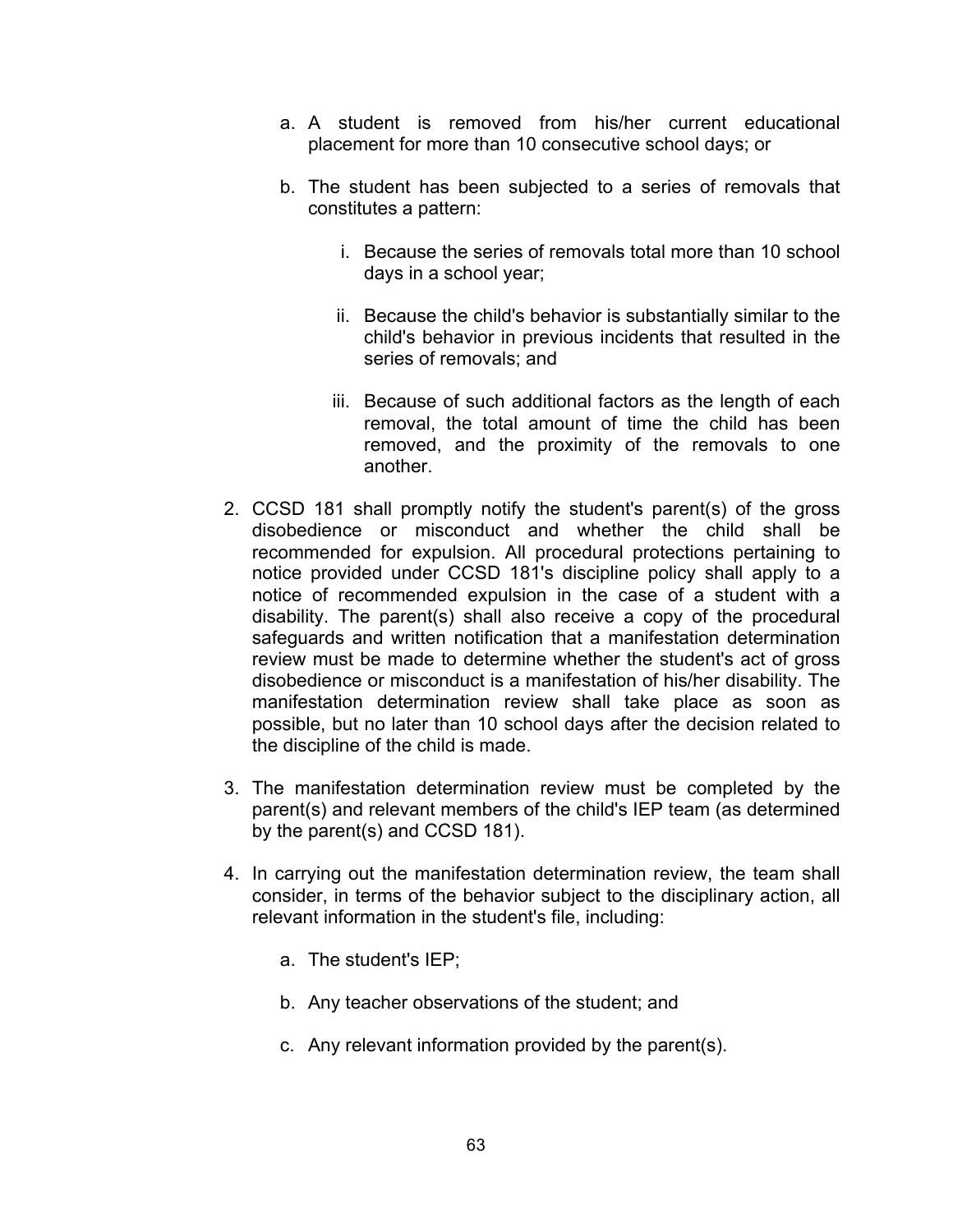- 5. The conduct must be determined to be a manifestation of the student's disability if it is determined that:
	- a. The conduct in questions was caused by, or had a direct and substantial relationship to, the child's disability; or
	- b. The conduct in question was the direct result of CCSD 181's failure to implement the student's IEP.
- 6. If, at the manifestation determination review conference, it is determined that the behavior of the child was a manifestation of his/her disability, the authorized administrator shall not continue with his/her recommendation for expulsion. The authorized administrator may request a review of the appropriateness of the educational placement of the child in accordance with the federal and state law. During the period necessary to propose a new placement, the child will remain in his/her then-current placement unless:
	- a. The child has not served a full 10-school-day suspension imposed for the gross disobedience or misconduct, in which case the child may be required to serve the remaining days of his/her suspension; or
	- b. The parent(s) and CCSD 181 agree on an interim placement; or
	- c. CCSD 181 obtains an order from a court of competent jurisdiction or a State of Illinois impartial due process hearing officer decision changing the then-current placement or providing for other appropriate relief.
- 7. If, at the manifestation determination review conference, it is determined that the behavior of the child was not a manifestation of his/her disability, the authorized administrator may continue with his/her recommendation that the child be considered for expulsion by the School Board. In addition to issues regularly determined at an expulsion hearing, the authorized administrator must present evidence that the manifestation determination review team met and concluded that the student's misconduct was not a manifestation of his/her disability, which shall be duly noted by the Board. The administration shall ensure that relevant special education and disciplinary records of the student are transmitted for consideration by the Board.
- 8. If a student with a disability is expelled from school in accordance with the procedures set forth above, CCSD 181 shall convene an IEP meeting to develop an educational program to deliver educational services to the child during such period of expulsion.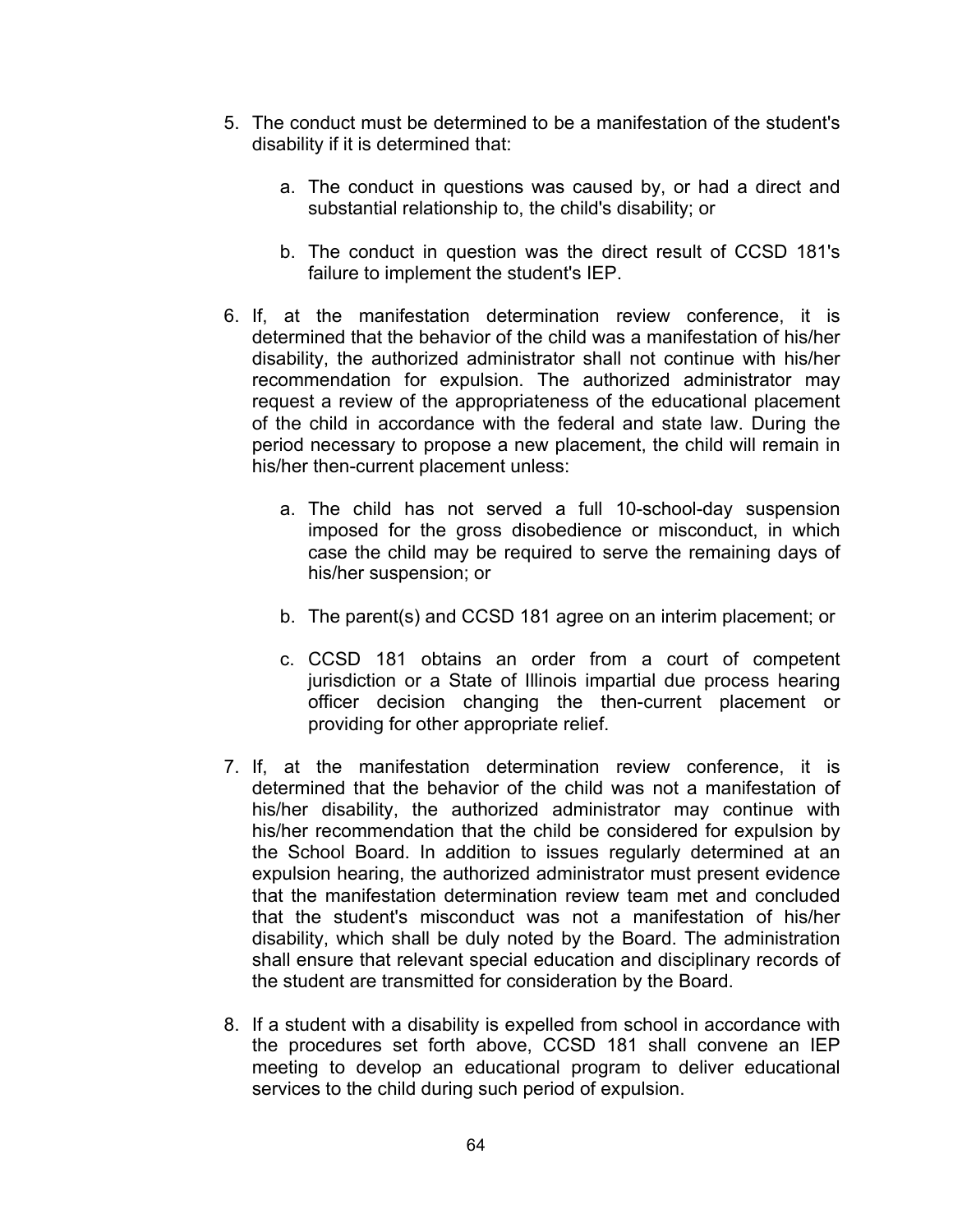- E. Misconduct Involving Weapons, Drugs, or Infliction of Serious Bodily Injury
	- 1. In accordance with the above procedures, CCSD 181 may take one or more of the following steps when a child with a disability carries a weapon to school or to a school function, or knowingly possesses or uses illegal drugs or sells or solicits the sale of a controlled substance while at school or at a school-related function, or has inflicted serious bodily injury upon another person while at school or a school-related function.
		- a. Suspend the student from school for up to 10 school days.
		- b. Convene an IEP conference to: (a) select the location of an interim alternative educational setting placement for up to 45 school days, (b) review and, if appropriate, modify the student's behavior intervention plan, as necessary, to address the student's behavior (if no behavior intervention plan is in place, the IEP team shall develop a plan for a functional behavioral assessment that must be used to develop a behavior intervention play}, and (c) conduct a manifestation determination review.
			- i. The child may be placed in an interim alternative educational setting even if the behavior is a manifestation of the student's disability.
			- ii. The interim alternative educational setting must:
				- 1. Enable the child to continue to progress in the general curriculum;
				- 2. Enable the child to receive the services and modifications set forth in his/her IEP; and
				- 3. Include services and modifications designed to address the misconduct to prevent it from recurring.
	- 2. If the parent(s) disagree with the interim alternative educational placement or with CCSD 181's proposed placement and initiate a due process hearing, the child must remain in the interim alternative educational setting during the authorized review proceedings, unless the parent(s) and CCSD 181 agree on another placement.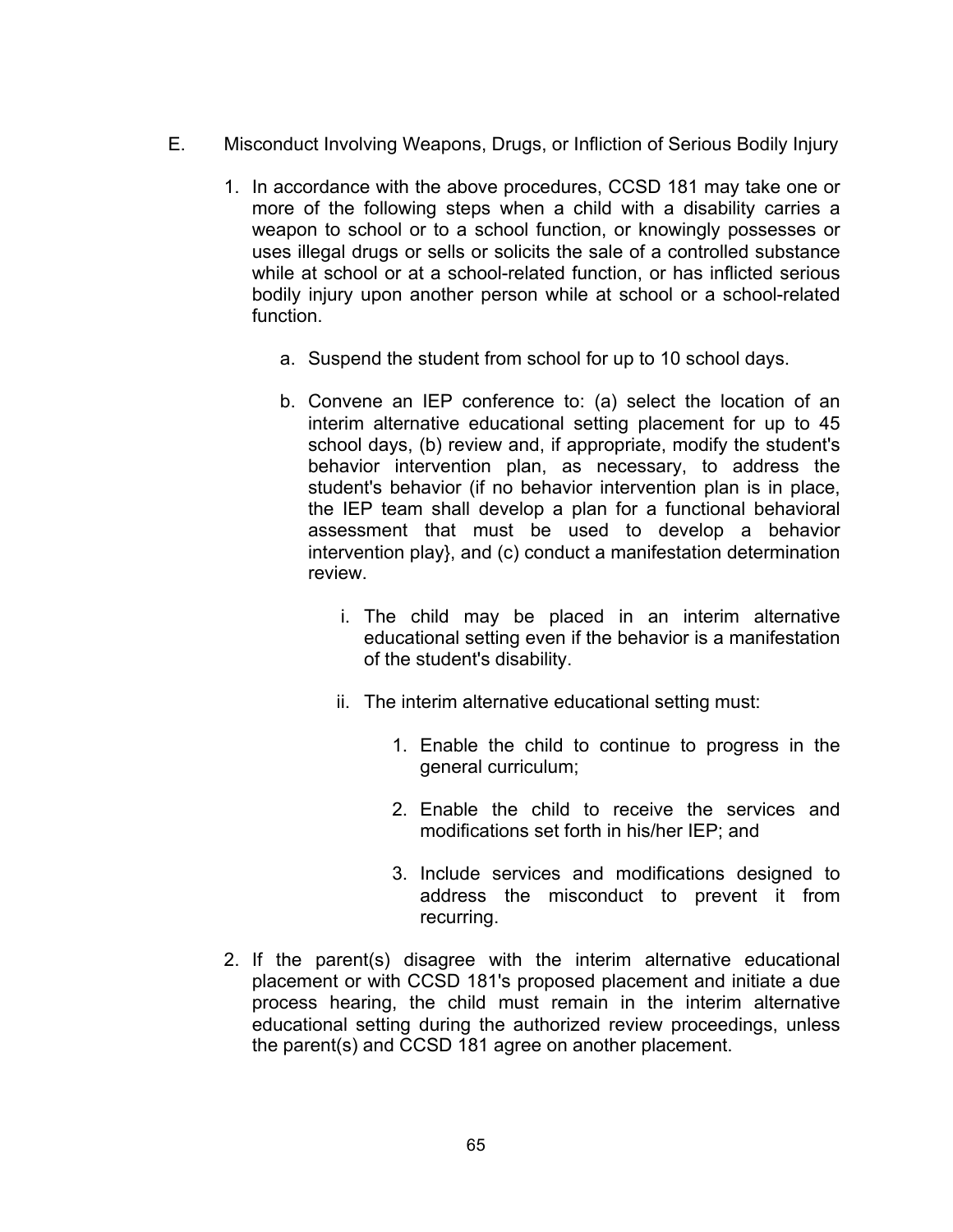- F. Change of Placement if Maintenance of Current Placement Is Likely to Result in Injury
	- 1. In the event that maintenance of a student's current placement is substantially likely to result in injury to the child or to others, CCSD 181 may initiate a lawsuit or an expedited due process hearing to seek an order from a court of competent jurisdiction or a State of Illinois impartial due process hearing officer to change the student's placement to an appropriate interim alternative educational setting for one or more 45-school-day periods after convening an IEP meeting to:
		- a. Conduct a manifestation determination review following procedures described under sub-heading "Special Education Expulsion Procedures," above, and
		- b. Determine a proposed interim alternative educational setting that meets the requirements under sub-heading "Misconduct Involving Weapons, Drugs, or Infliction of Serious Bodily Injury," above.
	- 2. The length of time a child with a disability is placed in an alternative educational setting must be the same amount of time that a child without a disability would be subject to discipline for the same offense.
- G. Protections for Children Not Yet Eligible Under IDEA
	- 1. Any child who has not been determined to be eligible for special education and related services and who engages in behavior that violates CCSD 181's code of conduct shall be disciplined in accordance with CCSD 181's discipline policy for non-disabled students, unless CCSD 181 is deemed to have had knowledge that the child was a child with a disability prior to the disciplinary incident.
	- 2. For purposes of this Section G., CCSD 181 will be deemed as having knowledge that a child may be eligible for special education and related services prior to the disciplinary incident, if any one of the following conditions exists:
		- a. The parent(s) of the child expressed concern in writing (or orally if the parent(s) does not know how to write or has a disability that prevents a written statement) to supervisory or administrative CCSD 181 personnel that the child is in need of special education and related services;
		- b. The parent(s) of the child has requested an evaluation of the child; or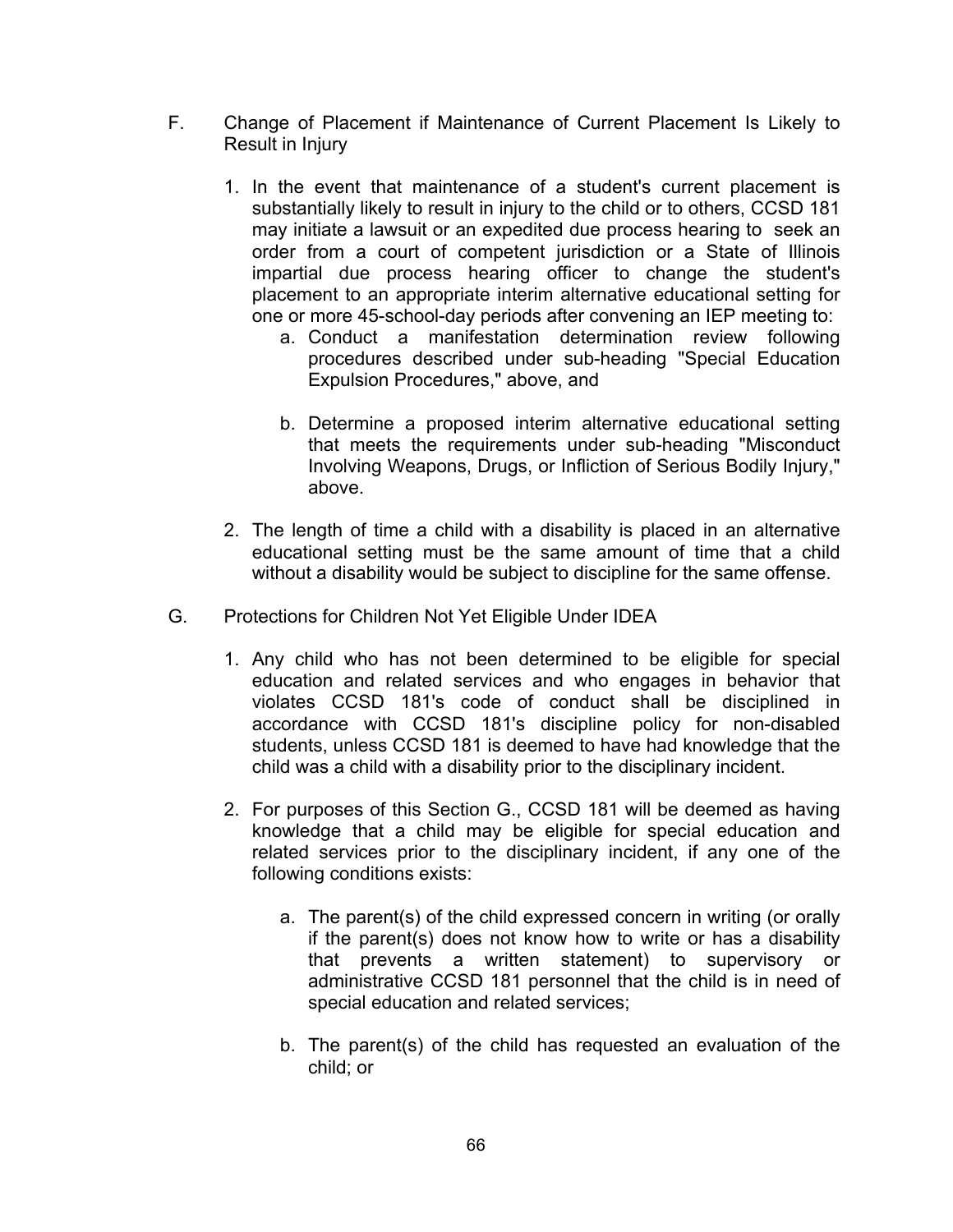- c. The child's teacher or other CCSD 181 personnel have expressed specific concerns about a pattern of behavior demonstrated by the child directly to CCSD 181's Assistant Superintendent for Pupil Personnel Services or another PPS **Administrator**
- 3. CCSD 181 will not be deemed to have knowledge if:
	- a. The parent(s) of the child has not allowed their child to be evaluated after he/she was referred for such evaluation by CCSD 181;
	- b. The parent(s) has refused or revoked consent for special education services; or
	- c. Documentation maintained in the school student records affirm that an evaluation to determine the presence of a disability was either conducted and the child was found not eligible for special educational and related services or the parent(s) was provided with written notice that CCSD 181 had considered the need to conduct an evaluation and had determined that an evaluation was not warranted.
- 4. If, following CCSD 181's decision to discipline a child who has not been determined to be eligible for special education and related services, the child's parent(s) request an evaluation, the evaluation shall be conducted in an expedited manner. Until the evaluation is completed, the child shall remain in the educational placement determined by CCSD 181, which may include suspension or expulsion without educational services.
- H. Referral to and Action by Law Enforcement and Judicial Authorities

CCSD 181 is not prohibited from reporting a crime committed by a child with a disability to appropriate authorities. CCSD 181 shall ensure that copies of special education and disciplinary records are also transmitted to the authorities in such instances, subject to the requirements of federal and State law.

LEGAL REF.: 20 U.S.C. §§ 1412, 1413, 1415 (Individuals with Disabilities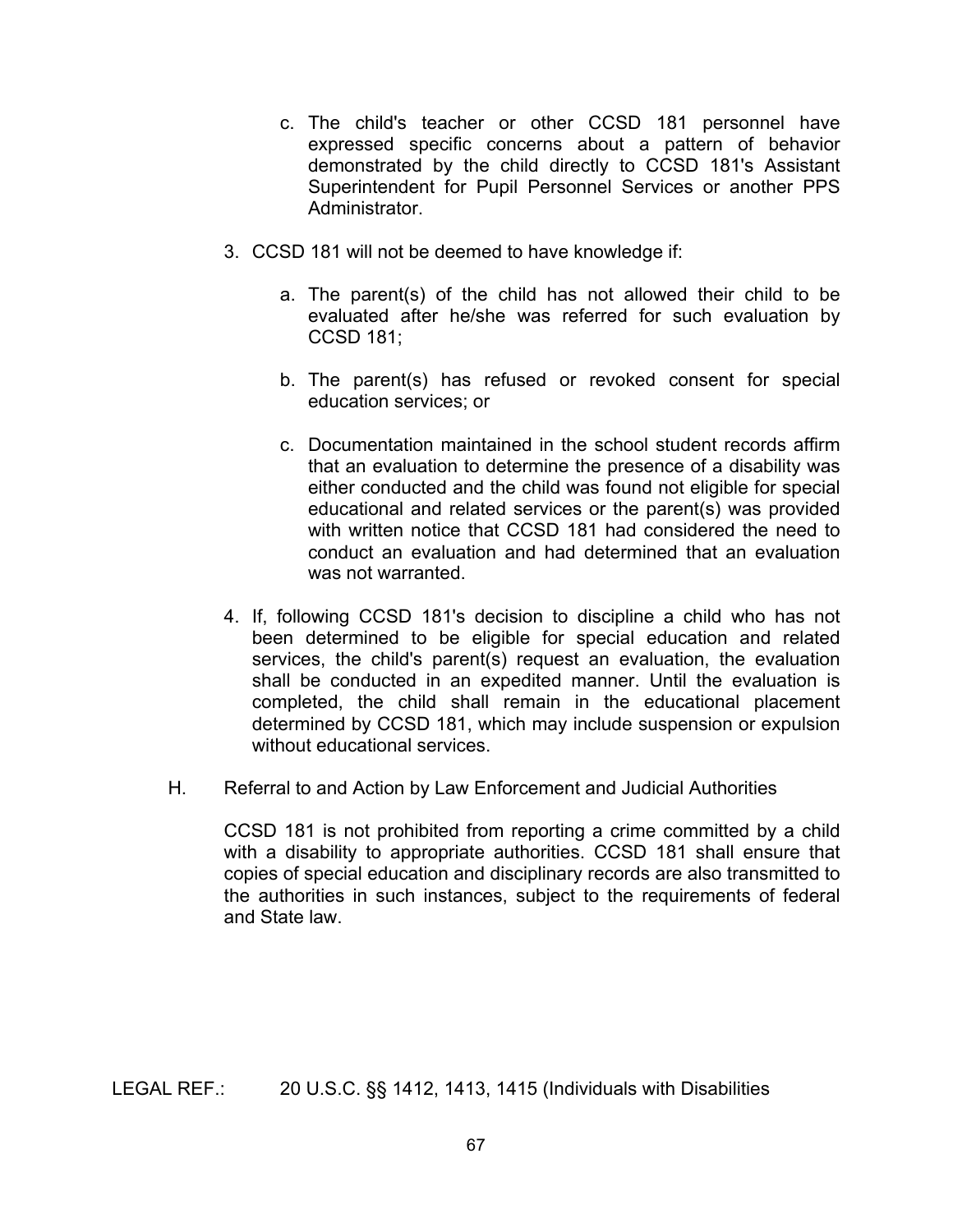Education Act).

34 C.F.R. §§ 300.101, 300.530-300.535. 105

ILCS 5/10-22.6, 5/14-8.05.

23 Ill. Admin Code §§ 226.50 (requirements for FAPE), 226.75 (definitions), 226.220 (factors in development of the IEP), 226.400

(disciplinary actions), 226.655 (expedited due process hearing).

## Section 11. **Establishing the Goal of Full Educational Opportunity**

A. Establishment of the Goal

CCSD 181 has established a goal of providing full educational opportunity to children with disabilities ages Pre-Kindergarten through  $8<sup>th</sup>$  grade or age 15 where applicable. Attainment of the full educational opportunity goal for children, ages birth through 2, will be accomplished through full participation in, and full implementation of the "Infants and Toddlers with Disabilities Act."

- B. Annual Data Collection Requirements
	- 1. CCSD 181 shall annually collect the following information regarding children with disabilities residing within the jurisdiction of CCSD 181:
		- a. The number of children with disabilities, by race, ethnicity, and disability category, who are receiving a free appropriate public education;
		- b. The number of children with disabilities, by race and ethnicity, who are receiving early intervention services;
		- c. The number of children with disabilities, by race, ethnicity, and disability category, who are participating in regular education;
		- d. The number of children with disabilities, by race, ethnicity, and disability category, who are in separate classes, separate schools or facilities, or public or private residential facilities;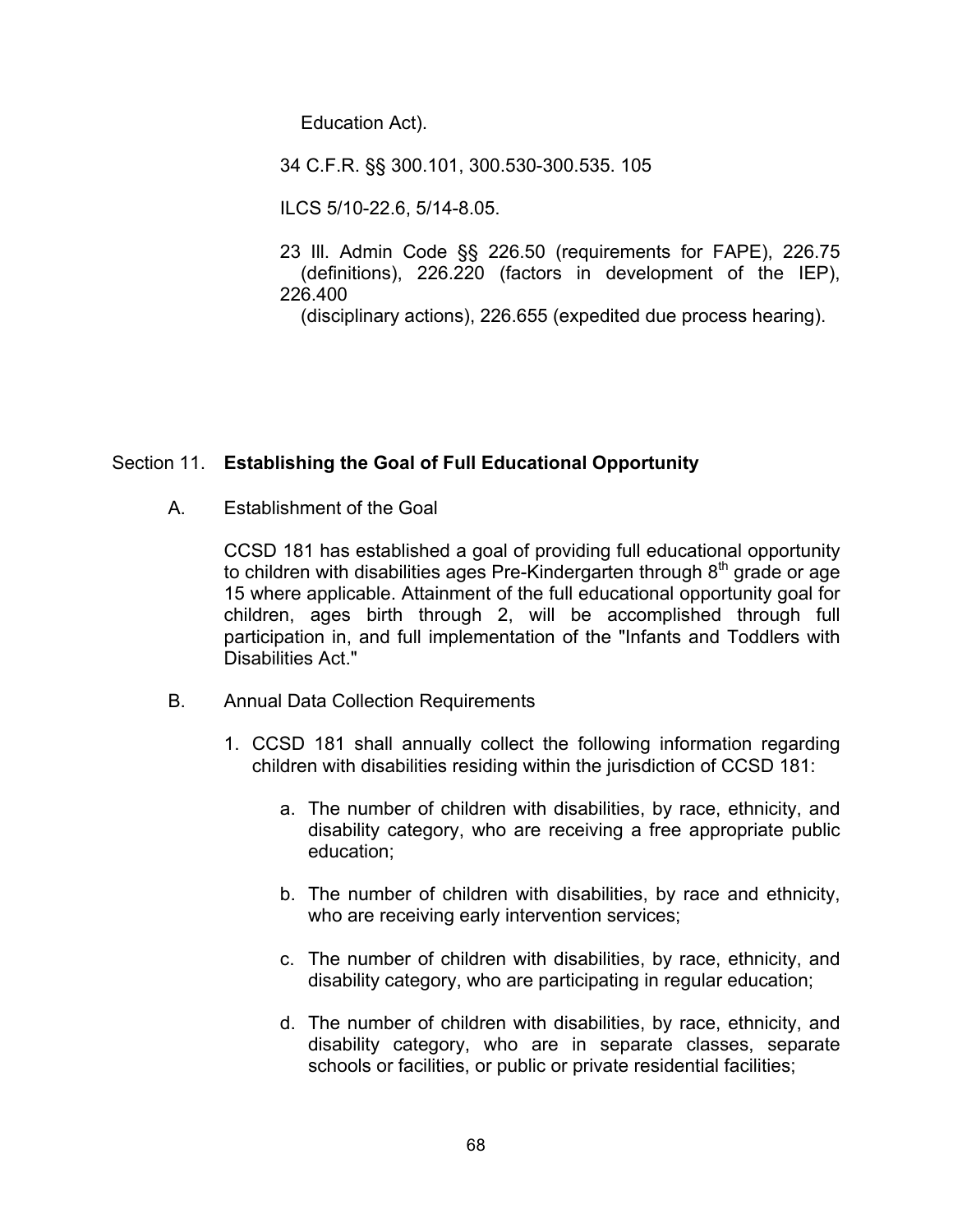- e. The number of children with disability, by race, ethnicity, and disability category, who, for each year of age from 14 to 15, stopped receiving special education and related services because of program completion or other reasons and the reasons why those children stopped receiving special education and related services;
- f. The number of children with disabilities, by race and ethnicity, who from birth through age 2, stopped receiving early intervention services because of program completion or for other reasons;
- g. The number of children with disabilities, by race, ethnicity, and disability category, who under subparagraphs  $(A)(ii)$  and  $(B)$  of  $\S$ 1415(k)(1) of IDEA, are removed to an interim alternative educational setting; the acts or items precipitating those removals; and the number of children with disabilities who are subject to long-term suspensions or expulsions;
- h. The number of special education teachers;
- i. The number of related services personnel;
- j. The cost of all personnel;
- k. The number of children receiving special education transportation;
- l. The types of alternative placements available for children with disabilities; and
- m. The number of children served in each type of placement.
- 2. CCSD 181 shall also annually collect information regarding the facilities, personnel and services necessary to accomplish the full educational opportunity goal.
- LEGAL REF.: 20 U.S.C. §§ 1412 (State eligibility), 1413 (local educational agency eligibility), 1418 (program information).
	- 34 C.F.R. §§ 300.123 (full educational opportunity goal-FEOG), 300.124 (FEOG-timetable), 300.125 (child find).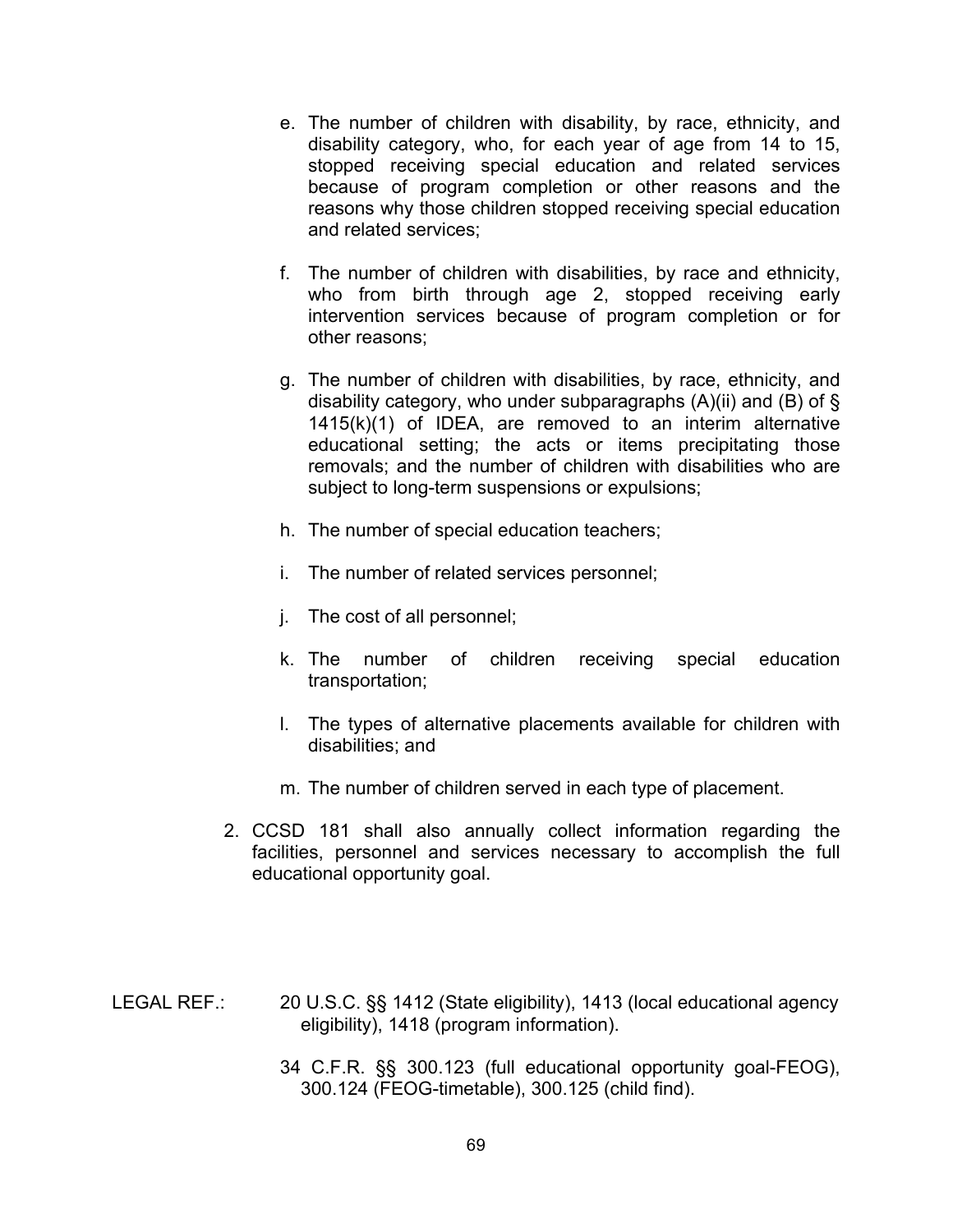23 Ill. Admin. Code §§ 226.700 (general), 226.760 (evaluation of special education), 226.800 (personnel required to be qualified).

## Section 12. **Confidentiality or Personally Identifiable Information**

- A. Confidentiality
	- 1. CCSD 181 student records of a child with disabilities shall be maintained confidentially in accordance with the requirements of the Individuals with Disabilities Education Act (IDEA), the Family Educational Rights and Privacy Act (FERPA), the Illinois School Student Records Act, the Illinois School Code, the Illinois Mental Health and Developmental Disabilities Confidentiality Act, and their respective implementing regulations.
	- 2. The Assistant Superintendent of Pupil Personnel Services shall serve as the CCSD 181 official Records Custodian ("Records Custodian") and take all reasonable measures to comply with the confidentiality requirements of each of the above statutes.
	- 3. The Records Custodian shall assume responsibility for the following:
		- a. Respond to any request for inspection and review the school student records, including a request for a copy of school student records;
		- b. Respond to any request for an explanation or interpretation of a school student record;
		- c. Respond to any request to amend or destroy a school student record;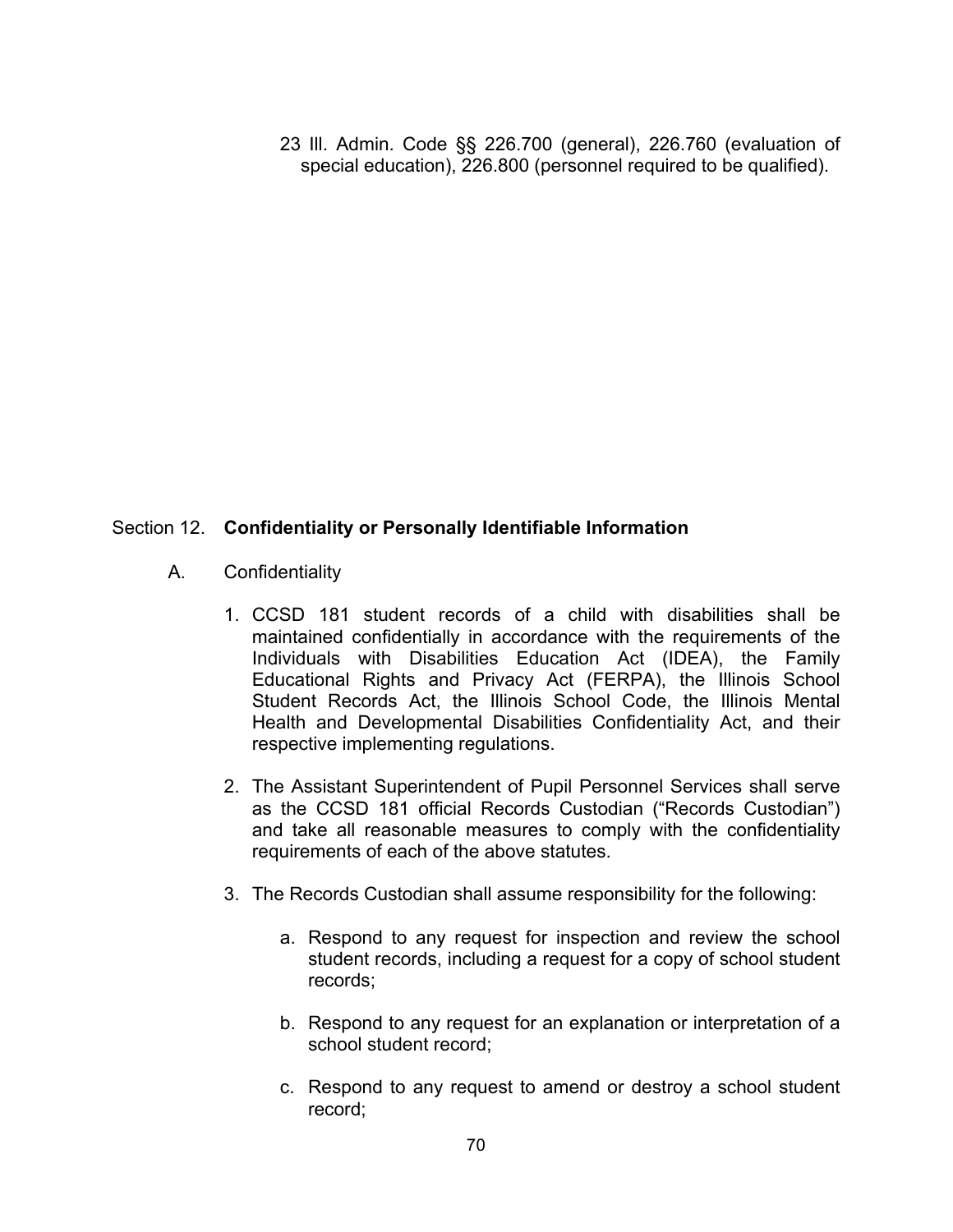- d. Respond to any request to disclose or release personally identifiable information and/or school student records;
- e. Keep a record of parties obtaining access to school student records including the name of the party, the date access took place, and the purpose of the authorized use;
- f. Maintain, for public inspection, a current listing of the names and positions of the employees who may have access to personally identifiable information;
- g. Take all reasonable measures to protect the confidentiality of personally identifiable information at collection, storage, disclosure, and destruction stages of maintenance of school student records.
- 4. The school principal shall take all action necessary to assure that each person collecting or using personally identifiable information receives training or instruction regarding the policies and procedures governing confidentiality or personally identifiable information.
- 5. CCSD 181 will notify the parent(s) of the right to access the school student records, to request amendments, and to request a records challenge hearing:
	- a. The school will notify annually the child and the student's parent(s) if the child is under the age of majority, of their rights under the federal and state law with respect to access including, but not limited to, the following:
		- i. The types and locations of information contained in the permanent and temporary school student records;
		- ii. The right to inspect and copy permanent and temporary school student records and the cost of copying such records;
		- iii. The right to control access to and release of school student records and the right to request a copy of information released;
		- iv. The rights and procedures for challenging the contents of school student records that may be inaccurate, misleading or improper;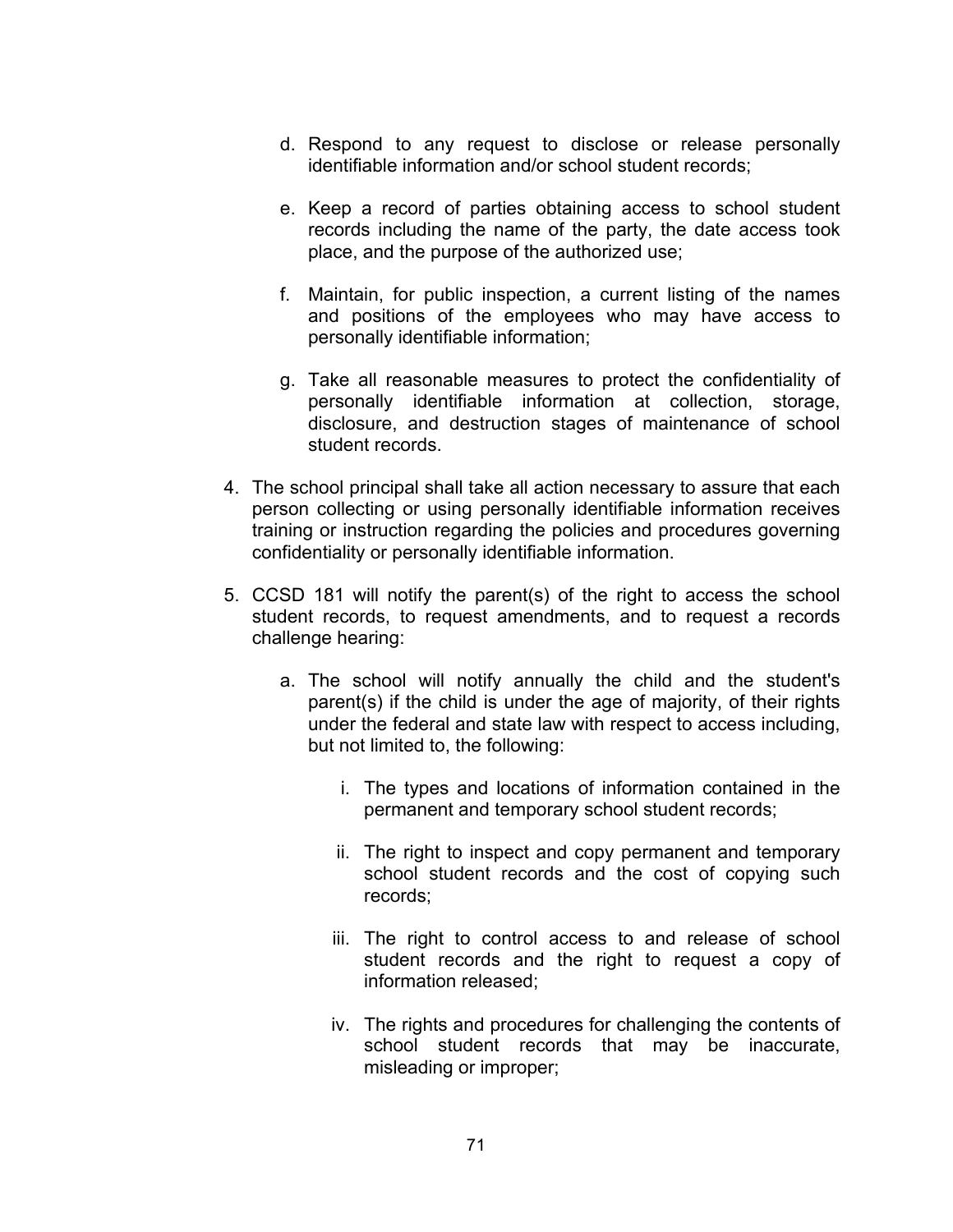- v. The persons, agencies or organizations having access to the school student records without parental informed written consent;
- vi. The right to copy any school student record or information contained therein which is proposed to be destroyed or deleted and the school's schedule for reviewing and destroying such information;
- vii. The categories of information the school has designated as "directory information" and the right of the parent(s) to prohibit the release of such information.
- b. Notice will be delivered by the means most likely to reach the parent(s) including direct mail, District website, parent-teacher conferences, delivery by the child to the parent, or incorporated in a "parent-student' handbook or other informational brochure for students and parents disseminated by the school.
- B. Type of Records Subject to Disclosure
	- 1. School student records available for review by parent(s) or authorized persons are those writings or other recorded information concerning a child and by which a child may be individually identified, maintained by a school or at its direction or by an employee of a school, regardless of how or where the information is stored. The following are not school student records and are not subject to disclosure. Writings or other recorded information maintained by an employee of CCSD 181 or other person at the direction of CCSD 181 for his/her exclusive use, provided that all such writings and other recorded information are destroyed not later than the student's graduation or permanent withdrawal from school, and provided further that no such records or recorded information may be released or disclosed to any person except a person designated by the school as a substitute unless they are first incorporated in a school student record and made subject to all of the provisions of federal and state law.
	- 2. School student records do not include information maintained by law enforcement professionals working in the school.
- C. Inspection and Review of School Student Records
	- 1. CCSD 181 shall permit parents and any other authorized persons the opportunity to inspect, review and copy all school student records.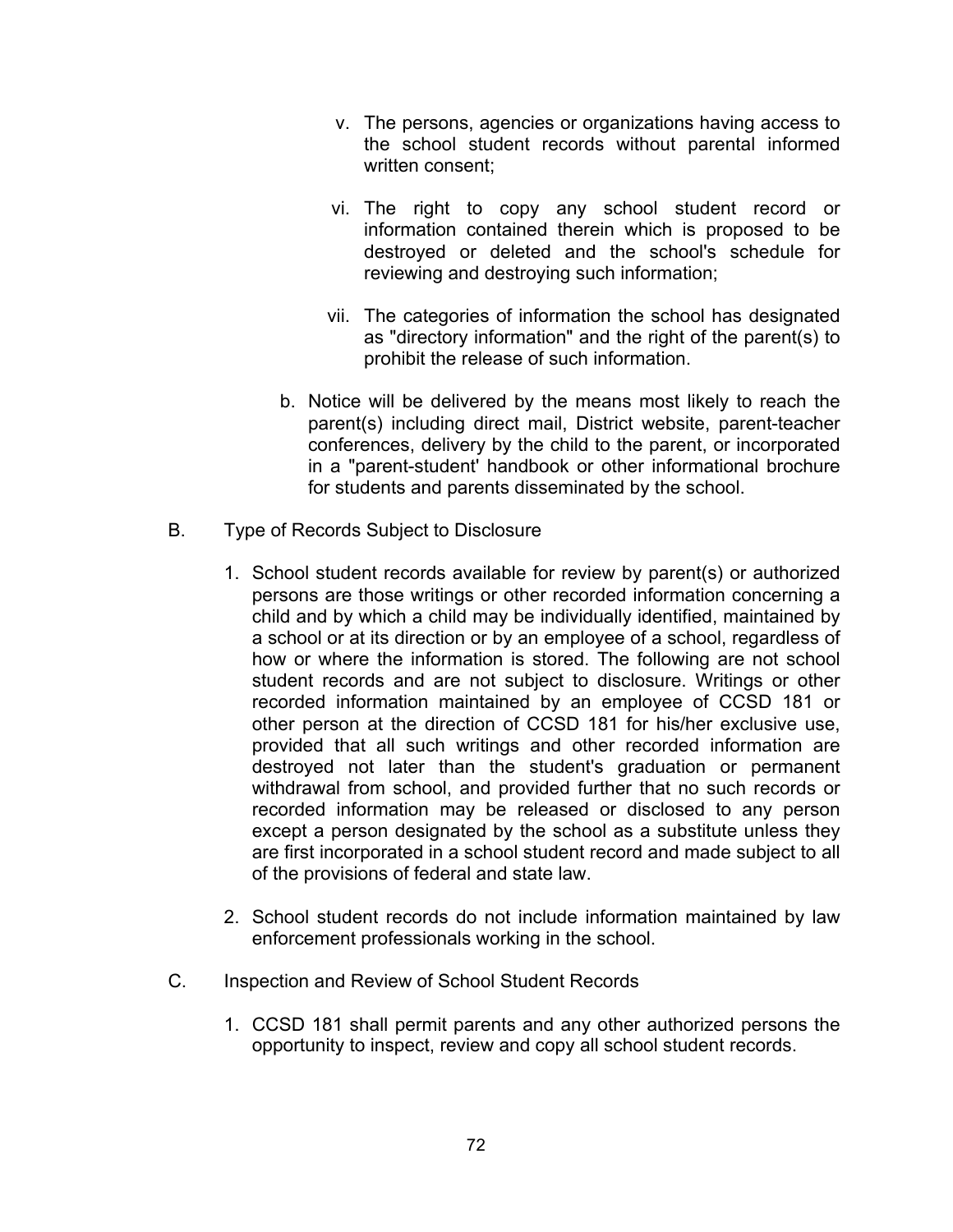- 2. The Records Custodian shall respond to and grant any written request to inspect and to copy school student records to a parent(s) or authorized representative within 10 business days or within the expended time permitted by State law, after the date of receipt of such written request by the Records Custodian.
- 3. If requested by an authorized person, the Records Custodian shall provide a copy of the school student records if he/she determines that the parent(s) will be effectively prevented from exercising his/her right to inspect and review school student records at the location where such records are normally maintained (or at any other location where CCSD 181 offers to produce such records). CCSD 181 may charge a reasonable fee for copies of records. CCSD 181 shall not charge a fee when the Records Custodian determines that, a parent(s) is unable to bear the cost of such copying.
- D. Release of Personally Identifiable information
	- 1. CCSD 181 shall obtain informed written parental consent or informed written consent from the child at age of majority before permitting personally identifiable information to be released or used except as otherwise authorized by law.
	- 2. CCSD 181 may not release, transfer, disclose or otherwise disseminate information maintained in the school student record, except as follows and as provided by law:
		- a. To a parent(s) or child or person specifically designated as a representative by a parent, or;
		- b. To an employee or official of the school or CCSD 181 or ISBE with current demonstrable educational or administrative interest in the student, in furtherance of such interest.
		- c. To the official records custodian of another school within Illinois or an official with similar responsibilities of a school outside Illinois, in which the child has enrolled, or intends to enroll, upon the request of such official.
		- d. To any person for the purpose of research, statistical reporting or planning, provided that no child or parent(s) can be identified from the information released and the person to whom the information is released signs an affidavit agreeing to comply with all applicable statutes and rules pertaining to school student records.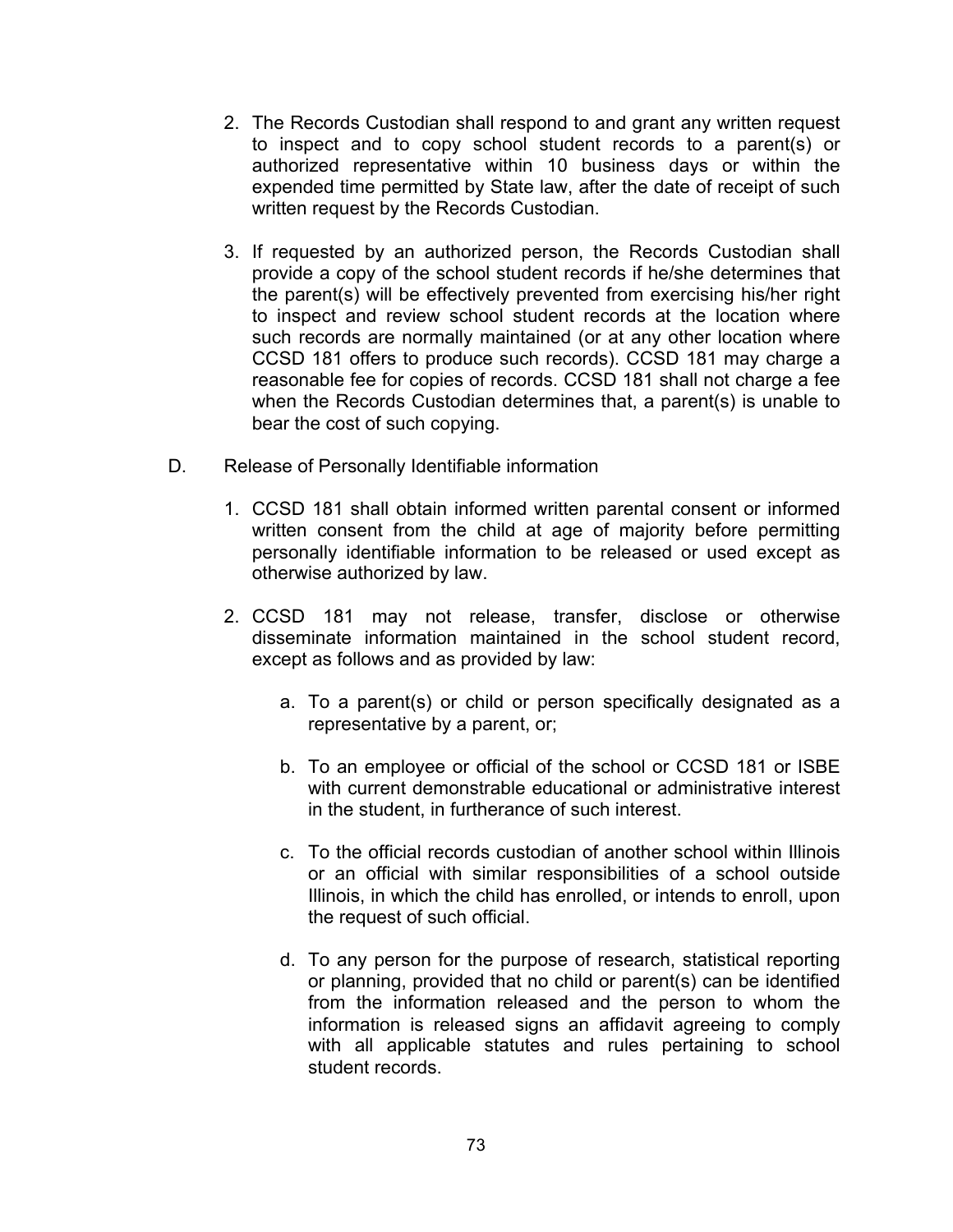- e. Pursuant to a court order, provided that the parent(s) shall be given prompt written notice upon receipt of such order of the terms of the order, the nature and substance of the information proposed to be released in compliance with such order and an opportunity to inspect and copy the school student records and challenge their contents.
- f. To any person as specifically required by State or federal law.
- g. To juvenile authorities when necessary for the discharge of their official duties who request information prior to adjudication of the child and who certify in writing that the information will not be disclosed to any other party except as provided under law or order of the court. For purposes of this Section, a juvenile authority means:
	- i. A judge of the circuit court and members of the staff of the court designated by the judge;
	- ii. Parties to the proceedings under the Juvenile Court Act of 1987 and their attorneys';
	- iii. Probation officers and court-appointed advocates for the juvenile authorized by the judge hearing the case;
	- iv. Any individual, public or private agency having custody of the child pursuant to court order;
	- v. Any individual, public or private agency providing education, medical or mental health service to the child when the requested information is needed to determine the appropriate services or treatment for the minor;
	- vi. Any potential placement provider when such release is authorized by the court for the limited purpose of determining the appropriateness of the potential placement;
	- vii. Law enforcement officers and prosecutors;
	- viii. Adult and juvenile prisoner review boards;
	- ix. Authorized military personnel; or
	- x. Individuals authorized by court.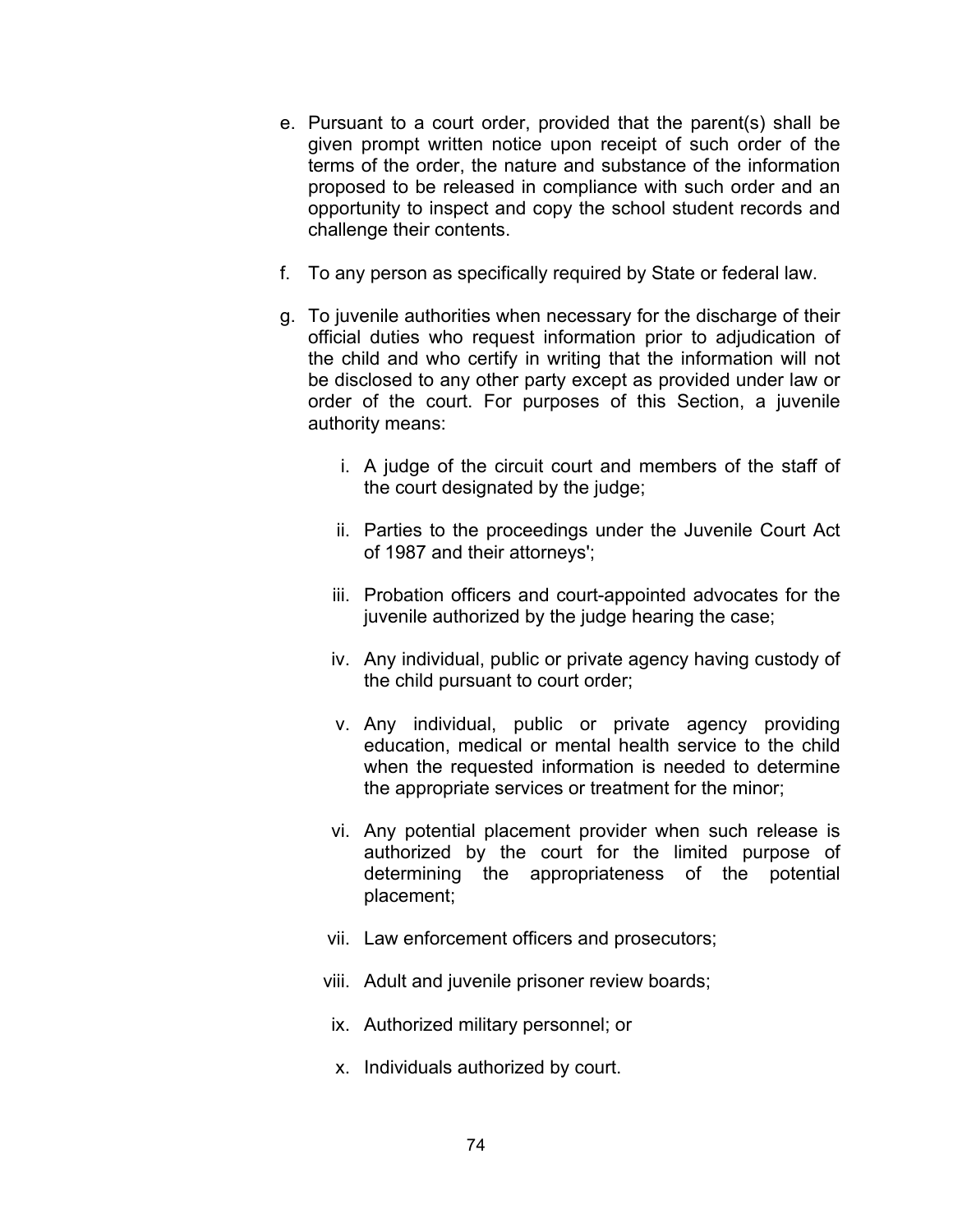- h. Subject to State and federal regulations, in connection with an emergency, to appropriate persons if the knowledge of such information is necessary to protect the health or safety of the child or other persons.
- i. To any person, with the prior specific-dated informed written consent of the parent(s) designating the person to whom the records may be released, provided that at the time any such consent is requested or obtained, the parent(s) shall be advised in writing that he has the right to inspect and copy such records, to challenge their contents, and to limit any such consent to designated records or designated portions of the information contained therein, as provided by law and as described herein.
- E. Transfer of Records
	- 1. CCSD 181 shall forward, within 10 days of receipt of notice of the student's transfer to any other private of public elementary or secondary school located in this or any other state, a copy of the student's unofficial record of the student's grades to the school to which the child is transferring. CCSD 181 at the same time shall forward to the school to which the child is transferring the remainder of the student's school student record and a Certification of Good Standing form. "In good standing" means that the student's medical records are up-to-date and complete and the child is not currently subject to suspension or expulsion.
		- a. Written notice as required by State and federal law must be provided to the parent(s) regarding the nature and substance of the information being released/transferred.
- F. Amendment of School Student Records
	- 1. A parent(s) who believes that information in the school student record is inaccurate or misleading or violates the privacy or other rights of the student, exclusive of grades of the child and references to expulsions or out-of-school suspensions, may if the challenge Is made at the time the student's records are forwarded to another school into which the child is transferring, challenge the specific entry in question.
	- 2. The request to amend the school student record must be submitted in writing and contain notice of the specific entry or entries to be challenged and the root of the challenge.
	- 3. The school principal upon receiving a written request from a parent(s), shall hold an informal conference with the parent(s) within 15 school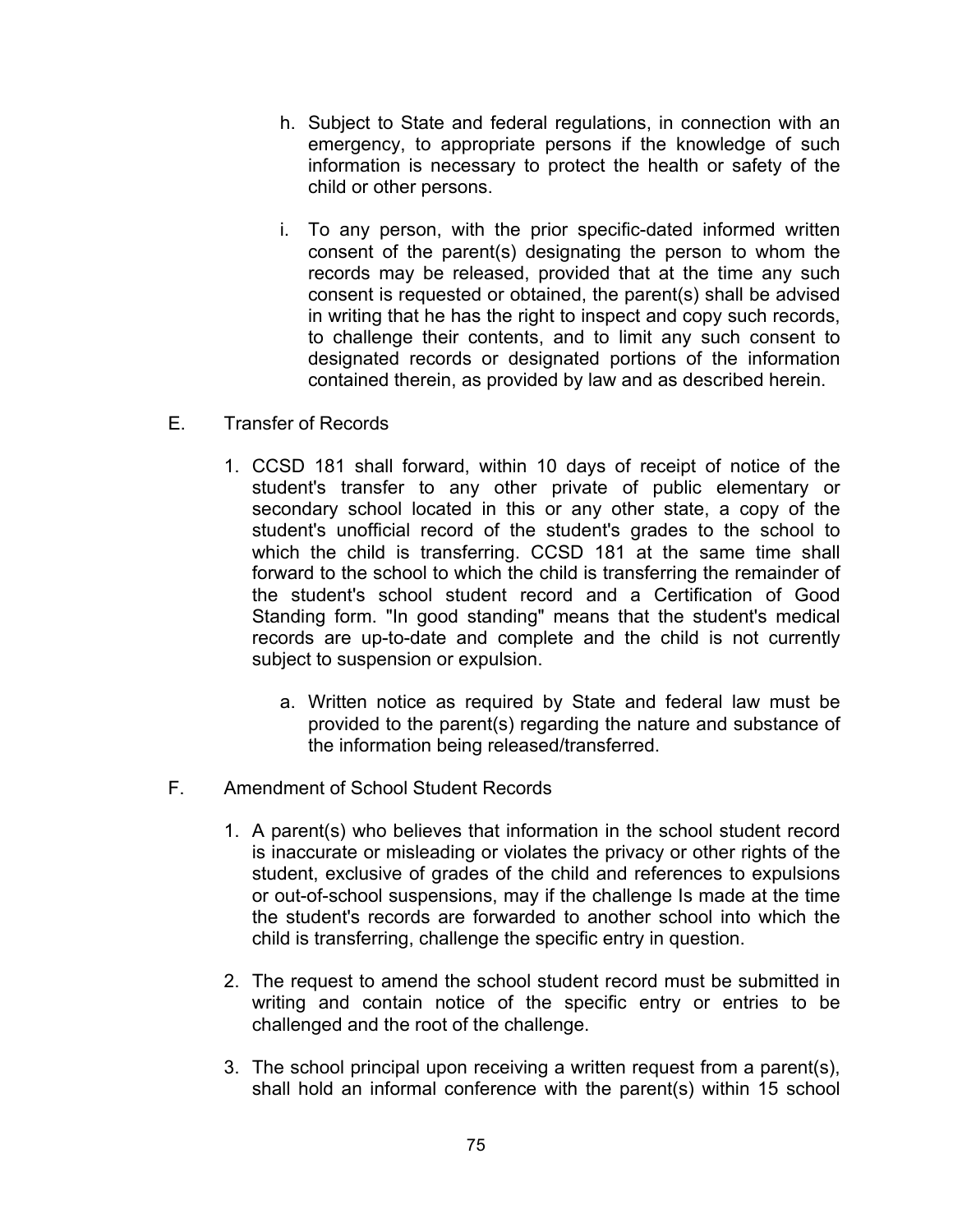days from the date of receipt of the request. The school principal will amend or delete information he/she determines to be inaccurate, irrelevant or improper. If the school principal refuses to amend the information, he or she shall inform the parent(s) of the refusal and advise the parent(s) of his/her right to proceed with a hearing.

- 4. If the dispute is not resolved by the informal conference, formal procedures shall be initiated.
	- a. A hearing officer, who shall not be employed in the attendance center where the child is enrolled, shall be appointed by CCSD 181.
	- b. The hearing officer shall conduct a hearing within 15 days after the informal conference, unless the parent(s) and school officials agree upon an extension of time. The hearing officer shall notify the parent(s) and the school officials of the time and place of the hearing.
	- c. A verbatim record of the hearing shall be made and maintained as a student record.
- 5. The written decision of the hearing officer shall, no later than 10 days after the conclusion of the hearing, be transmitted to the parent(s) and CCSD 181. It shall be based solely on the information presented at the hearing and shall be one of the following:
	- a. To retain the challenged contents of the student record;
	- b. To remove the challenged contents of the student record; or
	- c. To change, clarify or add to the challenged contents of the student record.
- 6. Any party shall have the right to appeal the decision of the local hearing officer to the Regional Superintendent within 20 school days after such decision is transmitted. If the parent(s) appeals, the parent(s) shall so inform the school and within 10 school days, CCSD 181 shall forward a transcript of the hearing, a copy of the record entry in questions and any other pertinent materials to the Regional Superintendent. CCSD 181 may initiate an appeal by the same procedures. Upon receipt of such documents, the Regional Superintendent shall examine the documents and records to determine whether CCSD 181's proposed action in regard to the student's records is in compliance with the Illinois School Student Records Act, make findings and issue a written decision to the parent(s) and CCSD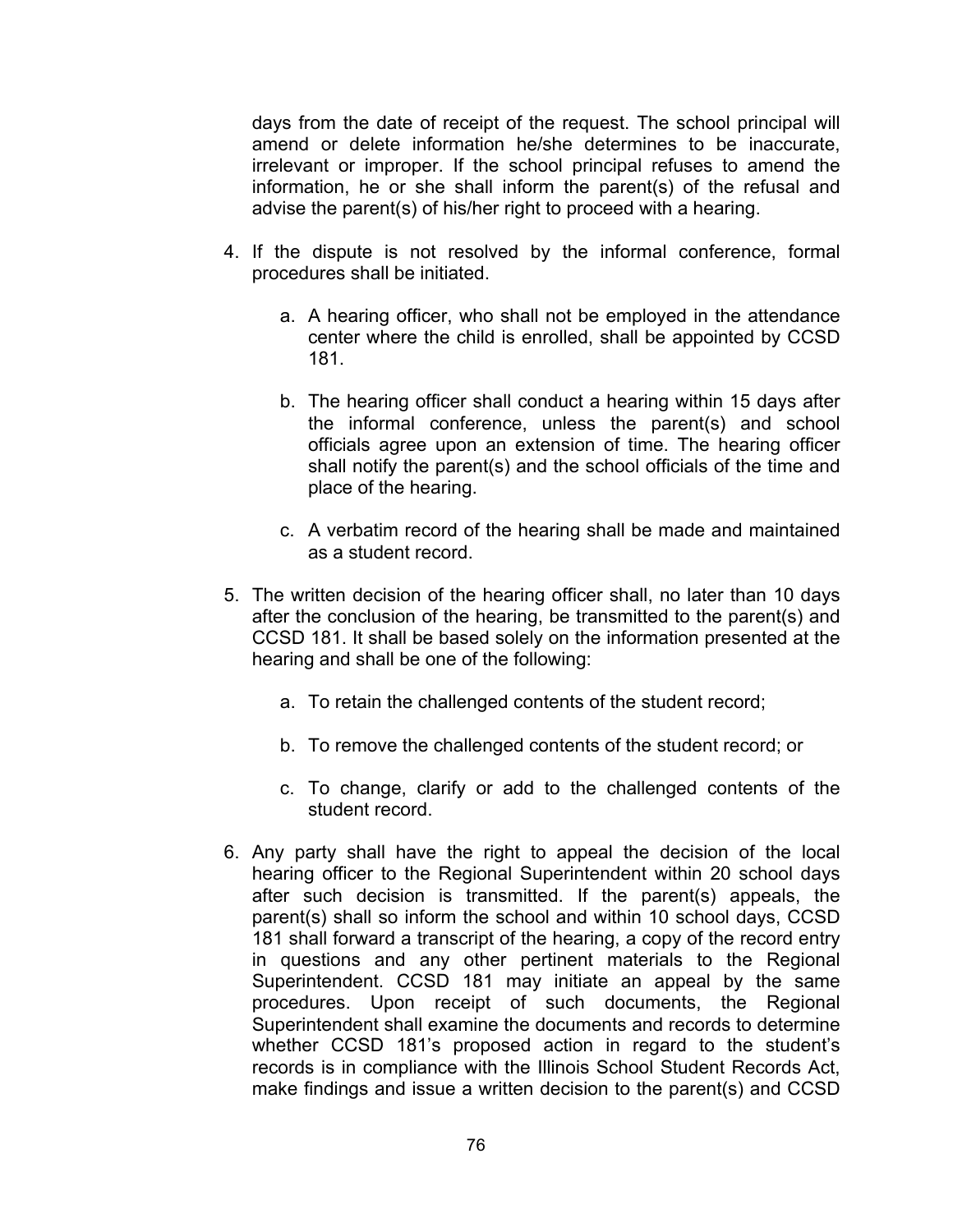181 within 20 school days of the receipt of the appeal documents. If the subject of the appeal involves the accuracy, relevance, or propriety of any entry in special education records, the Regional Superintendent should seek advice from special education personnel:

- a. Who were not authors of the entry; and
- b. Whose special education skills are relevant to the subject(s) of the entry in question.
- 7. CCSD 181 shall implement the decision of the Regional Superintendent.
- 8. If, as a result of the hearing, it is determined that the information is inaccurate, misleading or otherwise in violation of the privacy or other rights of the student, CCSD 181 shall amend the information and inform the parent(s) in writing.
- 9. If, as a result of the hearing, it is determined that the Information is not inaccurate, misleading or otherwise in violation of the privacy or other rights of the student, CCSD 181 shall inform the parent(s) of his/her right to place in the record a statement commenting on the information or setting forth any reasons for disagreeing with the decision of CCSD 181.
- 10.CCSD 181 shall ensure that a statement placed in an education records as described above:
	- a. Is maintained by CCSD 181 as part of the record of the child as longs as the record or contested portion is maintained by CCSD 181; and
	- b. Is disclosed by CCSD 181 to any party to whom the records of the child are disclosed.
- G. Retention and Destruction of Records
	- 1. CCSD 181 maintains two types of school student records; permanent and temporary.
		- a. The permanent record shall include:
			- i. Basic identifying information;
			- ii. Academic transcript;
			- iii. Attendance record;
			- iv. Health records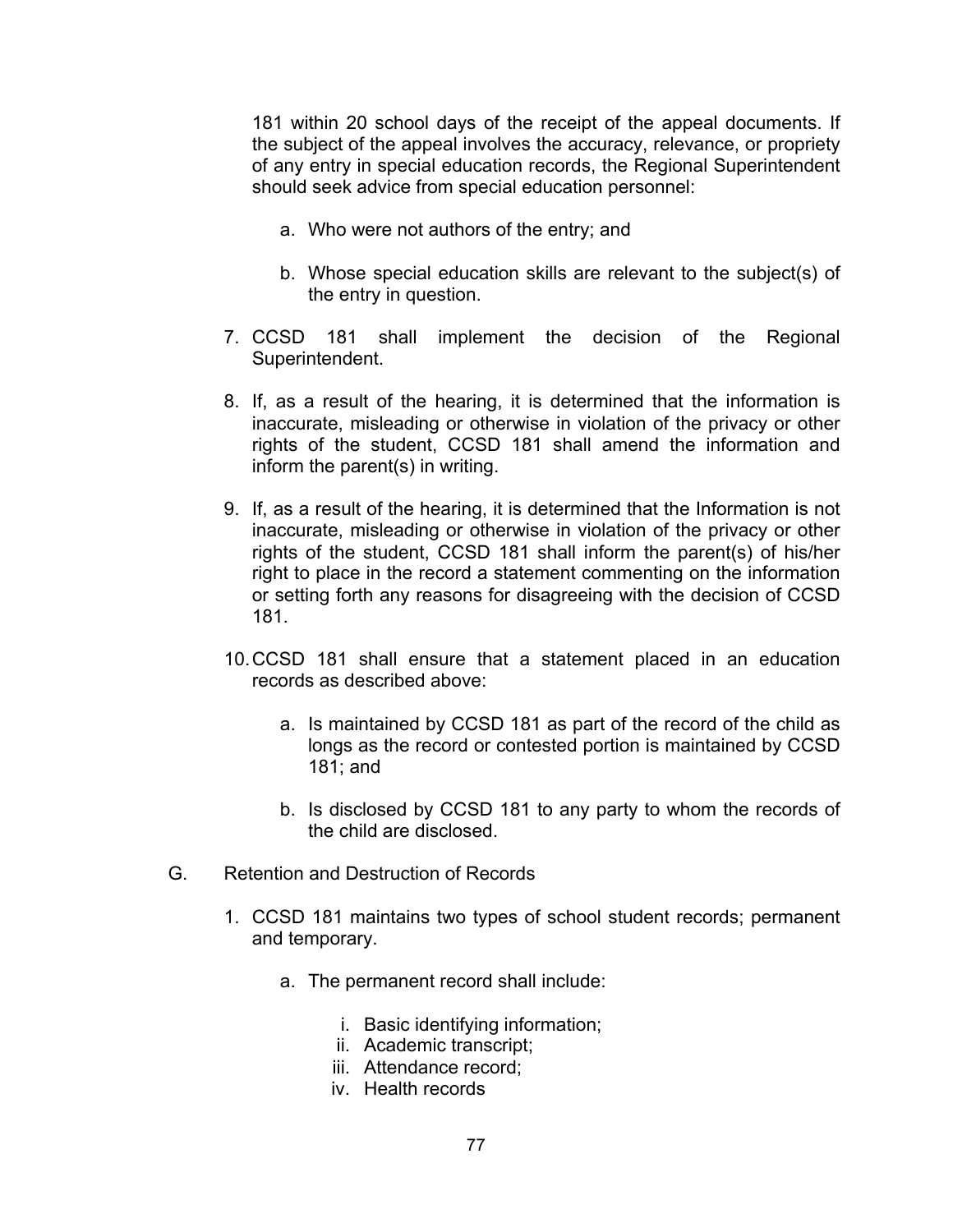- v. Record of release of permanent record information.
- b. The permanent record may also include:
	- i. Honors and awards; and
	- ii. School-sponsored activities and athletics.
- c. No other information shall be placed in the permanent record. The permanent record shall be maintained for at least 60 years after the child graduates, permanently withdraws, or transferrs.
- d. The temporary record shall include:
	- i. Disciplinary information, specifically including information regarding an expulsion, suspension, or other punishment for misconduct Involving drugs, weapons, or bodily harm to another;
	- ii. State achievement test results, including scores on the Illinois PARCC;
	- iii. Any Department of Child and Family Service's (DCFS) final reports finding that a student is an indicated victim of physical or sexual abuse;
	- iv. Health-related information;
	- v. Accident reports; and
	- vi. Record of to release of this temporary record information.
- e. The temporary record may also include:
	- i. Family background information;
	- ii. Intelligence and aptitude test scores;
	- iii. Psychological reports;
	- iv. Participation in extracurricular activities;
	- v. Honors and awards;
	- vi. Teacher anecdotal records;
	- vii. Special education files;
	- viii. Section 504-related records;
	- ix. Verified reports or information from non-educational persons, agencies or organizations; and other verified information of clear relevance to the student's education
- f. Information in the temporary record will indicate authorship and date.
- g. CCSD 181 will maintain the student's temporary record for at least 5 years after the child transfers, graduates, or permanently withdraws.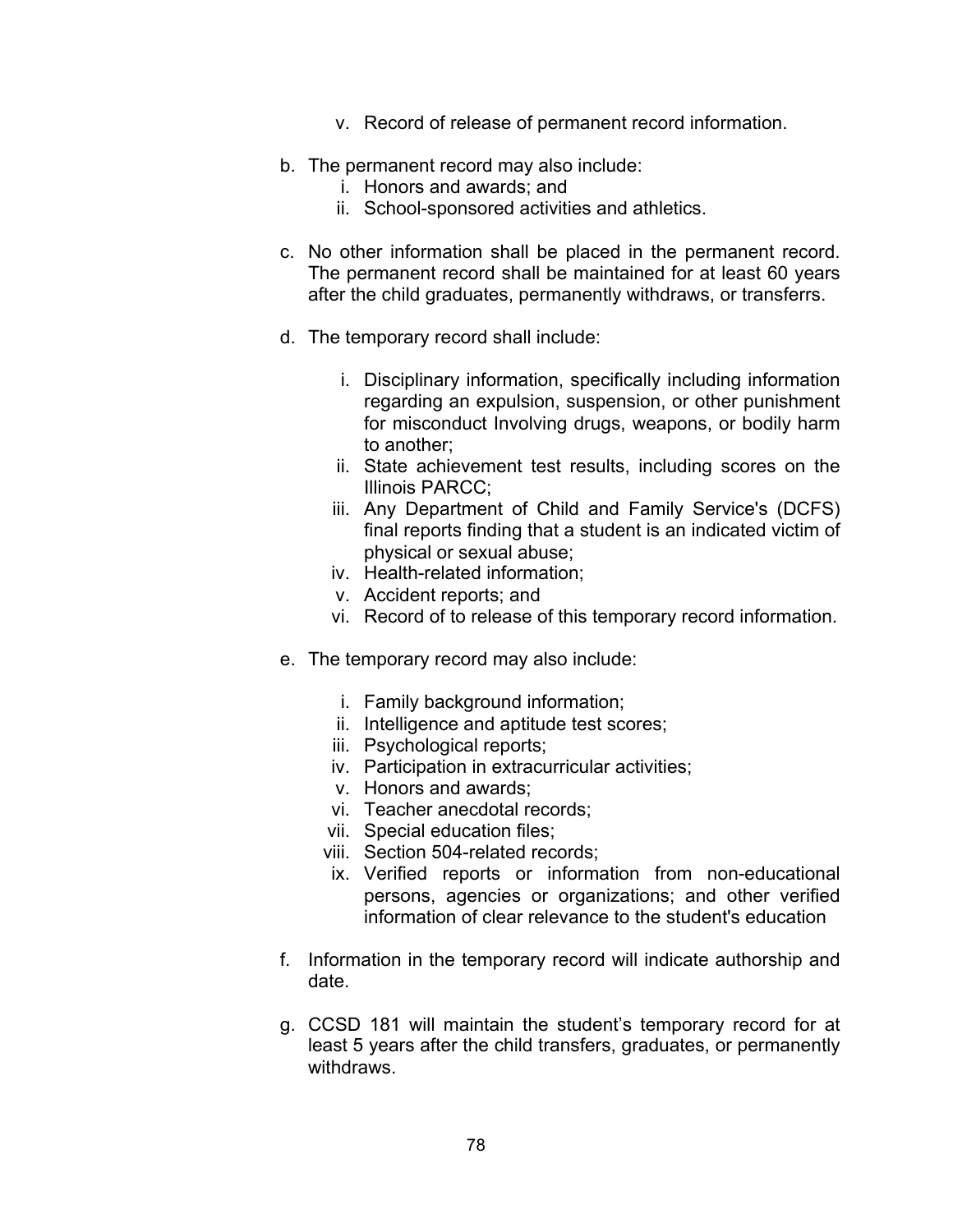- 2. CCSD 181's destruction of school student records, shall be pursuant to prior notice to the parents and in accordance with federal and State law, including the Local Records Act.
- LEGAL REF.: 20 U.S.C. §§ 12329 (Family Educational Rights and Privacy Act), 20 U.S.C. §§ 1412 (State eligibility), 1413 (local educational agency eligibility).
	- 34 C.F.R. §§ 300.127, 300.560-576, 300.740.
	- 34 C.F.R. Part 99.
	- 105 ILCS 10/1 et seq.; 740 ILCS 110/1 et seq.; 50 ILCS 205/1 et seq.
	- 23 Ill. Admin. Code Subpart K and §§ 226.50 (requirements for FAPE), 226.75 (definitions), 226.220 (factors in development of the IEP), 226.740 (records; confidentiality).
	- 23 Ill. Admin. Code Part 375 (student records).

## Section 13. **Use of Federal Matching Funds Under The Medicaid (Title XIX) or Children's Health Insurance (KidCare; Title XXI) Program to Supplement Special Education Programs and Services (if CCSD 181 is Participating in One or More of those Federal Programs)**

- A. CCSD 181 may look to non-educational entities, such as Medicaid and insurance programs, to pay for required special education services for which such entities are otherwise responsible.
- B. CCSD 181 will use federal matching funds received under Medicaid or a children's health insurance program (e.g. KidCare, SCHIP) only to supplement special education programs and services.
- C. In seeking matching funds under Medicaid or a children's health insurance program, CCSD 181:
	- 1. May not condition a student's FAPE on their parent(s)' enrollment in Medicaid or insurance programs;
	- 2. May not require parent(s) to incur an out-of-pocket expense (e.g., payment of a deductible or co-pay amount) for services rendered in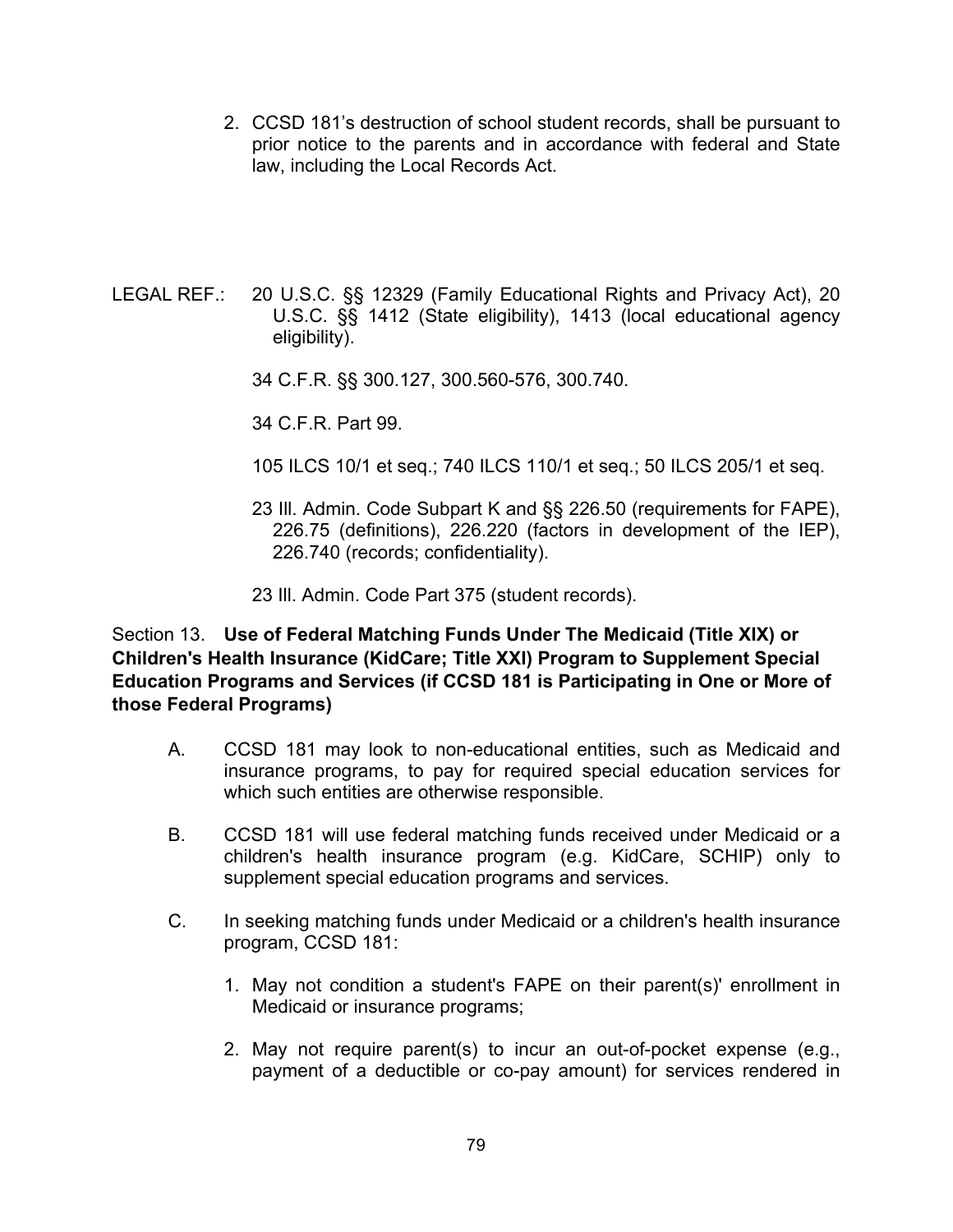providing FAPE, except CCSD 181 may use Part B funds to pay the parent(s)' cost for such services;

- 3. May not use a child's Medicaid or health insurance benefits if such use would:
	- a. Decrease available lifetime coverage or any other insured benefit;
	- b. Result in the family paying for services that would otherwise be covered by Medicaid or health insurance and that are required for the child outside of the time the child is in school;
	- c. Increase premiums or lead to the discontinuation of benefits or insurance; or
	- d. Risk loss of-home and community-based waiver eligibility, based on aggregate health-related expenditures;
- 4. Must obtain voluntary, informed written parental consent prior to accessing Medicaid or insurance benefits for the first time;
- 5. Prior to accessing Medicaid or insurance benefits for the first time, and annually thereafter, must provide written notification to the parent(s) that includes:
	- a. A statement of the parental consent provisions of 34 C.F.R. § 99.30, 300.9 and 300.622;
	- b. A statement of the "no cost" provisions of 34 C.F.R. § 300.154  $(D)(2)(i)-(iii);$
	- c. A statement of the parent(s)' right to withdraw their consent to disclosure of their child's student record information to Medicaid or other insurance program at any time; and
	- d. A statement that the withdrawal of or refused to provide consent to disclosure of their child's student record to Medicaid or other insurance program does not relieve CCSD 181 of its responsibility to ensure that all required services are provided at no cost to the parents.
- 6. Except as otherwise permitted by law, funds to CCSD 181 under the IDEA, Part B, shall be used to supplement the level of federal, State, and local funds (including funds that are not under the direction of CCSD 181) expended for the provision of special education and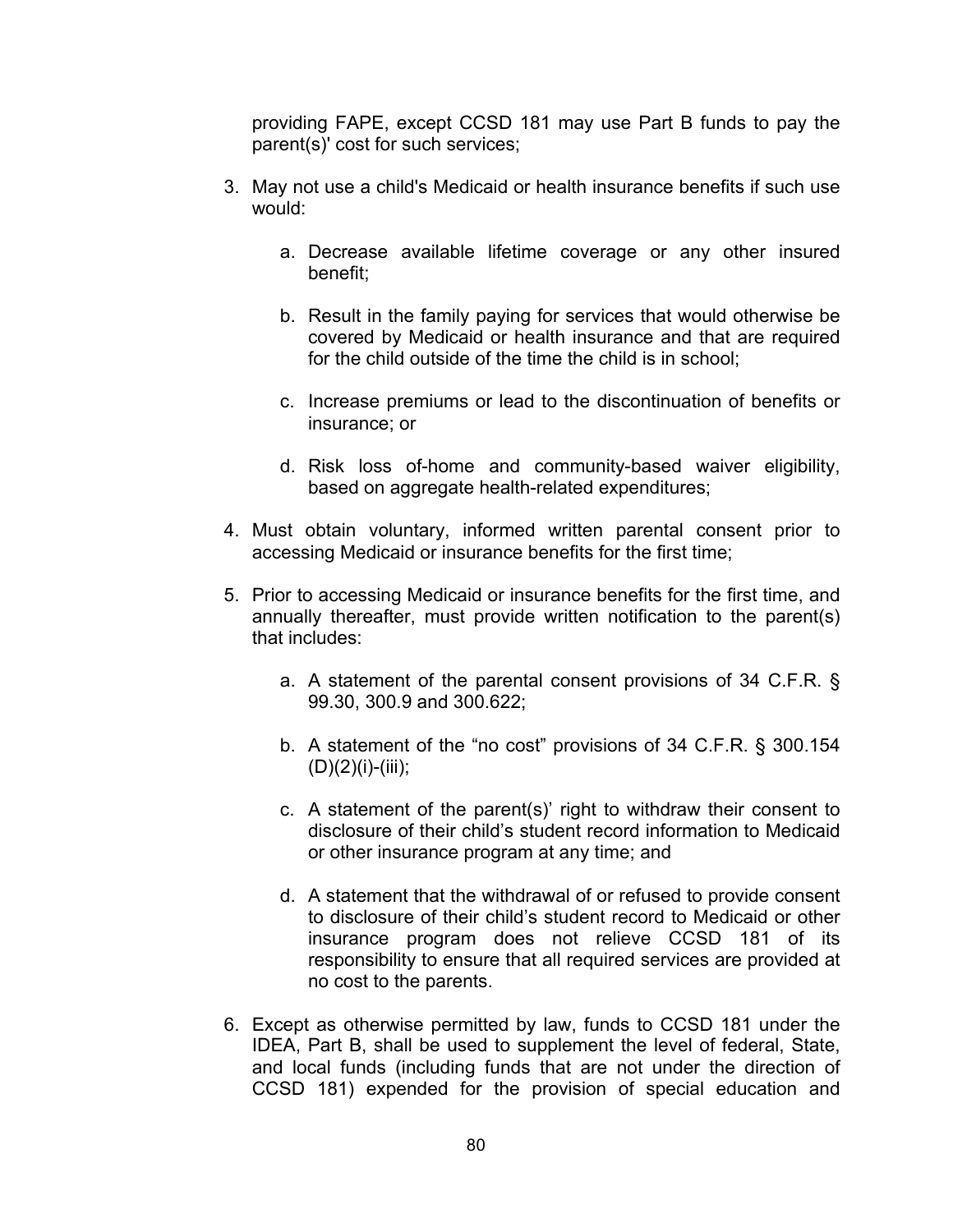related services provided to children with disabilities, and in the case to supplant those federal, State, and local funds.

7. Except as otherwise permitted by law, CCSD 181 will not reduce the amount of financial support for special education and related services for children with disabilities, or otherwise made available because of the excess costs of educating those children, below the amount of that support for the preceding fiscal year.

- LEGAL REF.: 34 C.F.R. § 300.154 (method of ensuring services).
	- 34 C.F.R. § 300.162 (maintenance of financial support).
	- 34 C.F.R. § 300.1163 (supplementation of State, local, and other Federal funds).
	- 23 Ill. Admin. Code § 226.770 (special education fiscal provisions).

## Section 14. **Public Participation**

CCSD 181 shall, prior to the adoption of any policies and procedures needed to comply with IDEA, part B, conduct public hearings, provide adequate notices of hearings, and provide an opportunity for public comment, including individuals with disabilities and parents of children with disabilities.

LEGAL REF.: 34 C.F.R. § 300.165 (public participation).